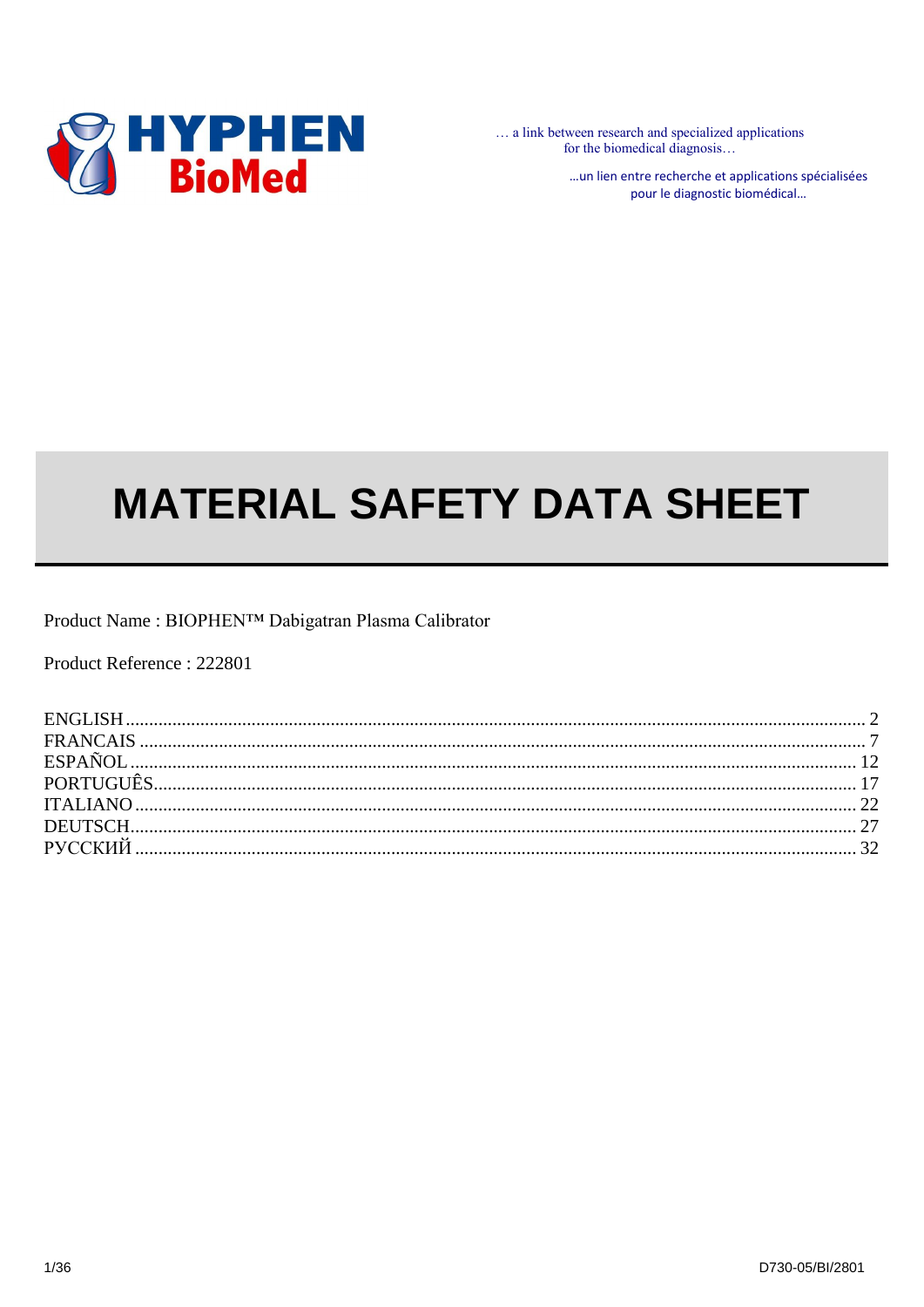

# **MATERIAL SAFETY DATA SHEET**

# <span id="page-1-0"></span>**ENGLISH**

### SECTION 1: PRODUCT & COMPANY IDENTIFICATION

### **1.1 Product identifier**

| Name                                  | <b>Product number</b> |
|---------------------------------------|-----------------------|
| BIOPHEN™ Dabigatran Plasma Calibrator | 222801                |

### **1.2 Relevant identified uses of the substance or mixture and uses advised against**

In vitro medical device

### **1.3 Details of the manufacturer and supplier of the safety data sheet**

|                                | <b>HYPHEN BioMed</b>                                           |
|--------------------------------|----------------------------------------------------------------|
|                                | 155 rue d'Eragny                                               |
|                                | 95000 Neuville-sur-Oise                                        |
|                                | France                                                         |
| Phone:                         | +33.1.34.40.65.10                                              |
| Fax:                           | +33.1.34.48.72.36                                              |
| E-mail address:                | info@hyphen-biomed.com                                         |
| 1.4 Emergency telephone number |                                                                |
|                                | Phone: $+33.1.34.40.65.10$ (during normal business hours only) |
| France                         |                                                                |
| Phone:                         | +33.1.45.42.59.59 (Poisons Information Service in France)      |
| Other countries                |                                                                |
| Contact local authorities      |                                                                |
|                                |                                                                |

### Australia: +61 13 11 26 (Emergency Poison Advice) - 24 hours

# SECTION 2: HAZARDS IDENTIFICATION

# **2.1 Classification of the substance or mixture**

#### **Classification information**

This product does not meet the criteria for classification in any hazard class according to Regulation (EC) No 1272/2008 on classification, labelling and packaging of substances and mixtures (CLP).

#### **2.2 Label elements**

The product is not subject to labelling requirements in accordance with current EC guidelines and corresponding national legislation.

#### **2.3 Other hazards**

None

### SECTION 3: COMPOSITION / INFORMATION ON INGREDIENTS

#### **3.1 Substances**

Not applicable the product is not a substance.

#### **3.2 Mixtures**

#### **Hazardous ingredients**

This product does not contain substances to be mentioned according to EU Regulation No 1907/2006 (REACH), Annex II

#### **3.3 Other information**

#### Do not inject or ingest.

The preparation contains material of human origin which has been tested and found negative for HBSAg, anti-HIV and HCV. As with all materials of human origin, this product should be regarded as potentially hazardous to health. Therefore, it should be handled in compliance with appropriate laboratory safety procedures.

### SECTION 4: FIRST AID MEASURES

### **4.1 Description of first aid measures**

#### **General information**

If symptoms develop or when in doubt, seek medical attention. Never give anything by mouth to an unconscious person. Do not leave victim unattended.

### **After inhalation**

IF INHALED: Remove victim to fresh air. Keep warm and at rest. If irritation occurs, seek medical attention.

### **After skin contact**

SKIN CONTACT: Wash off immediately with plenty of soap and water. Take off immediately all contaminated clothing. Wash contaminated clothing before reuse. If skin reaction occurs, seek medical attention.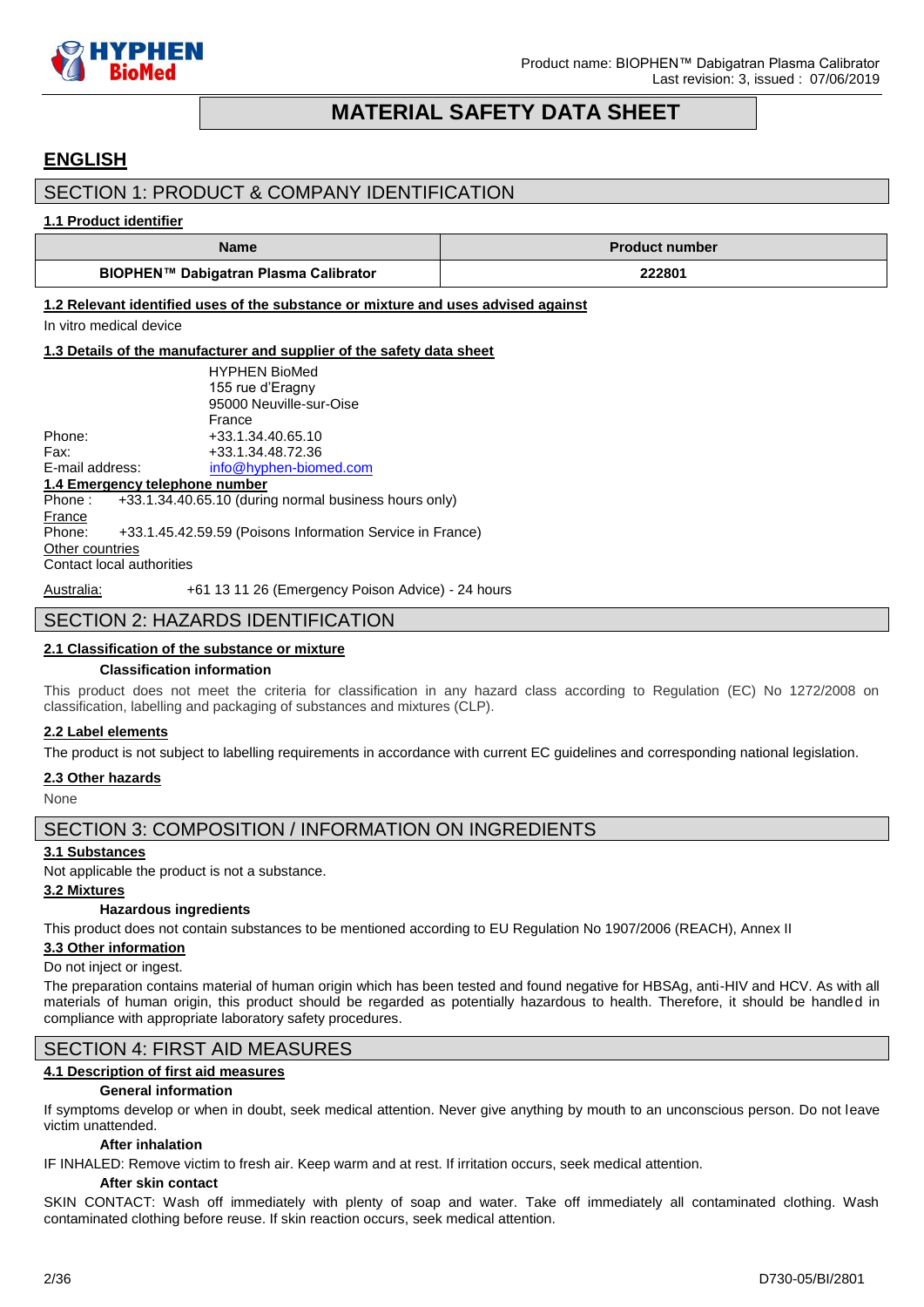

#### **After eye contact**

EYE CONTACT: Rinse immediately with plenty of water for at least 15 minutes holding the eyelids open. If possible remove contact lenses. Continue to rinse. Seek medical attention preferably an ophthalmologist.

#### **After ingestion**

INGESTION: get immediately medical attention. Do not induce vomiting. Never give anything by mouth to an unconscious person.

#### **4.2 Most important symptoms and effects, both acute and delayed**

No data available.

#### **4.3 Indication of any immediate medical attention and special treatment needed**

No data available.

### SECTION 5: FIREFIGHTING MEASURES

#### **5.1 Extinguishing media**

#### **Suitable extinguishing media**

Product itself is non-combustible; adapt fire extinguishing measures to surrounding areas

#### **Unsuitable extinguishing media**

Water spray

### **5.2 Special hazard arising from the substance or mixture**

In the event of fire, the following can be released: Carbon dioxide (CO<sub>2</sub>); Carbon monoxide (CO)

#### **5.3 Advice for firefighters**

In the event of a fire: Wear protective equipment. Self-contained breathing apparatus.

Do not allow extinguishing water to enter sewerage or any water course. Do not breathe fire/explosion fumes.

### SECTION 6: ACCIDENTAL RELEASE MEASURES

### **6.1 Personal protections, protective equipment and emergency procedures**

Refer to protective measures listed in section 7 and 8. Avoid contact with skin, eyes and clothing

Avoid dust formation. Do not breathe gas/mist/vapours.

#### **6.2 Environmental precautions**

Prevent further spillage if safe. Do not allow product to enter drains or any water course. Avoid release to the environment.

### **6.3 Methods and material for containment and cleaning up**

Do not place spilled material back in the original container. Collect spilled material with absorbent material. Clean contaminated surfaces and devices in compliance with all applicable legal requirements and regulations. Transfer to suitable, closed and labelled containers for storage/disposal.

### SECTION 7: HANDLING AND STORAGE

### **7.1 Precautions for safe handing**

#### **Advice on safe handing**

For safe product handling, select and apply appropriate prevention and control measures that will reduce to a minimum the intrinsic risk hazard. Design and operate processes, insofar as the state of technology permits, in such a way that dangerous substances may not be released / contact with the skin can be ruled out.

#### **General protective and hygiene measures**

Do not eat, drink or smoke during work time. Keep away from food, drink and animal feeding stuffs. Wash hands and skin before breaks and after work. Do not inhale vapours. Avoid contact whit eyes and skin. Remove soiled or soaked clothing immediately.

#### **Advice on protection against fire and explosion**

No special measures necessary.

**7.2 Conditions for safe storage, including any incompatibilities**

**Technical measures and storage conditions**

Keep container tightly closed in a cool, well-ventilated place.

**Incompatible materials**

No data available.

**Recommended storage temperature**

Value : 2- 8°C

#### **Requirements for storage rooms and vessels**

Containers which are opened must be carefully closed and kept upright to prevent leakage.

#### **7.3 Specific end uses**

Apart from the uses mentioned in section 1.2 no other specific uses are stipulated.

### SECTION 8: EXPOSURE CONTROLS, PERSONAL PROTECTION

#### **8.1 Control parameters**

#### **Occupational exposure limit values**

No parameters available for monitoring.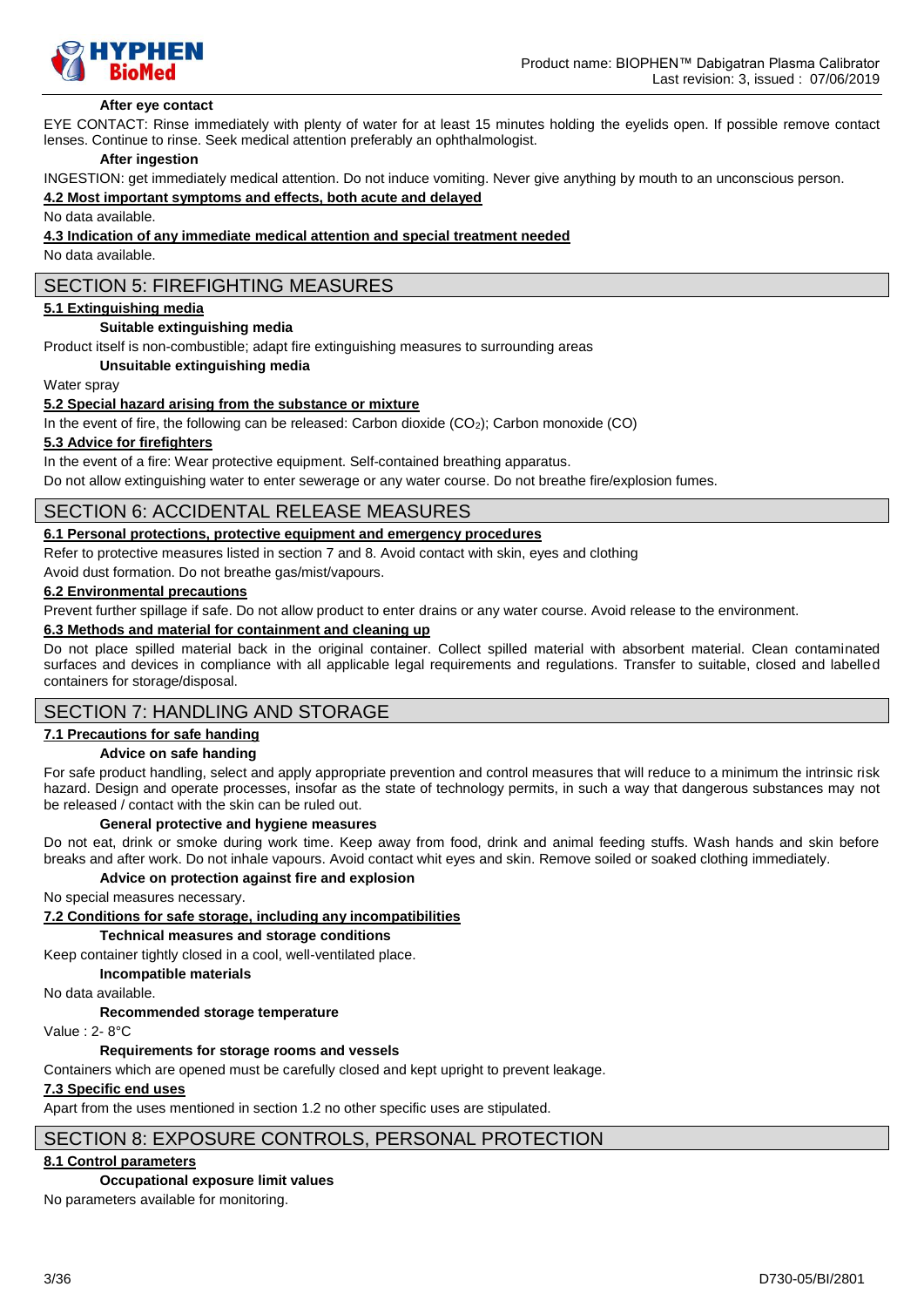

#### **Biological limit values**

No data available

#### **8.2 Exposure controls**

#### **Appropriate engineering controls**

Technical measures and appropriate working operations should be given priority over the use of personal protective equipment. Any measure taken shall comply with good hygiene practice.

#### **Personal protective equipment**

During product handling, wear appropriate protective clothing in compliance with the applicable rules.

#### **Respiratory protection**

Respiratory protection not required. Where protection from nuisance levels of dusts are necessary, use type N95 (US) or type P1 (EN 143) dust masks. Use respirators and components tested and approved under appropriate government standards such as NIOSH (US) or CEN (EU).

#### **Hand/skin protection**

During handling, wear appropriate protective gloves. Prior to use, check in any case suitability of protective glove for the specific workplace conditions. Use proper glove removal technique (without touching glove's outer surface) to avoid skin contact with this product. Dispose of contaminated gloves after use in accordance with applicable laws and good laboratory practices. Wash and dry hands.

Protective gloves must be tested and approved under EN374 standard.

Replace protective gloves immediately when they become worn and damaged.

#### **Eye / face protection**

Use equipment for eye protection tested and approved under appropriate government standards such as NIOSH (US) or EN 166(EU). **Body protection**

The type of protective equipment must be selected according to the concentration and amount of the dangerous substance at the specific workplace.

### **Other**

#### No data available

#### **Environmental exposure controls**

Prevent further spillage/release of material if safe. Do not allow product to enter drains or any water course. Avoid release to the environment.

### SECTION 9: PHYSICAL AND CHEMICAL PROPERTIES

#### **9.1 Information on basic physical and chemical properties**

| <b>Property</b>                               | CAL <sub>1</sub>          | CAL <sub>2</sub>          | CAL <sub>3</sub>   |
|-----------------------------------------------|---------------------------|---------------------------|--------------------|
| Appearance                                    | <b>Lyophilised Powder</b> | <b>Lyophilised Powder</b> | Lyophilised Powder |
| Color                                         | White / Yellow            | White / Yellow            | White / Yellow     |
| Odour                                         | <b>ND</b>                 | <b>ND</b>                 | <b>ND</b>          |
| pH value                                      | <b>ND</b>                 | <b>ND</b>                 | <b>ND</b>          |
| <b>Boiling point</b>                          | <b>ND</b>                 | <b>ND</b>                 | <b>ND</b>          |
| <b>Melting point</b>                          | <b>ND</b>                 | <b>ND</b>                 | <b>ND</b>          |
| <b>Decomposition point</b>                    | <b>ND</b>                 | <b>ND</b>                 | <b>ND</b>          |
| <b>Flash point</b>                            | <b>ND</b>                 | <b>ND</b>                 | <b>ND</b>          |
| <b>Auto-ignition temperature</b>              | <b>ND</b>                 | <b>ND</b>                 | <b>ND</b>          |
| <b>Oxidising properties</b>                   | <b>ND</b>                 | <b>ND</b>                 | <b>ND</b>          |
| <b>Explosive properties</b>                   | <b>ND</b>                 | <b>ND</b>                 | <b>ND</b>          |
| <b>Flammability</b>                           | <b>ND</b>                 | <b>ND</b>                 | <b>ND</b>          |
| Lower flammability or explosive limits        | <b>ND</b>                 | <b>ND</b>                 | <b>ND</b>          |
| <b>Upper flammability or explosive limits</b> | <b>ND</b>                 | <b>ND</b>                 | <b>ND</b>          |
| Vapour pressure                               | <b>ND</b>                 | <b>ND</b>                 | <b>ND</b>          |
| <b>Vapour density</b>                         | <b>ND</b>                 | <b>ND</b>                 | <b>ND</b>          |
| <b>Evaporation rate</b>                       | <b>ND</b>                 | <b>ND</b>                 | <b>ND</b>          |
| <b>Relative density</b>                       | <b>ND</b>                 | <b>ND</b>                 | <b>ND</b>          |
| Solubility in water                           | <b>ND</b>                 | ND.                       | <b>ND</b>          |
| <b>Solubility</b>                             | <b>ND</b>                 | <b>ND</b>                 | <b>ND</b>          |
| <b>Partition coefficient: n-octano/water</b>  | <b>ND</b>                 | <b>ND</b>                 | <b>ND</b>          |
| <b>Viscosity</b>                              | <b>ND</b>                 | <b>ND</b>                 | <b>ND</b>          |
| <b>Other information</b>                      | <b>ND</b>                 | <b>ND</b>                 | <b>ND</b>          |

ND : No data available.

#### **9.2 Other information**

No data available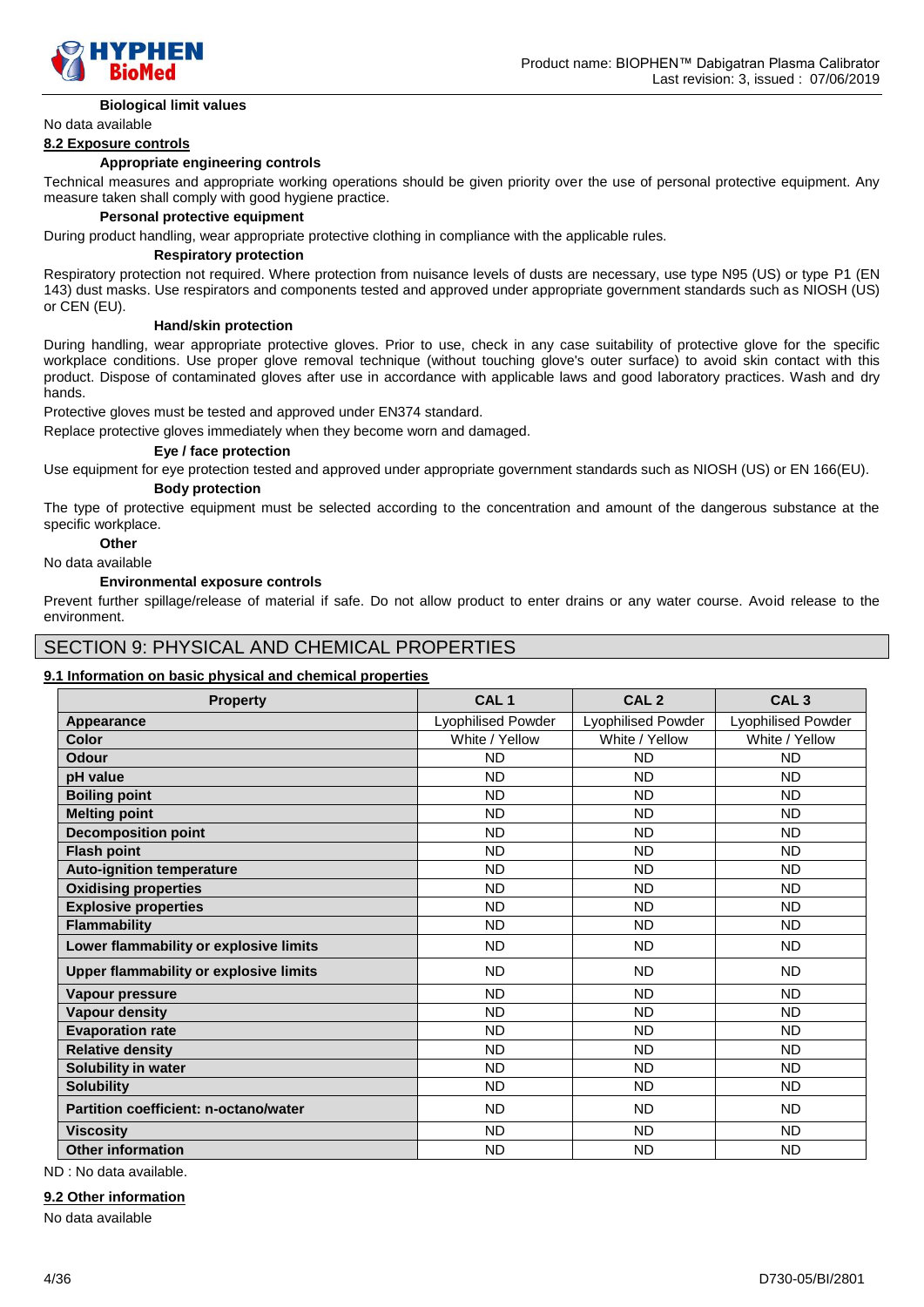

# SECTION 10: STABILITY AND REACTIVITY

### **10.1 Reactivity**

No dangerous reactions known if handled in compliance with applicable provisions/under normal conditions of use.

### **10.2 Chemical stability**

The preparation is stable if handled and stored as recommended under section 7.

#### **10.3 Possibility of hazardous reactions**

None if used for the intended purpose.

#### **10.4 Conditions to avoid**

None if used for the intended purpose.

#### **10.5 Incompatible materials**

None known.

#### **10.6 Hazardous decomposition products**

None if used for the intended purpose.

### SECTION 11: TOXICOLOGICAL INFORMATION

### **11.1 Information on toxicological effects**

| <b>Effects</b>                           | CAL <sub>1</sub> | CAL <sub>2</sub> | CAL <sub>3</sub> |
|------------------------------------------|------------------|------------------|------------------|
| <b>Acute oral toxicity</b>               | ND               | ND               | <b>ND</b>        |
| <b>Acute dermal toxicity</b>             | <b>ND</b>        | ND               | ND               |
| <b>Acute inhalational toxicity</b>       | ND               | ND               | ND               |
| <b>Skin corrosion/irritation</b>         | ND               | ND               | <b>ND</b>        |
| Serious eye damage/eye irritation        | ND               | ND               | <b>ND</b>        |
| <b>Respiratory or skin sensitisation</b> | <b>ND</b>        | ND               | ND               |
| <b>Germ cell mutagenicity</b>            | <b>ND</b>        | ND               | ND.              |
| <b>Reproductive toxicity</b>             | ND               | ND               | <b>ND</b>        |
| Carcinogenicity                          | ND               | ND               | <b>ND</b>        |
| Specific target organ toxicity :         |                  |                  |                  |
| Single exposure                          | <b>ND</b>        | ND               | ND.              |
| <b>Repeated exposure</b>                 |                  |                  |                  |
| <b>Aspiration hazard</b>                 | ND               | ND               | ND.              |

ND : No data available.

No component of this product present at levels greater than or equal to 0.1 % is identified as probable, possible or confirmed human carcinogen by IARC.

# SECTION 12: ECOLOGICAL INFORMATION

### **12.1 Toxicity**

| <b>Toxicity</b>                                                                                          | Cal 1     | Cal 2     | Cal <sub>3</sub> |
|----------------------------------------------------------------------------------------------------------|-----------|-----------|------------------|
| <b>Fish toxicity</b><br>Acute<br>$\blacksquare$                                                          | ND        | <b>ND</b> | <b>ND</b>        |
| <b>Chronic</b><br>$\overline{\phantom{a}}$                                                               |           |           |                  |
| <b>Daphnia toxicity</b><br>Acute<br>$\blacksquare$<br><b>Chronic</b><br>$\overline{\phantom{a}}$         | <b>ND</b> | <b>ND</b> | ND.              |
| <b>Algae toxicity</b><br>Acute<br>$\blacksquare$<br><b>Chronic</b><br>$\overline{\phantom{a}}$           | <b>ND</b> | <b>ND</b> | ND.              |
| <b>Bacteria toxicity</b><br><b>Acute</b><br>$\blacksquare$<br><b>Chronic</b><br>$\overline{\phantom{a}}$ | <b>ND</b> | <b>ND</b> | <b>ND</b>        |

ND : No data available.

### **12.2 Persistence and degradability**

No data available.

### **12.3 Bio-accumulative potential**

No data available.

# **12.4 Mobility in soil**

No data available.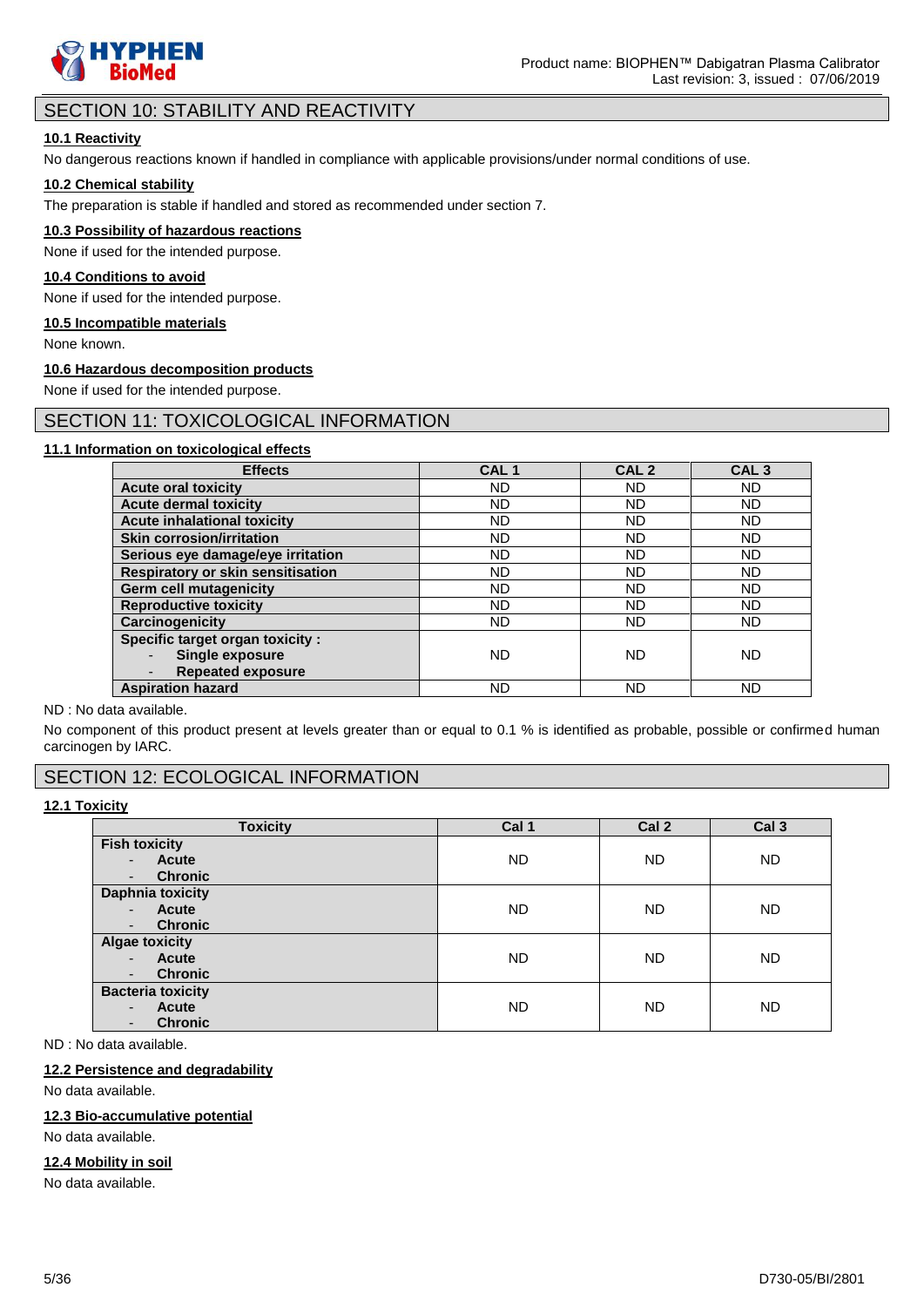

#### **12.5 Results of PBT and vPvB assessment**

| <b>Assessment</b>               | nal.<br>⊍aı | ral.<br>⊍aı | ף והח<br>ن اαن |
|---------------------------------|-------------|-------------|----------------|
| <b>DDT</b><br>assessment<br>וכי | <b>ND</b>   | <b>ND</b>   | <b>ND</b>      |
| vPvB<br>assessment              | <b>ND</b>   | <b>NL</b>   | <b>NL</b>      |

ND : No data available.

#### **12.6 Other adverse effects**

No data available.

#### **12.7 Other information**

Do not discharge product unmonitored into the environment.

### SECTION 13: WASTE DISPOSAL CONSIDERATIONS

#### **13.1 Waste treatment methods**

#### **Product**

Dispose of waste in compliance with national rules and consultation with environmental services. The waste code is established in consultation with your regional waste disposer.

#### **Packaging**

Empty properly packaging. Completely emptied packaging or practically empty packaging containing residues shall be disposed of properly in consultation with your regional waste disposer.

### SECTION 14: TRANSPORT INFORMATION

The product is not covered by international regulations on the transport of dangerous goods (IMDG, IATA, ADR/RID).

### SECTION 15: REGULATORY INFORMATION

#### **15.1 Safety, health and environmental regulations/legislation specific for the substance or mixture**

#### **EU regulations**

This MSDS file is comply to the requirements described on the Regulation (EC) No 1907/2006 (REACH) and 1272/2008 (CLP).

#### **15.2 Chemical safety assessment**

No data available.

# SECTION 16: OTHER INFORMATION

### **16.1 Key literature references and sources for data**

Regulation EC 1907/2006(REACH), Regulation (EC) 1272/2008 (CLP) its current version.

Regulations concerning the International Carriage of Dangerous Goods according to ADR, RID, IMDG, IATA in their current version.

The data sources used to determine physical, toxic and ecotoxic data, are indicated directly in the corresponding section of this SDS.

The above information is based on our present-day knowledge and experience. The information provided above is not a technical specification and does not guarantee any properties or performance and does not represent any contractual relationship.

HYPHEN BioMed and its appointed agents/distributors or OEM contractors shall not be held liable for any damage resulting from or from contact with the products included in the kit.

#### **16.2 Abbreviations and acronyms**

ADR: European Agreement Concerning the International Carriage of Dangerous Goods by Road

CLP: European Regulation on Classification, Labelling and Packaging of Substances and Mixtures

CMR : cancerogen mutagen reprotoxic

IATA-DGR: International Air Transport Association - Dangerous Goods Regulations

IMDG: International Maritime Dangerous Goods code

NIOSH: National Institute for Occupational Safety and Health (NIOSH) in the U.S.

PBT: Persistent, Bioaccumulative, Toxic

REACH: European Union Regulation on Registration, Evaluation, Authorisation and restriction of CHemicals

RID: International Rule for Transport of Dangerous Substances by Rail

vPvB: very Persistent, very Bioaccumulative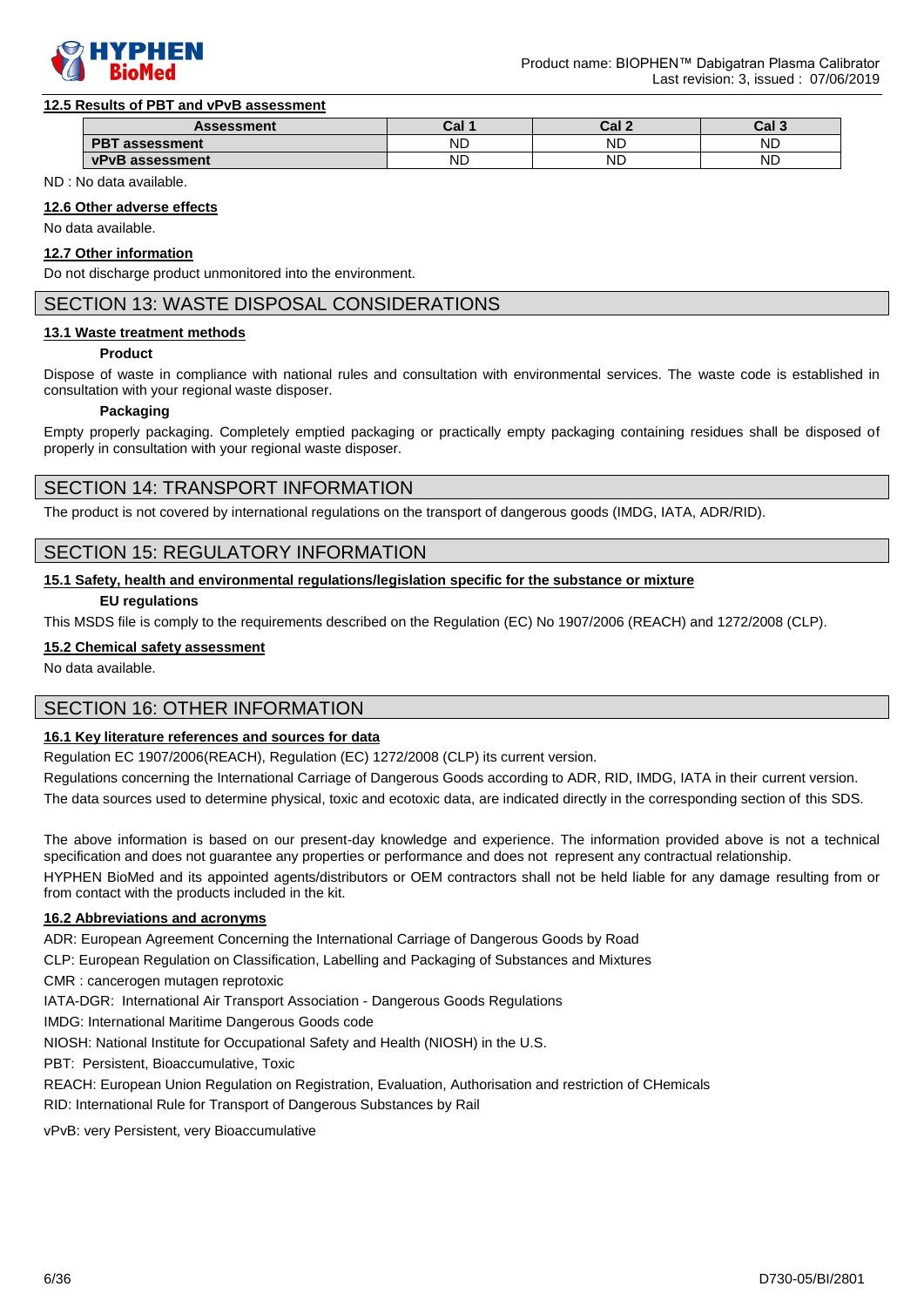

# **FICHE DE DONNEES DE SECURITE**

# <span id="page-6-0"></span>**FRANCAIS**

# SECTION 1: IDENTIFICATION DU PRODUIT ET DE LA SOCIETE

#### **1.1 Identification du produit**

| <b>Nom</b>                            | Référence interne |
|---------------------------------------|-------------------|
| BIOPHEN™ Dabigatran Plasma Calibrator | 222801            |

### **1.2 Utilisations définies pour la substance / préparation**

Dispositif médical in vitro.

#### **1.3 Renseignements concernant le fabricant et fournisseur de la fiche de sécurité**

| <b>Fabricant:</b> | <b>HYPHEN BioMed</b>    |
|-------------------|-------------------------|
|                   | 155 rue d'Eragny        |
|                   | 95000 Neuville-sur-Oise |
|                   | France                  |
| Tel:              | +33.1.34.40.65.10       |
| Fax:              | +33.1.34.48.72.36       |
| Adresse e-mail:   | info@hyphen-biomed.com  |

#### **1.4 Numéro d'urgence**

Tel: +33.1.34.40.65.10 (durant les heures ouvrables)

```
France
```
Tel : +33.1.45.42.59.59 (Les centres antipoison Français)

```
Etranger
```
Se référer aux autorités compétentes

### SECTION 2: INDENTIFICATION DES DANGERS

### **2.1 Classification de la substance ou du mélange**

### **Informations concernant la classification**

Le produit ne satisfait pas aux critères de classification et d'étiquetage du Règlement (CE) n° 1272/2008, dit Règlement CLP.

#### **2.2 Eléments d'étiquetage**

Le produit ne nécessite pas d'étiquetage conformément aux directives CE ou les lois nationales respectives.

# **2.3 Autres dangers**

Aucun(e)

# SECTION 3: COMPOSITION / INFORMATIONS SUR LES COMPOSANTS

### **3.1 Substances**

Non applicable, le produit n'est pas une substance.

### **3.2 Mélanges**

### **Composés dangereux**

Le produit ne contient pas de substances à mentionner selon le règlement (CE) n° 1907/2006 (REACH), annexe II.

### **3.3 Autres informations**

#### Ne pas injecter ou ingérer.

Ce produit contient du matériel d'origine humaine testé au moment de la donation et qui s'est avéré non réactif vis-à-vis des anticorps anti-VIH, des antigènes de surface du virus de l'hépatite B et des anticorps anti-VHC. Comme pour tous les échantillons d'origine humaine, ce produit doit être traité suivant des procédures de laboratoire appropriées.

### SECTION 4: PREMIERS SECOURS

### **4.1 Description des premiers secours**

#### **Informations générales**

En cas de doute ou si des symptômes se déclarent, demander conseil à un médecin. Si la victime est inconsciente, ne rien lui faire ingurgiter. Ne pas laisser la victime sans surveillance.

### **Après inhalation**

En cas d'inhalation, transporter la victime à l'air libre, la garder au chaud et au repos. En cas d'irritation des voies respiratoires, consulter un médecin.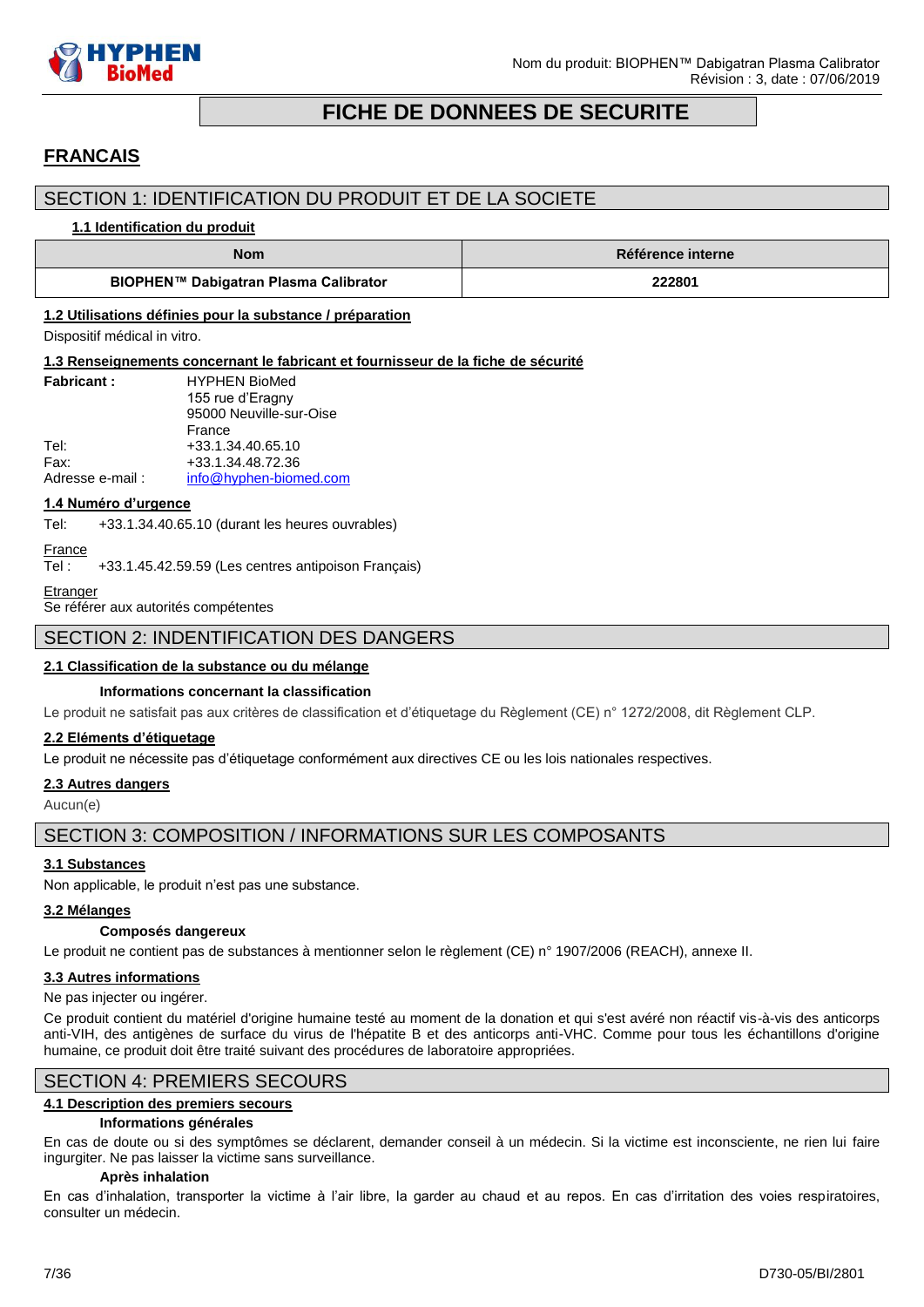

#### **Après contact cutanée**

Après un contact avec la peau, se laver immédiatement et abondamment avec de l'eau et du savon. Enlever immédiatement les vêtements et les chaussures souillés, imprégnés, les nettoyer soigneusement avant de les porter à nouveau. En cas de réactions cutanées, consulter un médecin

#### **Après contact oculaire**

En cas de contact avec les yeux, rincer immédiatement et abondamment à l'eau courante en maintenant les paupières écartées pendant 15 minutes. Protéger l'œil non blessé, enlever les lentilles de contact si la victime en porte et si elles peuvent être enlevées facilement, continuer à rincer. Consulter un ophtalmologiste.

#### **Après ingestion**

En cas d'ingestion, appeler immédiatement un médecin. Ne pas faire vomir. Ne rien donner à boire ou à manger.

#### **4.2 Principaux symptômes et effets, aigus et différés**

Données non disponibles

#### **4.3 Indication des éventuels soins médicaux immédiats et traitements particuliers nécessaires**

Données non disponibles

### SECTION 5: MESURES DE LUTTE CONTRE L'INCENDIE

#### **5.1 Moyens d'extinction**

#### **Moyen d'extinction approprié**

Produit non combustible en lui même; adapter les mesures d'extinction d'incendie dans les zones environnantes.

#### **Moyen d'extinction non approprié**

Jet d'eau

#### **5.2 Procédures particulières de lutte anti-incendie**

En cas d'incendie, les substances suivantes peuvent être libérées: dioxyde de carbone (CO2), le monoxyde de carbone (CO).

#### **5.3 Conseils pour les pompiers**

En cas d'incendie, utiliser un appareil respiratoire autonome et porter un vêtement de protection.

Ne pas évacuer les eaux d'extinction dans les canalisations publiques ni dans les plans d'eau. Ne pas inhaler les gaz d'explosion et d'incendie

### SECTION 6: MESURES A PRENDRE EN CAS DE REJET ACCIDENTEL

### **6.1 Protections individuelles, Equipement de protection et procédures d'urgence**

Se référer aux mesures de protection énumérées dans les rubriques 7 et 8. Eviter le contact avec la peau, les yeux et les vêtements. Eviter la formation de poussières. Eviter de respirer les vapeurs, les brouillards ou les gaz.

#### **6.2 Précautions pour l'environnement**

Eviter un déversement ou une fuite supplémentaire (si cela est possible et sans danger). Empêcher le produit de pénétrer dans les égouts. Tout déversement dans l'environnement doit être évité.

#### **6.3 Méthodes et matériel de confinement et de nettoyage**

Ne jamais remettre de la matière déversée dans les récipients d'origine en vue d'un recyclage. Ramasser avec un produit absorbant. Nettoyer soigneusement les surfaces et les objets souillés en se conformant aux règlementations relatives à l'environnement. Conserver dans des récipients adaptés et fermés pour l'élimination.

# SECTION 7: MANIPULATION ET STOCKAGE

#### **7.1 Précaution pour manipuler sans danger**

#### **Conseils sur la manipulation sans dangers**

Minimiser les risques dus à la manipulation du produit par des mesures de sécurité et de prévention appropriées. Les processus (modes opératoires) doivent être conçus de façon à empêcher la libération de matières dangereuses ou un contact avec la peau en conformité avec les règles de l'art.

#### **Mesures de protection et d'hygiène générales**

Ne pas fumer, ne pas manger ni boire pendant le temps de travail. Tenir à l'écart des aliments, des boissons, des aliments pour les animaux. Après le travail et avant les pauses, se laver les mains et le visage. Ne pas inhaler les vapeurs. Eviter le contact avec les yeux et la peau. Enlever immédiatement tout vêtement souillé ou éclaboussé.

### **Indications pour la protection contre l'incendie et l'explosion**

Pas de mesures spéciales nécessaires.

### **7.2 Conditions de stockage incluant les incompatibilités**

**Mesures techniques et conditions de stockage**

Conserver les récipients hermétiquement fermés dans un endroit frais et bien ventilé.

#### **Matières incompatibles**

Pas de données disponibles

### **Température de stockage recommandée**

Valeurs : 2 - 8 ° C

#### **Exigences concernant les lieux et containeurs de stockages**

Les emballages entamés doivent être refermés soigneusement et maintenus en position verticale afin d'éviter les fuites.

### **7.3 Utilisations particulières**

Hormis les utilisations mentionnées à la section 1.2, aucune autre utilisation spécifique n'est prévue.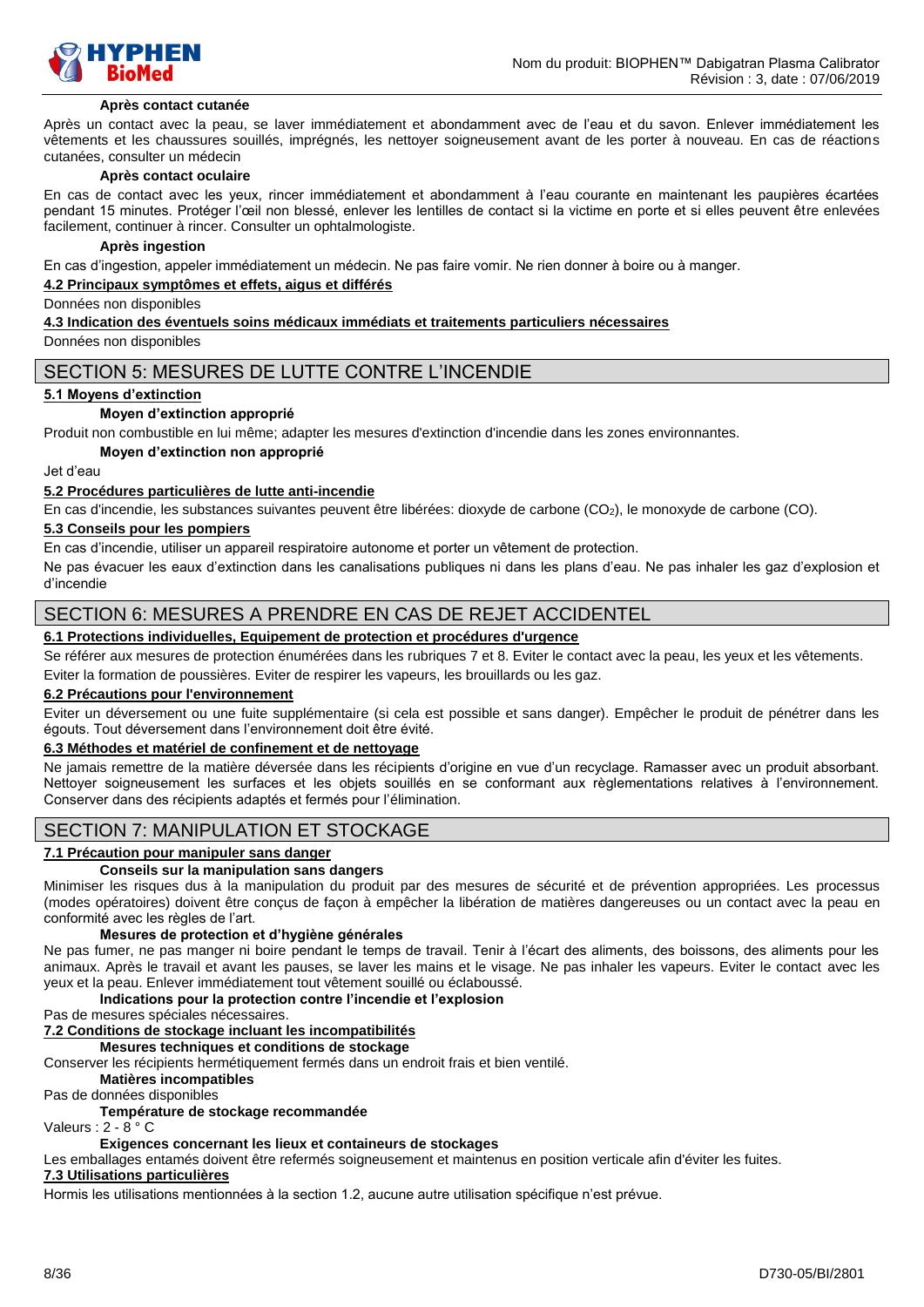

# SECTION 8 : CONTROLE DE L'EXPOSITION / PROTECTION INDIVIDUELLE

#### **8.1 Valeurs limites d'exposition**

#### **Valeurs limites d'exposition professionnelles**

Aucun paramètre existant à surveiller.

**Valeurs limites biologiques**

Données non disponibles

# **8.2 Contrôle de l'exposition**

#### **Contrôles techniques appropriés**

Les mesures techniques et l'application des méthodes de travail adéquates ont priorité sur l'utilisation d'équipements de protection individuelle. Respecter les pratiques générales d'hygiène industrielle.

### **Equipement de protection individuel**

Lors de la manipulation des produits, porter exclusivement des vêtements de protection appropriés qui respectent les règlementations en vigueur.

#### **Protection respiratoire**

La protection des voies respiratoires n'est pas requise. Utiliser des masques de protection type N95 (US) ou de type P1 (EN 143) pour se protéger lors de la formation de poussières. Utiliser du matériel testé et approuvé par des normes telles que NIOSH (US) ou CEN (EU).

#### **Protection des mains et cutanée**

Manipuler avec des gants. Les gants doivent être contrôlés avant l'utilisation. Utiliser une technique de retrait appropriée afin d'éviter que la peau entre en contact avec le produit (par exemple : sans toucher la surface extérieur du gant). Jeter les gants contaminés après l'utilisation conformément aux lois en vigueur et aux bonnes pratiques de laboratoire. Laver et sécher les mains. Les gants de protection sélectionnés doivent satisfaire aux standards EN374.

Les gants de protection doivent être remplacés immédiatement s'ils sont physiquement endommagés ou usés.

#### **Protection des yeux et du visage**

Utiliser un équipement de protection des yeux testé et approuvé selon les normes gouvernementales en vigueur, telles que NIOSH (US) et EN 166 (EU).

#### **Protection du corps**

Choisir une protection corporelle en relation avec le type, la concentration et les quantités de produits mis en œuvre.

### **Autres protections**

### Données non disponibles

#### **Contrôles concernant l'exposition environnementale**

Eviter un déversement ou une fuite supplémentaire (si cela est possible et sans danger). Empêcher le produit de pénétrer dans les égouts. Tout déversement dans l'environnement doit être évité.

### SECTION 9 : PROPRIETES PHYSIQUES ET CHIMIQUES

#### **9.1 Informations sur les propriétés physico-chimiques de bases**

| Propriété                                  | CAL <sub>1</sub>   | CAL <sub>2</sub>   | CAL <sub>3</sub>   |
|--------------------------------------------|--------------------|--------------------|--------------------|
| <b>Aspect</b>                              | Poudre Lyophilisée | Poudre Lyophilisée | Poudre Lyophilisée |
| <b>Couleur</b>                             | Blanc / Jaune      | Blanc / Jaune      | Blanc / Jaune      |
| <b>Odeur</b>                               | <b>ND</b>          | <b>ND</b>          | <b>ND</b>          |
| Valeur du pH                               | <b>ND</b>          | <b>ND</b>          | <b>ND</b>          |
| Point d'ébullition                         | <b>ND</b>          | <b>ND</b>          | <b>ND</b>          |
| Point d'éclair                             | <b>ND</b>          | <b>ND</b>          | <b>ND</b>          |
| Inflammabilité (solide, gaz)               | <b>ND</b>          | <b>ND</b>          | <b>ND</b>          |
| Point de fusion                            | <b>ND</b>          | <b>ND</b>          | <b>ND</b>          |
| Point de décomposition                     | <b>ND</b>          | <b>ND</b>          | <b>ND</b>          |
| <b>Point d'inflammation</b>                | <b>ND</b>          | <b>ND</b>          | <b>ND</b>          |
| Température d'Auto-inflammation            | <b>ND</b>          | <b>ND</b>          | <b>ND</b>          |
| Propriétés d'oxydation                     | <b>ND</b>          | <b>ND</b>          | <b>ND</b>          |
| Propriétés d'explosion                     | <b>ND</b>          | <b>ND</b>          | <b>ND</b>          |
| Basse inflammabilité ou limite d'explosion | <b>ND</b>          | <b>ND</b>          | <b>ND</b>          |
| Haute inflammabilité ou limite d'explosion | <b>ND</b>          | <b>ND</b>          | <b>ND</b>          |
| <b>Pression de vapeur</b>                  | <b>ND</b>          | <b>ND</b>          | <b>ND</b>          |
| Densité relative                           | <b>ND</b>          | <b>ND</b>          | <b>ND</b>          |
| Solubilité dans l'eau                      | <b>ND</b>          | <b>ND</b>          | <b>ND</b>          |
| Autres solubilités                         | <b>ND</b>          | <b>ND</b>          | <b>ND</b>          |
| Coefficient de partition: n-octano/eau     | <b>ND</b>          | <b>ND</b>          | <b>ND</b>          |
| <b>Viscosité</b>                           | <b>ND</b>          | <b>ND</b>          | <b>ND</b>          |
| Densité de vapeur                          | <b>ND</b>          | <b>ND</b>          | <b>ND</b>          |
| Taux d'évaporation                         | <b>ND</b>          | <b>ND</b>          | <b>ND</b>          |

ND : Données Non Disponible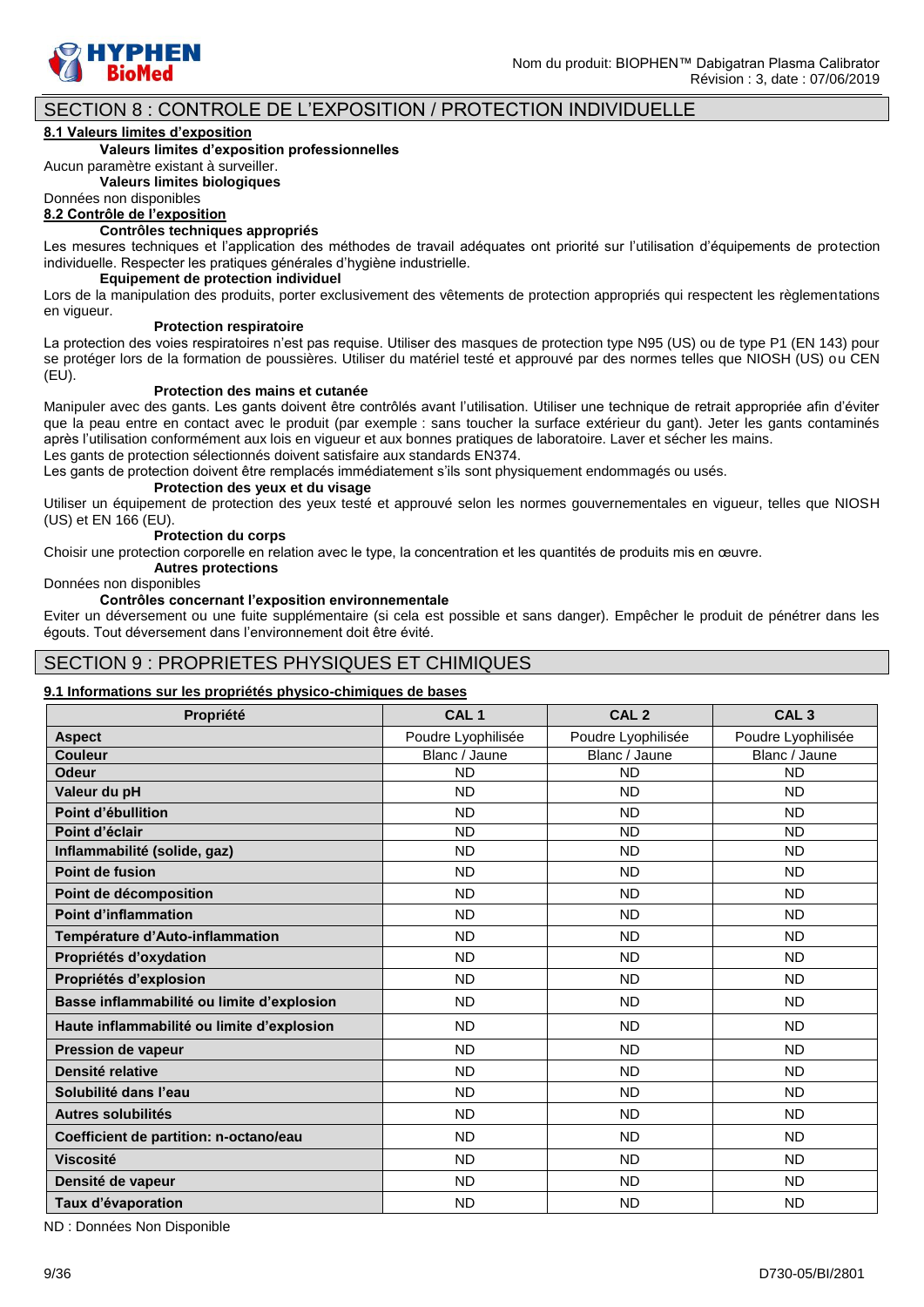

Données non disponibles

# SECTION 10: STABILITE ET REACTIVITE

#### **10.1 Réactivité**

Pas de réaction dangereuse si le produit est utilisé conformément au mode d'emploi.

#### **10.2 Stabilité chimique**

La préparation est stable si les conditions de manipulation et de stockage recommandées dans la section 7 sont appliquées.

**10.3 Réaction dangereuse potentielle**

# Néant si utilisation appropriée.

**10.4 Conditions à éviter**

Néant si utilisation appropriée.

**10.5 Matériels incompatibles**

Données non connues

### **10.6 Produits de décompositions dangereux**

Néant si utilisation appropriée.

### SECTION 11: INFORMATIONS TOXICOLOGIQUES

#### **11.1 Informations sur les effets toxiques**

| <b>Effets</b>                                                                                   | Cal 1     | Cal <sub>2</sub> | Cal <sub>3</sub> |
|-------------------------------------------------------------------------------------------------|-----------|------------------|------------------|
| Toxicité orale aiguë                                                                            | ND.       | ND               | ND.              |
| Toxicité cutanée aiguë                                                                          | <b>ND</b> | ND.              | <b>ND</b>        |
| Toxicité aiguë par inhalation                                                                   | <b>ND</b> | <b>ND</b>        | ND.              |
| <b>Corrosion/Irritation cutanée</b>                                                             | <b>ND</b> | <b>ND</b>        | <b>ND</b>        |
| Lésion/irritation oculaire                                                                      | <b>ND</b> | <b>ND</b>        | ND.              |
| Sensibilisation respiratoire et cutanée                                                         | <b>ND</b> | <b>ND</b>        | ND.              |
| Mutagénicité sur les cellules germinales                                                        | <b>ND</b> | <b>ND</b>        | ND.              |
| Cancérogénicité                                                                                 | <b>ND</b> | <b>ND</b>        | ND               |
| Toxicité sur la reproduction                                                                    | <b>ND</b> | <b>ND</b>        | ND.              |
| Toxique pour certains organes cibles :<br><b>Exposition unique</b><br><b>Exposition répétée</b> | <b>ND</b> | ND               | ND.              |
| <b>Risque d'aspiration</b>                                                                      | ND        | ND               | ND               |

#### ND : Données Non Disponible

Aucun composant de ce produit présent à des concentrations supérieures ou égales à 0,1% n'a été identifié comme CMR probable, possible ou reconnu pour l'homme.

# SECTION 12 : INFORMATIONS ECOLOGIQUES

#### **12.1 Ecotoxicité**

| <b>Toxicité</b>                   | Cal 1     | Cal 2     | Cal <sub>3</sub> |
|-----------------------------------|-----------|-----------|------------------|
| Toxicité sur les poissons         |           |           |                  |
| Aiguë<br>$\overline{\phantom{0}}$ | <b>ND</b> | <b>ND</b> | <b>ND</b>        |
| <b>Chronique</b>                  |           |           |                  |
| Toxicité sur les daphnies         |           |           |                  |
| Aiguë<br>$\overline{\phantom{a}}$ | <b>ND</b> | <b>ND</b> | <b>ND</b>        |
| <b>Chronique</b>                  |           |           |                  |
| Toxicité sur les algues           |           |           |                  |
| Aiguë<br>$\overline{\phantom{0}}$ | <b>ND</b> | <b>ND</b> | ND               |
| <b>Chronique</b>                  |           |           |                  |
| Toxicité sur bactéries            |           |           |                  |
| Aiguë<br>$\overline{\phantom{0}}$ | <b>ND</b> | <b>ND</b> | ND               |
| <b>Chronique</b>                  |           |           |                  |

ND : Données Non Disponible

#### **12.2 Mobilité dans les sols**

### Données non disponibles

**12.3 Persistance et dégradabilité** Données non disponibles

# **12.4 Bioaccumulation potentielle**

Données non disponibles

### **12.5 Résultats d'évaluation des PBT et vPvB**

| <b>Evaluation</b> | Cal 1 | Cal <sub>2</sub> | Cal 3 |  |  |
|-------------------|-------|------------------|-------|--|--|
| <b>PBT</b>        | ΝD    | ND               | ND    |  |  |
| vPvB              | ND    | <b>ND</b>        | ND    |  |  |

ND : Données Non Disponible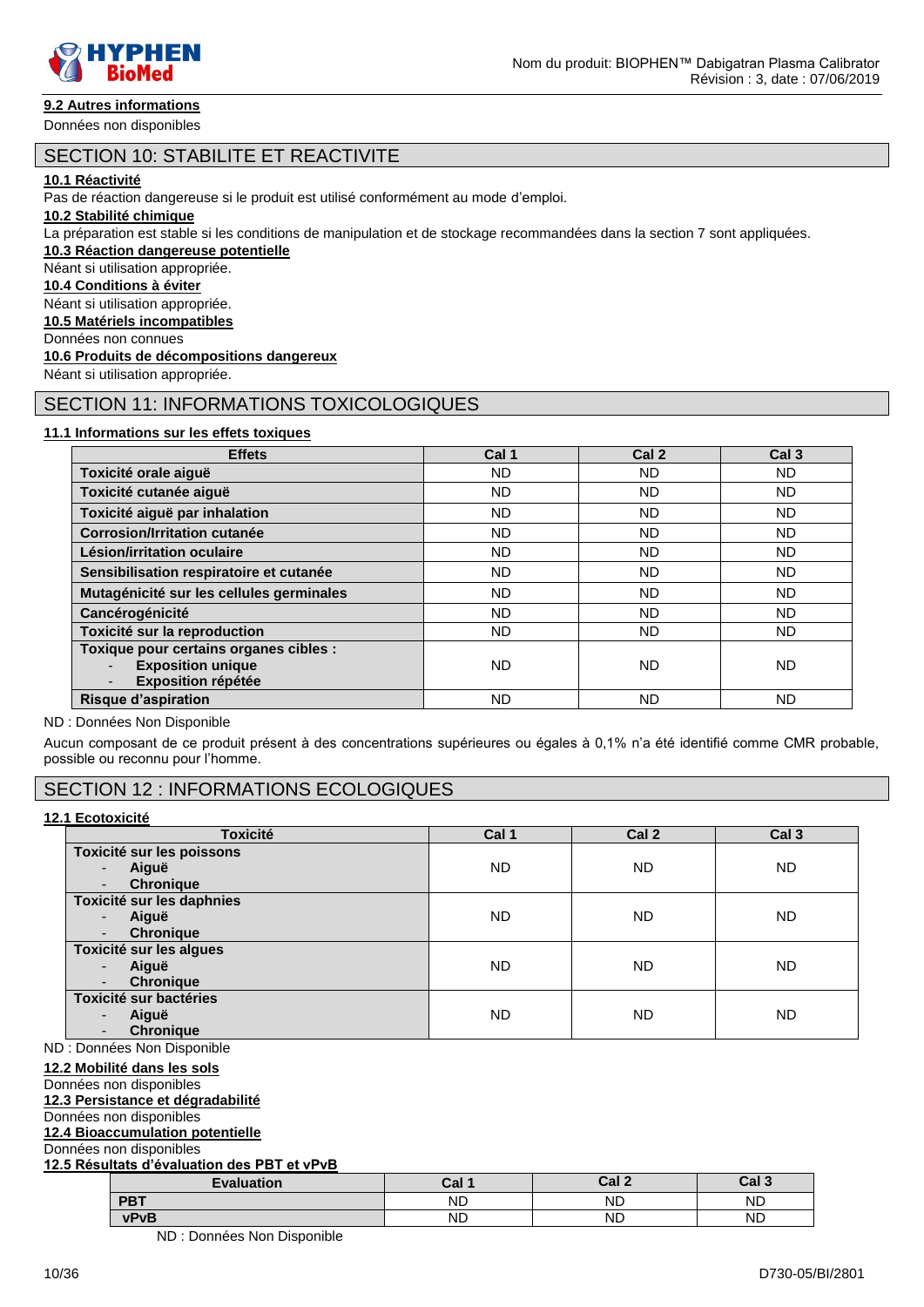

# **12.6 Autres effets nocifs**

#### Données Non Disponible **12.7 Autre information**

Ne pas verser le produit dans l'environnement.

# SECTION 13: CONSIDERATIONS RELATIVES A L'ELIMINATION

#### **13.1 Méthode de traitement des déchets**

#### **Produit**

Eliminer les déchets selon les règlementations nationales en vigueurs et en accord avec les services environnementaux. L'attribution d'un numéro de code de déchet doit être effectuée en accord avec le service régional d'élimination des déchets.

#### **Emballage**

Les résidus doivent être retirés des emballages. Les emballages vides et les emballages contenant encore des résidus doivent être éliminés en accord avec le service régional d'élimination des déchets.

### SECTION 14: INFORMATIONS RELATIVES AU TRANSPORT

Le produit n'est pas un produit dangereux selon les règlementations relatives au transport (ADR, RID, IATA, IMDG).

### SECTION 15: INFORMATIONS REGLEMENTAIRES

**15.1 Règlementations / législation particulières a la substance ou mélange de sécurité, de sante et d'environnement**

Cette fiche de sécurité est conforme aux exigences décrites dans les règlements (CE) no 1907/2006 (REACH) et 1272/2008 (CLP).

#### **15.2 Évaluation de la sécurité chimique**

Pas de données disponibles.

### SECTION 16: AUTRES DONNEES

### **16.1 Sources des données utilisées pour l'établissement de la fiche**

Règlement (CE) no 1907/2006 (REACH), 1272/2008 (CLP) dans se version actuellement en vigueur.

Règlements relatifs aux transports d'après ADR, RID, IATA, IMDG dans leurs versions respectives actuellement en vigueur.

Les sources de données évaluées pour la détermination des données physiques, toxicologiques et éco-toxicologiques sont indiquées dans les sections respectives.

Ces indications sont fondées sur l'état actuel de nos connaissances, mais ne constituent pas une garantie quant aux propriétés du produit et ne donnent pas lieu à un rapport juridique.

HYPHEN BIOMED et ses agents/distributeurs déclarés ou contractants OEM ne sauraient être tenus pour responsables d'un dommage éventuel résultant de ou du contact d'un réactif inclus dans le coffret.

### **16.2 Abréviations**

ADR : Accord européen relatif au transport international des marchandises dangereuses par route

CLP : Règlement européen relatif à la classification, à l'étiquetage et à l'emballage des substances chimiques et des mélanges

CMR : Cancérogène, Mutagène et Reprotoxique

IATA-DGR : Association internationale du transport aérien - Réglementation pour le transport des marchandises dangereuses IMDG : Code maritime international des marchandises dangereuses

NIOSH : Institut national pour la sécurité et la santé au travail (agence fédérale américaine)

PBT : Persistant, Bio-accumulatif et Toxique

REACH : Règlement européen relatif à l'enregistrement, évaluation et autorisation des produits chimiques

RID : Règlement concernant le transport international ferroviaire des marchandises dangereuses sur le continent européen

vPvB : Très Persistant, Très Bio-accumulatif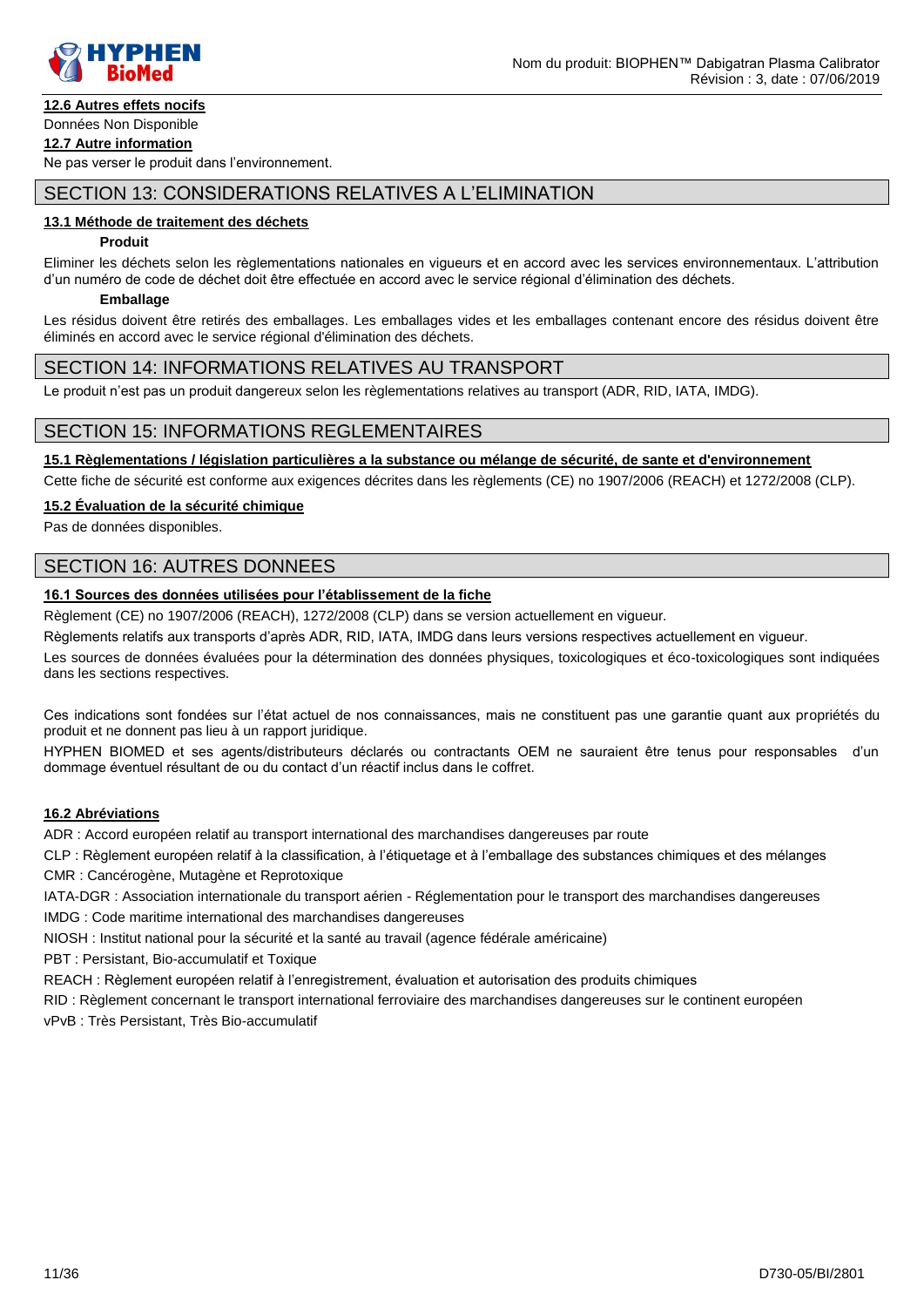

# **FICHA DE DATOS DE SEGURIDAD**

# <span id="page-11-0"></span>**ESPAÑOL**

# SECCIÓN 1: IDENTIFICACIÓN DEL PRODUCTO Y DE LA EMPRESA

#### **1.1 Identificación del producto**

| Nombre                                | Referencia |
|---------------------------------------|------------|
| BIOPHEN™ Dabigatran Plasma Calibrator | 222801     |

#### **1.2 Uso/aplicación y usos desaconsejados**

Producto sanitario para utilización in vitro

#### **1.3 Datos sobre el fabricante y proveedor de la ficha de seguridad**

| <b>Fabricante:</b> | <b>HYPHEN BioMed</b>    |
|--------------------|-------------------------|
|                    | 155 rue d'Eragny        |
|                    | 95000 Neuville-sur-Oise |
|                    | Francia                 |
| Tel∴               | +33.1.34.40.65.10       |
| Fax:               | +33.1.34.48.72.36       |

Dirección de correo electrónico: [info@hyphen-biomed.com](mailto:info@hyphen-biomed.com)

**1.4 Teléfono de urgencias**

 $+33.1.34.40.65.10$  (Este número solamente está disponible en horas de oficina)

**Francia** 

Tel.: +33.1.45.42.59.59 (central de información toxicológica en Francia)

**Extranjero** 

Dirigirse al(a los) organismo(s) competente(s)

# SECCIÓN 2: IDENTIFICACIÓN DE LOS PELIGROS

### **2.1 Clasificación de la sustancia o de la mezcla**

#### **Información referente a la clasificación**

Este producto no cumple los criterios definidos en el reglamento (CE) 1272/2008 –también denominado reglamento CLP– para la clasificación y etiquetado.

### **2.2 Elementos de etiquetado**

Para este producto no se requiere ningún etiquetado conforme a las directivas CE o a la legislación nacional vigente.

### **2.3 Otros peligros**

Ninguno

# SECCIÓN 3: COMPOSICIÓN / INFORMACIÓN SOBRE LOS COMPONENTES

### **3.1 Sustancias**

No aplicable. El producto no es una sustancia.

#### **3.2 Mezclas**

### **Compuestos peligrosos**

Este producto no contiene sustancias que deban ser mencionadas conforme al Reglamento (CE) nº 1907/2006 (REACH), anexo II

# **3.3 Otros datos**

### No inyectar ni ingerir.

El producto contiene material de origen humano que ha sido analizado en el momento de la donación y que fue encontrado como no reactivo por lo que respecta a los anticuerpos contra VIH, antígenos de superficie de la hepatitis B y virus de la hepatitis C (VHC). Al igual que en todas las muestras de origen humano, este producto debe manipularse utilizando procedimientos de laboratorio apropiados.

### SECCIÓN 4: PRIMEROS AUXILIOS

### **4.1 Descripción de los primeros auxilios**

### **Información general**

Si aparecen síntomas o en casos de duda, consultar al médico. No administrar nunca algo por la boca a una persona inconsciente. Atender a la persona afectada y no dejarla sin vigilancia. **Tras una inhalación**

#### EN CASO DE INHALACIÓN: Llevar a la persona al aire fresco. Colocar al afectado en posición de descanso y mantenerlo caliente. En caso de irritación de las vías respiratorias, consultar a un médico.

#### **Tras un contacto cutáneo**

EN CASO DE CONTACTO CON LA PIEL: Lavar inmediatamente con abundante agua y jabón. Quitarse inmediatamente todas las prendas de ropa manchadas o empapadas. Lavar a fondo la ropa antes de volver a usarla. En caso de reacciones cutáneas, consultar al médico.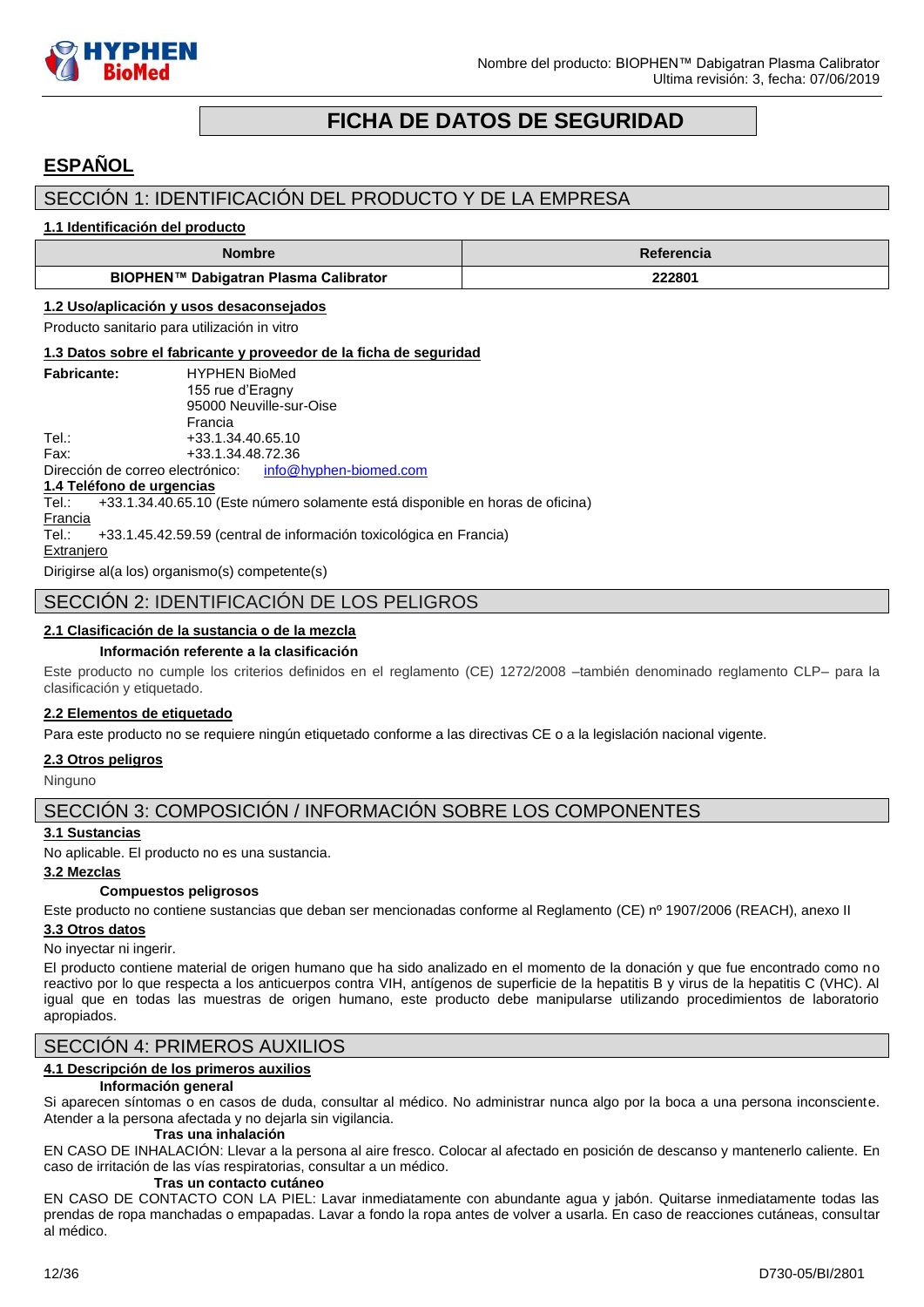

#### **Tras un contacto ocular**

EN CASO DE CONTACTO CON LOS OJOS: Enjuagar inmediatamente durante 15 minutos bajo un chorro de agua, con el párpado bien abierto, protegiendo el ojo sano. A ser posible retirar las lentes de contacto eventualmente presentes. Seguir enjuagando. Acudir a un oculista.

#### **Tras una ingestión**

EN CASO DE INGESTIÓN, solicitar atención médica inmediatamente. No inducir al vómito. No suministrar nunca nada por la boca a una persona inconsciente.

#### **4.2 Principales síntomas y efectos, agudos y retardados**

Datos no disponibles.

**4.3 Indicación de posibles cuidados médicos inmediatos y de tratamientos especiales necesarios**

Datos no disponibles.

# SECCIÓN 5: MEDIDAS DE LUCHA CONTRA INCENDIOS

#### **5.1 Medios de extinción**

#### **Medios de extinción adecuados**

Producto no combustible en sí mismo; adaptar las medidas de extinción de incendios en las zonas circundantes.

**Medios de extinción inadecuados**

Chorro de agua pleno

#### **5.2 Procedimientos especiales de lucha contra incendios**

En caso de incendio se pueden liberar las siguientes sustancias: dióxido de carbono (CO<sub>2</sub>) y monóxido de carbono (CO).

#### **5.3 Recomendaciones para los bomberos**

En caso de incendio: Llevar protección respiratoria independiente del entorno y ropa de protección.

El agua de extinción no se debe verter al alcantarillado o a las aguas de escorrentía. No inhalar los gases de explosión o de incendio.

### SECCIÓN 6: MEDIDAS EN CASO DE LIBERACIÓN ACCIDENTAL

### **6.1 Protecciones personales, equipos de protección y procedimientos de emergencia**

Atender a las medidas de protección recogidas en las secciones 7 y 8. Evitar el contacto con la piel, los ojos y las ropa.

Evitar la formación de polvo. No inhalar el vapor/niebla/gas.

# **6.2 Precauciones ambientales**

Impedir la propagación y el derrame del material liberado, si es posible hacerlo sin peligro. No verter en las aguas residuales. Evítese su liberación al entorno.

#### **6.3 Métodos y material de contención y de limpieza**

No verter el producto derramado en su envase original con la finalidad de una reutilización. Recoger el producto derramado con material absorbente. Limpiar especialmente a fondo las superficies y objetos ensuciados cumpliendo todas las disposiciones legales relevantes para el medio ambiente. Guardar en contenedores cerrados y adecuados y llevarlos para su eliminación.

# SECCIÓN 7: MANIPULACIÓN Y ALMACENAMIENTO

### **7.1 Precauciones para una manipulación segura**

#### **Recomendaciones sobre la manipulación segura**

El riesgo en el manejo con el producto debe reducirse a un grado mínimo mediante la aplicación de medidas preventivas y de protección. Configurar los procedimientos de trabajo, en la medida en que sea posible según el estado de la técnica, de manera que no se liberen sustancias peligrosas y que pueda excluirse un contacto con la piel.

#### **Medidas generales de protección y de higiene**

No comer, beber ni fumar durante el trabajo. Mantenerse alejado de alimentos, bebidas y comida para animales. Lavarse las manos y la piel antes de las pausas y después del trabajo. No inhalar los vapores. Evitar todo contacto de los ojos con pequeñas porciones de piel. Quitar inmediatamente cualquier ropa manchada o salpicada.

### **Indicaciones para la protección contra incendios y explosiones.**

No existen medidas especiales necesarias.

# **7.2 Condiciones de almacenamiento incluidas las incompatibilidades**

### **Medidas técnicas y condiciones de almacenamiento**

Mantener los recipientes herméticamente cerrados y guardarlos en lugar fresco y bien ventilado.

### **Materiales incompatibles**

Datos no disponibles

### **Temperatura de almacenamiento recomendada**

# Valor: 2 - 8 ° C

#### **Exigencias relativas a los lugares y contenedores de almacenamiento**  Los envases abiertos deben cerrarse perfectamente y mantenerlos en posición vertical para evitar derrames.

# **7.3 Aplicaciones finales específicas**

Con excepción de los usos mencionados en la sección 1.2, no hay previstas otras aplicaciones específicas.

# SECCIÓN 8: CONTROL DE LA EXPOSICIÓN / PROTECCIÓN INDIVIDUAL

### **8.1 Parámetros de control**

**Valores límite de exposición profesional**

No existen parámetros disponibles para vigilancia.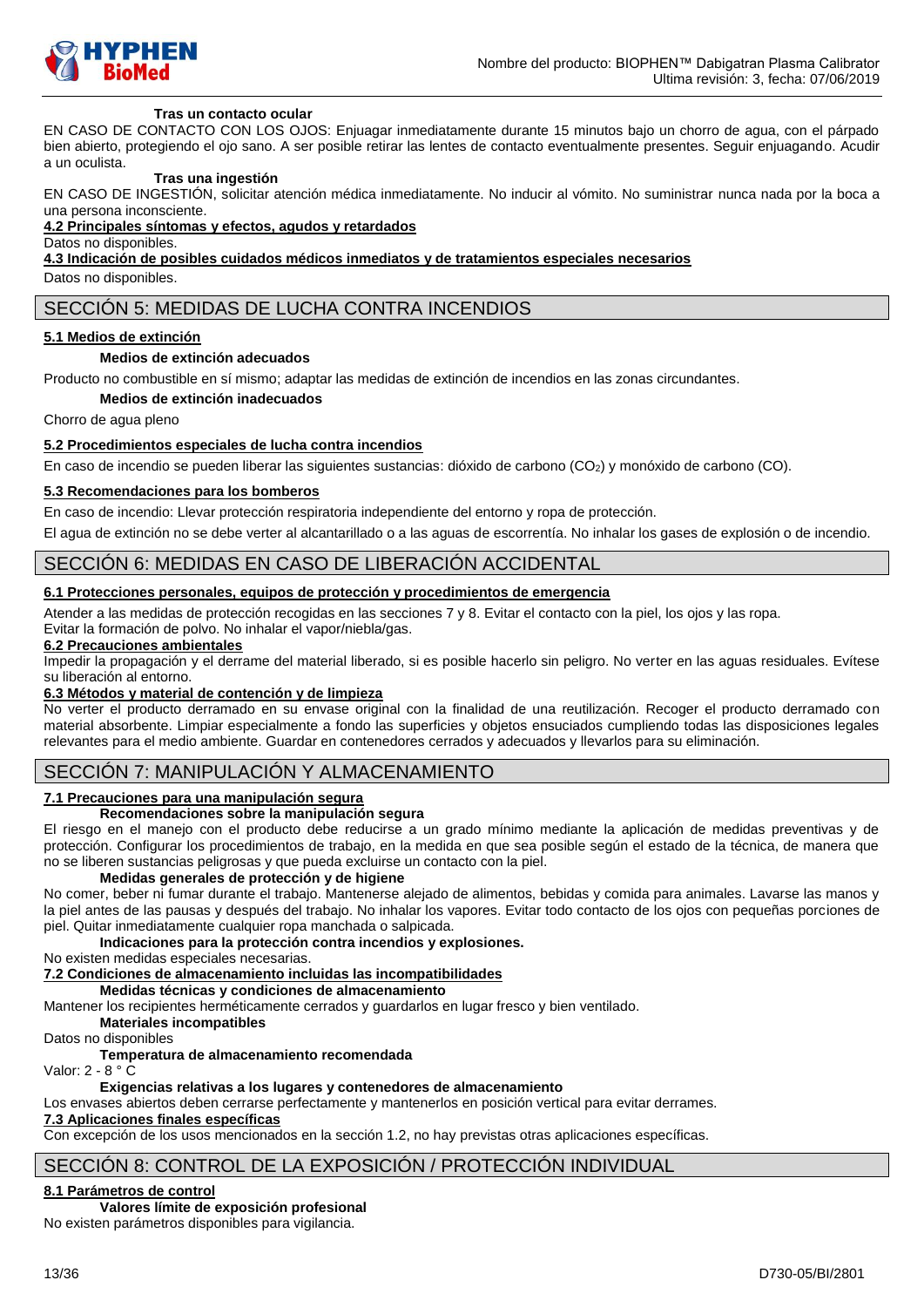

#### **Valores límite biológicos** Datos no disponibles.

#### **8.2 Control de la exposición**

**Controles técnicos apropiados**

Datos no disponibles.

#### **Equipo de protección individual**

Durante la manipulación de los productos llevar exclusivamente la ropa de protección correspondiente conforme a las prescripciones vigentes.

#### **Protección respiratoria**

No se requiere protección respiratoria. Para la protección frente a la formación de polvo, utilizar mascarilla antipolvo tipo N95 (US) o una mascarilla de protección respiratoria con filtro P1(EN 143). Los aparatos de protección respiratoria deberán estar verificados y autorizados según los estándares estatales correspondientes como NIOHS (US) o CEN (UE).

### **Protección de las manos y protección cutánea**

Durante la manipulación utilizar guantes protectores. Comprobar la idoneidad específica de los guantes para el puesto de trabajo antes de ponérselos. Aplicar un método apropiado para quitarse los guantes protectores con el fin de evitar un contacto con la piel (por ejemplo, quitárselos sin tocar con la mano desnuda la superficie exterior contaminada). Los guantes contaminados se deberán eliminar debidamente después de llevarlos, teniendo en cuanta las disposiciones legales y a tenor de las buenas prácticas de laboratorio. Lavarse y secarse las manos.

Los guantes protectores a usar deben estar verificados y autorizados según EN374.

Los guantes de protección se deben cambiar inmediatamente si están físicamente dañados o gastados.

#### **Protección ocular y facial**

Para la protección ocular llevar exclusivamente equipamiento que esté verificado y autorizado conforme a las normas vigentes como NIOSH (US) o EN 166 (UE).

#### **Protección corporal**

El tipo de equipamiento de protección deberá seleccionarse en función de la concentración y la cantidad del producto en el puesto de trabajo.

#### **Otras protecciones**

Datos no disponibles.

#### **Controles sobre la exposición ambiental**

Impedir la propagación y el derrame del material liberado, si es posible hacerlo sin peligro. No verter en las aguas residuales. Impedir la liberación en el medio ambiente.

# SECCIÓN 9: PROPIEDADES FÍSICAS Y QUÍMICAS

### **9.1 Información sobre propiedades físicas y químicas básicas**

| <b>Propiedad</b>                                 | Cal 1             | Cal <sub>2</sub>  | Cal <sub>3</sub>  |
|--------------------------------------------------|-------------------|-------------------|-------------------|
| Apariencia                                       | Polvo Liofilizado | Polvo Liofilizado | Polvo Liofilizado |
| <b>Color</b>                                     | Blanco / Amarillo | Blanco / Amarillo | Blanco / Amarillo |
| Olor                                             | <b>ND</b>         | ND.               | ND                |
| Valor del pH                                     | <b>ND</b>         | <b>ND</b>         | <b>ND</b>         |
| Punto de ebullición                              | <b>ND</b>         | <b>ND</b>         | ND                |
| Punto de fusión                                  | <b>ND</b>         | ND.               | ND                |
| Punto de descomposición                          | <b>ND</b>         | ND.               | ND                |
| Punto de ignición                                | <b>ND</b>         | ND.               | ND                |
| Temperatura de autoignición                      | <b>ND</b>         | ND.               | ND                |
| Propiedades de oxidación                         | <b>ND</b>         | ND.               | <b>ND</b>         |
| Propiedades de explosión                         | <b>ND</b>         | <b>ND</b>         | <b>ND</b>         |
| Inflamabilidad (sólido, gas)                     | <b>ND</b>         | <b>ND</b>         | <b>ND</b>         |
| Límite inferior de inflamabilidad o explosividad | <b>ND</b>         | <b>ND</b>         | <b>ND</b>         |
| Límite superior de inflamabilidad o explosividad | <b>ND</b>         | <b>ND</b>         | <b>ND</b>         |
| Presión de vapor                                 | <b>ND</b>         | <b>ND</b>         | ND                |
| Densidad de vapor                                | <b>ND</b>         | <b>ND</b>         | ND                |
| Intervalo de evaporación                         | <b>ND</b>         | <b>ND</b>         | <b>ND</b>         |
| Densidad relativa                                | <b>ND</b>         | <b>ND</b>         | <b>ND</b>         |
| Solubilidad en agua                              | <b>ND</b>         | <b>ND</b>         | <b>ND</b>         |
| Otras solubilidades                              | <b>ND</b>         | <b>ND</b>         | <b>ND</b>         |
| Coeficiente de reparto: n-octanol/agua           | <b>ND</b>         | <b>ND</b>         | ND                |
| <b>Viscosidad</b>                                | <b>ND</b>         | <b>ND</b>         | ND                |
| <b>Otros datos</b>                               | <b>ND</b>         | <b>ND</b>         | ND                |

ND : Datos no disponibles.

### **9.2 Otra información**

Datos no disponibles

# SECCIÓN 10: ESTABILIDAD Y REACTIVIDAD

#### **10.1 Reactividad**

No se producen reacciones peligrosas si se tienen en cuenta las prescripciones/indicaciones para el manejo.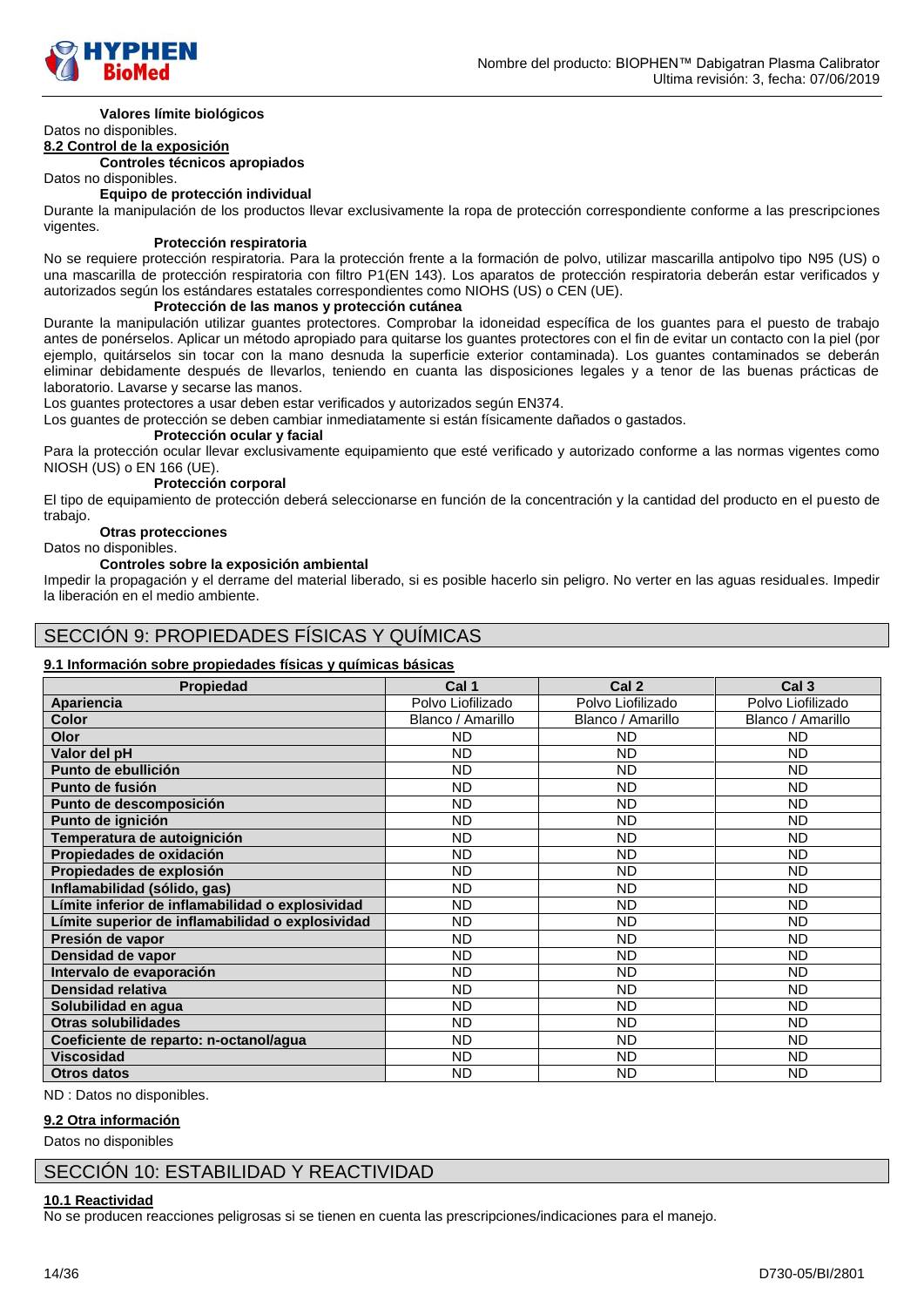

### **10.2 Estabilidad química**

El preparado es estable si se manipula y almacena tal como se recomienda en la sección 7.

**10.3 Posibilidad de reacciones peligrosas**

Ninguna en caso de utilización conforme al uso previsto.

### **10.4 Condiciones que deben evitarse**

Ninguna en caso de utilización conforme al uso previsto.

**10.5 Materiales incompatibles**

Datos no conocidos.

**10.7 Productos de descomposición peligrosos** Ninguno en caso de utilización conforme al uso previsto.

# SECCIÓN 11: INFORMACIÓN TOXICOLÓGICA

### **11.1 Información sobre los efectos tóxicos**

| <b>Efectos</b>                                 | Cal 1     | Cal 2     | Cal <sub>3</sub> |
|------------------------------------------------|-----------|-----------|------------------|
| <b>Toxicidad oral aguda</b>                    | ND.       | ND.       | <b>ND</b>        |
| Toxicidad cutánea aguda                        | ND.       | ND.       | <b>ND</b>        |
| Toxicidad aguda por inhalación                 | ND.       | <b>ND</b> | <b>ND</b>        |
| Irritación o corrosión cutáneas                | <b>ND</b> | ND.       | <b>ND</b>        |
| Lesiones oculares graves o irritación ocular   | ND.       | <b>ND</b> | <b>ND</b>        |
| Sensibilización respiratoria y cutánea         | ND.       | <b>ND</b> | <b>ND</b>        |
| Mutagenicidad en células germinales            | ND.       | <b>ND</b> | <b>ND</b>        |
| Toxicidad para la reproducción                 | <b>ND</b> | <b>ND</b> | <b>ND</b>        |
| Carcinogenicidad                               | ND.       | ND.       | <b>ND</b>        |
| Toxicidad específica en determinados órganos : |           |           |                  |
| exposición única                               | <b>ND</b> | <b>ND</b> | ND               |
| exposiciones repetidas                         |           |           |                  |
| Peligro por aspiración                         | ND        | <b>ND</b> | ND               |

ND : Datos no disponibles.

Ningún componente que esté contenido en este producto en una concentración ≥ 0,1% se considera como posiblemente cancerígeno o se haya probado su carcinogenicidad en el ser humano.

# SECCIÓN 12: INFORMACIÓN ECOLÓGICA

### **12.1 Toxicidad**

| <b>Toxicidad</b>                    | Cal 1     | Cal <sub>2</sub> | Cal <sub>3</sub> |
|-------------------------------------|-----------|------------------|------------------|
| <b>Toxicidad en peces</b>           |           |                  |                  |
| Aguda<br>$\overline{\phantom{m}}$   | <b>ND</b> | <b>ND</b>        | <b>ND</b>        |
| Crónica<br>٠                        |           |                  |                  |
| <b>Toxicidad en dafnias</b>         |           |                  |                  |
| Aguda<br>٠                          | <b>ND</b> | <b>ND</b>        | <b>ND</b>        |
| Crónica<br>$\overline{\phantom{a}}$ |           |                  |                  |
| <b>Toxicidad en algas</b>           |           |                  |                  |
| Aguda<br>$\overline{\phantom{a}}$   | <b>ND</b> | <b>ND</b>        | <b>ND</b>        |
| Crónica<br>$\overline{\phantom{a}}$ |           |                  |                  |
| <b>Toxicidad en bacterias</b>       |           |                  |                  |
| Aguda<br>٠                          | <b>ND</b> | <b>ND</b>        | <b>ND</b>        |
| Crónica                             |           |                  |                  |

ND : Datos no disponibles.

#### **12.2 Persistencia y degradación**

- Datos no disponibles.
- **12.3 Potencial de bioacumulación**

Datos no disponibles.

#### **12.4 Movilidad en suelos** Datos no disponibles.

**12.5 Resultados de las valoraciones PBT y vPvB**

| Valoración            | Cal 1     | Cal <sub>2</sub> | Cal 3 |
|-----------------------|-----------|------------------|-------|
| <b>Valoración PBT</b> | <b>ND</b> | ND               | ND    |
| Valoración vPvB       | <b>ND</b> | ND               | ND    |

ND : Datos no disponibles.

### **12.6 Otros efectos nocivos**

Datos no disponibles.

### **12.7 Otros datos**

No verter el producto sin supervisión en el medio ambiente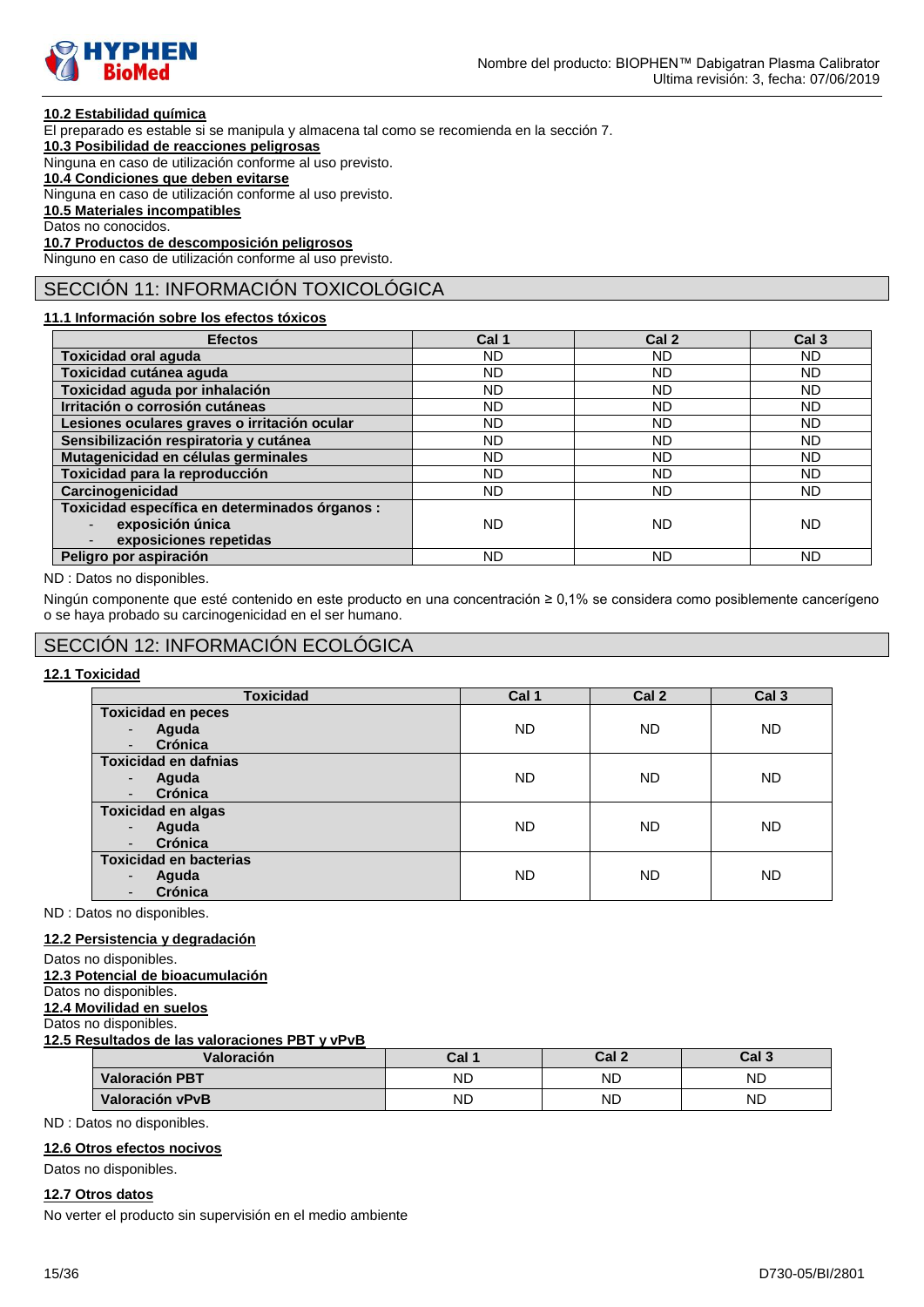

# SECCIÓN 13: CONSIDERACIONES RELATIVAS A LA ELIMINACIÓN

#### **13.1 Método de tratamiento de residuos**

#### **Producto**

Llevar los residuos para su eliminación conforme a las prescripciones nacionales y de acuerdo con los servicios de protección del medio ambiente. La asignación de un número de residuo se realizará de acuerdo con el organismo regional encargado de la eliminación de residuos.

#### **Envase**

Vaciar completamente los envases. Aquellos envases vacíos y los que no estén completamente vacíos que todavía contengan restos de producto se llevarán para su eliminación debida de acuerdo con el organismo regional encargado de la eliminación.

# SECCIÓN 14: INFORMACIÓN SOBRE LAS CONDICIONES DE ALMACENAMIENTO Y TRANSPORTE

El producto no es ninguna mercancía peligrosa a tenor de las normas de transporte (ADR, RID, IATA, IMDG).

# SECCIÓN 15: INFORMACIÓN REGLAMENTARIA

### **15.1 Normativas/legislación de seguridad, salud y medio ambiente específicas para la sustancia o mezcla**

Esta ficha de datos de seguridad cumple los requisitos exigidos en el Reglamento (CE) nº 1907/2006 (REACH) y 1272/2008 (CLP).

#### **15.2 Evaluación de la seguridad química**

No existen datos disponibles.

# SECCIÓN 16: OTRAS INFORMACIONES

### **16.1 Principales referencias bibliográficas y fuentes de datos**

Reglamento (CE) n.º 1907/2006 (REACH), 1272/2008 (CLP) en su versión válida respectiva.

Normas de transporte conforme a ADR, RID, IMDG, IATA en su versión válida respectiva.

Las fuentes de datos que se han utilizado para determinar los datos físicos, toxicológicos y ecotoxicológicos se indican directamente en las secciones respectivas.

Los datos se apoyan en el nivel de nuestros conocimientos y experiencias actuales. Los datos no tienen valor como aseguramiento de las propiedades y tampoco justifican ninguna relación jurídica contractual.

HYPHEN BioMed y sus agentes/distribuidores o proveedores OEM rechazan toda responsabilidad sobre cualquier posible daño resultante de, o por contacto con, un reactivo incluido en el kit.

En cas d'incendie, les substances suivantes peuvent être libérées: dioxyde de carbone (CO2), le monoxyde de carbone (CO).

### **16.2 Abreviaturas y acrónimos**

ADR: European Agreement concerning the International Carriage of Dangerous Goods by Road (Acuerdo Europeo sobre transporte internacional de mercancías peligrosas por carretera)

CLP: Regulation on Classification, Labelling and Packaging of Substances and Mixtures (Reglamento de la CE sobre clasificación, etiquetado y envasado de sustancias y mezclas)

CMR : cancerogen mutagen reprotoxic (sustancias carcinógenas, mutágenas y tóxicas para la reproducción)

IATA-DGR: = International Air Transport Association - Dangerous Goods Regulations (Regulaciones de productos peligrosos de la IATA en el tráfico aéreo)

IMDG: International Maritime Dangerous Goods code (Regulación para el transporte de mercancías peligrosas en la navegación marítima internacional)

NIOSH: Instituto Nacional para la seguridad en el trabajo y la salud (EE. UU.)

PBT: persistente (P), biocumulativo (B) y tóxico (T)

REACH: Reglamento de la UE para el registro, evaluación, autorización y restricción de sustancias químicas

RID: Regulación para el transporte internacional de mercancías peligrosas en el transporte por ferrocarril

vPvB: very Persistent and very Bioaccumulative (muy persistente y muy bioacumulativo)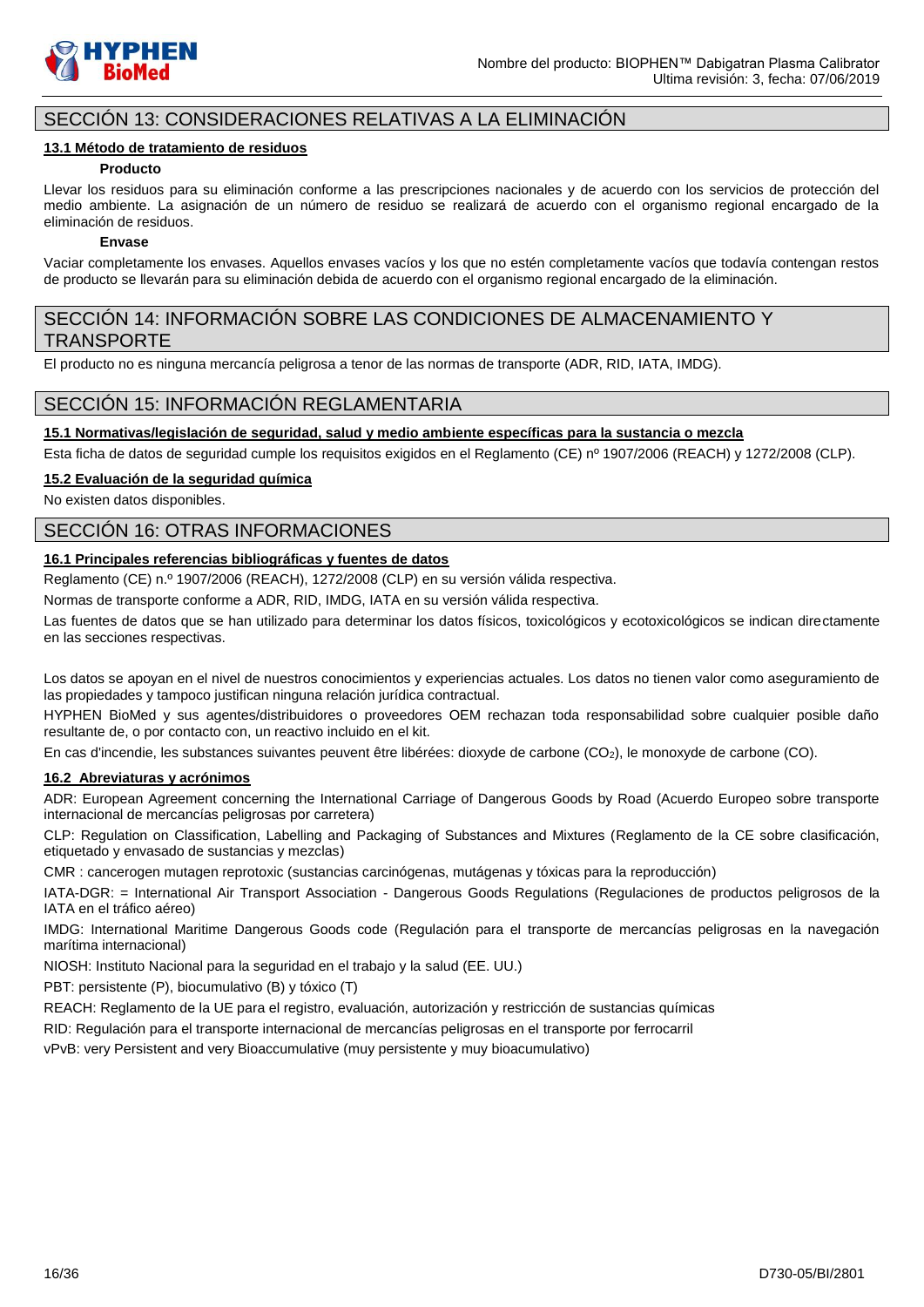

# **FICHA DE DADOS DE SEGURANÇA**

# <span id="page-16-0"></span>**PORTUGUÊS**

# SECÇÃO 1: IDENTIFICAÇÃO DA SUBSTÂNCIA/MISTURA E DA SOCIEDADE/EMPRESA

**1.1 Identificador do produto**

| <b>Nome</b>                           | <b>Número</b> |
|---------------------------------------|---------------|
| BIOPHEN™ Dabigatran Plasma Calibrator | 222801        |

**1.2 Utilizações identificadas relevantes da substância ou mistura e utilizações desaconselhadas.**

Dispositivo médico para utilização in vitro

**1.3 Identificação do fornecedor da ficha de dados de segurança**

|                                        | 1.5 Identificação do fornecedor da ficha de dados de segurançã                |  |  |  |  |
|----------------------------------------|-------------------------------------------------------------------------------|--|--|--|--|
| <b>Fabricante:</b>                     | <b>HYPHEN BioMed</b>                                                          |  |  |  |  |
|                                        | 155 rue d'Eragny                                                              |  |  |  |  |
|                                        | 95000 Neuville-sur-Oise                                                       |  |  |  |  |
|                                        | França                                                                        |  |  |  |  |
| Tel:                                   | +33.1.34.40.65.10                                                             |  |  |  |  |
| Fax:                                   | +33.1.34.48.72.36                                                             |  |  |  |  |
|                                        | Endereço de e-mail: info@hyphen-biomed.com                                    |  |  |  |  |
| 1.4 Contacto de telefone de emergência |                                                                               |  |  |  |  |
| Tel:                                   | +33.1.34.40.65.10 (Só disponível nos horários de funcionamento de escritório) |  |  |  |  |
| Franca                                 |                                                                               |  |  |  |  |

Tel: +33.1.45.42.59.59 (Centro de Informação Anti-Venenos / Intoxicações francês)

Estrangeiro Dirigir-se à autoridade competente

# SECÇÃO 2: IDENTIFICAÇÃO DOS PERIGOS

### **2.1 Classificação da substância ou mistura**

#### **Classificação**

O produto não cumpre os critérios de classificação e de rotulagem no âmbito do Regulamento 1272/2008 (CLP).

#### **2.2 Elementos do rótulo**

O produto não requer rotulagem de perigo de acordo com as directivas CE / regulamentação nacional aplicáveis.

#### **2.3 Outros perigos**

Nenhuma

# SECÇÃO 3: COMPOSIÇÃO/INFORMAÇÃO SOBRE OS COMPONENTES

### **3.1 Substâncias**

Não aplicável, o produto não é uma substância.

### **3.2 Misturas**

#### **Componentes perigosos**

Este produto não contém substâncias a mencionar de acordo com o Regulamento da UE n.º 1907/2006 (REACH), Anexo II

### **3.3 Outras informações**

Não deve ser injetado nem ingerido.

Este produto contém componentes de origem humana testado no momento de doação e resultado não reactivo para HBsAg, anti-HCV,e anti-HIV. Todavia, todo o material de origem humana deve ser manuseado usando procedimentos laboratoriais apropriados.

# SECÇÃO 4: PRIMEIROS SOCORROS

### **4.1 Descrição das medidas de primeiros socorros**

#### **Informações gerais**

Ao manifestar-se de sintomas ou em caso de dúvida obter atendimento médico. Nunca administrar nada por via oral a uma pessoa inconsciente. Não deixar a vítima sozinha/ sem vigilância.

#### **Após inalação**

APÓS INALAÇAO: Levar o sinistrado para o ar fresco. Mantê-lo quente e calmo. Em caso de irritação das vias respiratórias consultar um médico.

#### **Após contacto cutâneo**

APÓS CONTACTO COM A PELE: Limpar imediatamente com muita água e sabão. Retirar imediatamente todo o vestuário contaminado. Lavar antes de reutilizá-lo. No caso de reacções cutâneas, consultar o médico .

#### **Após contacto ocular**

APÓS CONTACTO COM OS OLHOS: Lavar os olhos com água corrente durante pelo menos 15 minutos, mantendo-os bem abertos. Retirar as lentes de contato, se usar e for possível. Continuar a lavar durante. Consultar um oftalmologista.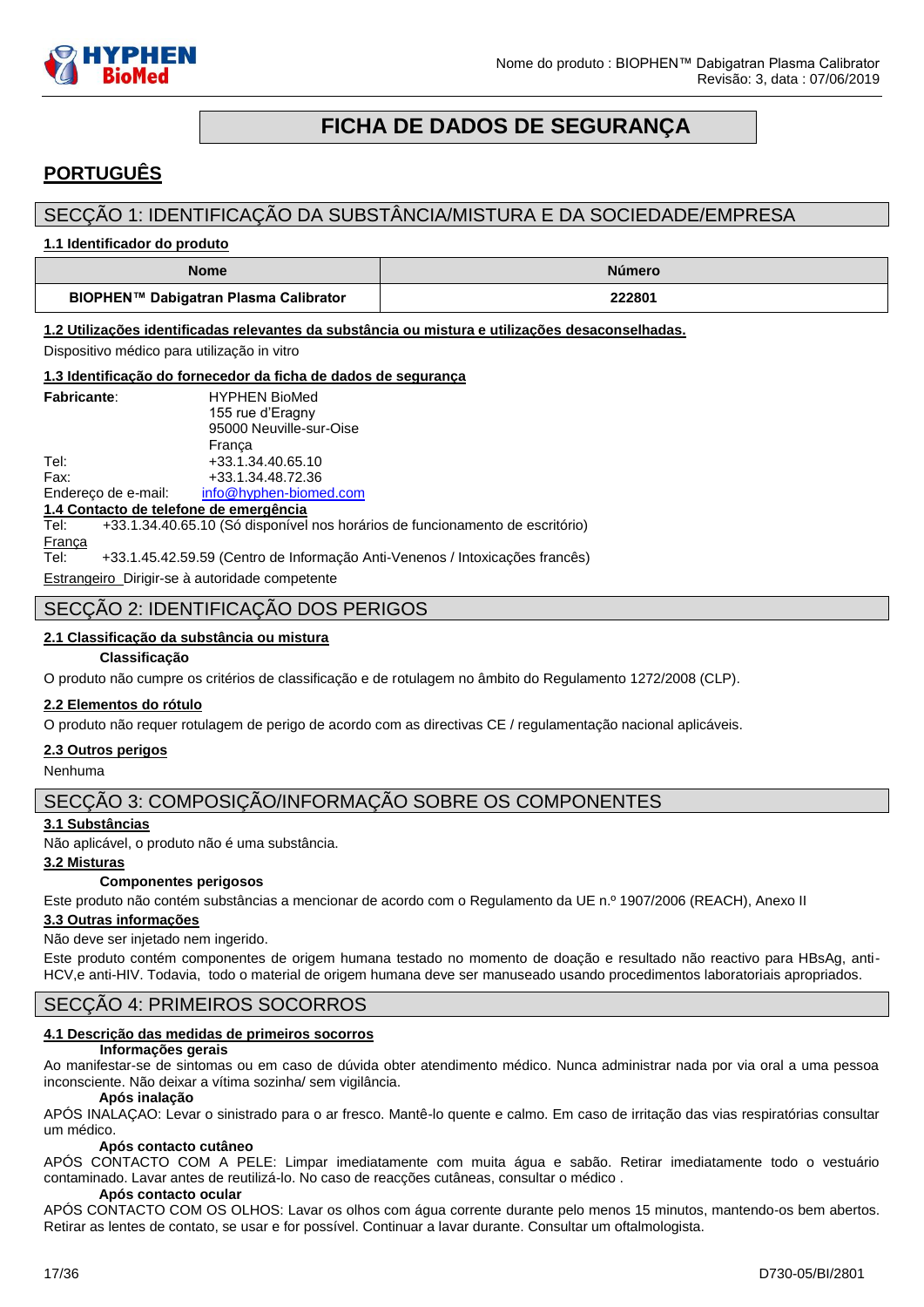

#### **Após ingestão**

APÓS INGESTÃO, consultar um médico imediatamente. Não provocar o vómito. Nunca forçar a ingestão de algo a alguém inconsciente.

### **4.2 Sintomas e efeitos mais importantes, tanto agudos como retardados**

Dados indisponíveis.

```
4.3 Indicações sobre cuidados médicos urgentes e tratamentos especiais necessários
```
Dados indisponíveis.

# SECÇÃO 5: MEDIDAS DE COMBATE A INCÊNDIOS

#### **5.1 Meios de extinção**

#### **Meios adequados de extinção**

Trata-se de um produto incombustível. Devem adaptar-se as medidas de extinção de incêndios nas áreas circundantes. **Meios inadequados de extinção**

Jacto de água de grande volume

#### **5.2 Perigos especiais decorrentes da substância ou mistura**

Em caso de incêndio, é possível libertar-se as substâncias seguintes: dióxido de carbono (CO2); monóxido de carbono (CO).

#### **5.3 Recomendações para o pessoal de combate a incêndios**

Em caso de incêndio: Usar um aparelho de respiração autónomo e vestuário de protecção.

Não deixar penetrar a água de extinção nos esgotos ou nas águas. Não respirar os gases de explosão e de incêndio.

### SECÇÃO 6: MEDIDAS A TOMAR EM CASO DE FUGAS ACIDENTAIS

#### **6.1 Precauções individuais, equipamento de proteção e procedimentos de emergência**

Consultar as medidas de proteção apresentadas nas secções 7 e 8. Evitar o contacto com a pele, os olhos e o vestuário. Evitar a formação de pó. Evitar respirar o gás/névoa/vapores.

#### **6.2 Precauções a nível ambiental**

Bloquear o derrame de matéria se for possível sem se colocar a si em perigo. Não deixar infiltrar nas águas residuais. Evitar a dispersão no ambiente.

#### **6.3 Métodos e materiais de confinamento e limpeza**

Não repôr o produto derramado na embalagem original para reutilização. Absorver o produto derramado com material absorvente. Limpar cuidadosamente superfícies contaminadas e equipamentos incluindo os dispositivos no respeito da legislação/normas em vigor no domínio do ambiente. Manter em recipientes fechados adequados, para eliminação.

### SECÇÃO 7: MANUSEAMENTO E ARMAZENAMENTO

#### **7.1 Precauções para um manuseamento seguro**

#### **Recomendações para um manuseamento seguro**

Para minimizar riscos, devem ser adoptadas as medidas destinadas à precaução e protecção das pessoas durante o manuseio do produto. O processo deve ser desenhado, o quanto for possível, de acordo com o estado actual da técnica, de modo a prevenir à liberação de substâncias perigosas e ao contato com a pele.

#### **Medidas gerais de proteção e higiene**

Não comer, beber ou fumar durante a utilização. Manter afastada toda a comida e bebida, bem como os alimentos para animais. Lavar as mãos e a pele exposta antes das pausas e depois da utilização. Não inalar vapores. Evitar o contacto com os olhos e a pele. Retirar imediatamente todo o vestuário sujo ou molhado.

#### **Recomendações de proteção contra incêndios e explosões**

Não são necessárias quaisquer medidas especiais.

### **7.2 Condições de armazenamento seguro, incluindo eventuais incompatibilidades**

**Medidas técnicas e condições de armazenamento**

Manter recipiente bem fechado, em lugar fresco, bem ventilado.

**Materiais incompatíveis**

Dados indisponíveis

### **Temperatura de armazenamento recomendada**

Valor: 2 - 8 °C

### **Requisitos para locais ou recipientes de armazenamento**

Todos os recipientes abertos devem ser bem fechados e mantidos na vertical para evitar derrames.

### **7.3 Utilizações finais específicas**

Para além das utilizações mencionadas na secção 1.2 não estão estipuladas outras utilizações específicas.

# SECÇÃO 8: CONTROLO DA EXPOSIÇÃO/PROTEÇÃO INDIVIDUAL

### **8.1 Parâmetros de controlo**

### **Valores-limite de exposição profissional**

Não existem parâmetros disponíveis para monitorização.

**Valores-limite biológicos** 

Dados indisponíveis.

# **8.2 Controlo da exposição**

### **Controlos técnicos adequados**

Dar prioridade às medidas técnicas e processos/métodos de trabalho em relação do uso de equipamento de protecção individual. Tomar precauções de acordo com os princípios das boas práticas de higiene e segurança.

### **Equipamento de proteção individual**

Durante o manuseio do produto, usar só vestuário conforme à legislação em vigor.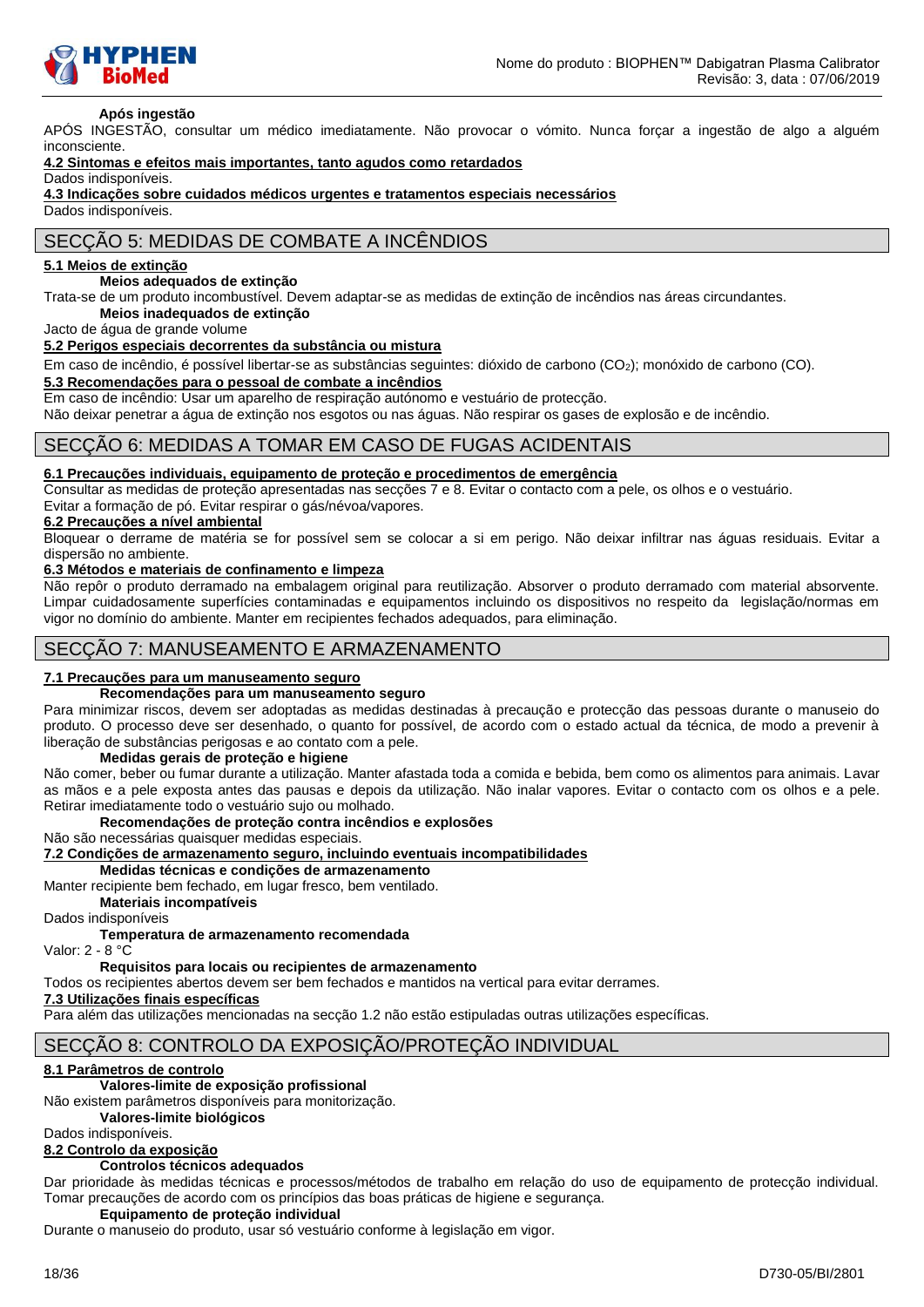

#### **Proteção respiratória**

Não é necessária uma protecção respiratória. Sempre que seja necessária protecção respiratória para impedir a respiração de pós incomodativos (níveis elevados de poeira), use máscaras do tipo N95 (US) ou do tipo P1 (EN 143). Use máscaras e respiradores aprovados por normais governamentais apropriadas, como a NIOSH (US) ou a CEN (EU).

### **Proteção das mãos e da pele**

Usar luvas de protecção durante o manuseio. Antes da utilização, verifique a aptidão das luvas para o lugar de trabalho. Use uma técnica adequada para a remoção das luvas (sem tocar na parte exterior da luva) para evitar o contacto da pele com este produto. Descarte as luvas contaminadas após o uso, de acordo com as regras e as boas práticas de trabalho laboratorial. Lave e seque as mãos.

As luvas devem ser testadas e comprovadas em conformidade com a norma europeia EN374.

As luvas de protecção devem ser substituídas quando danificadas ou quando apresentarem os primeiros sinais de desgaste.

#### **Proteção dos olhos e do rosto**

Use equipamento de protecção ocular testado e aprovado por normais governamentais apropriadas, como a NIOSH (US) ou a EN 166(EU).

#### **Protecção do corpo**

Escolher os equipamentos de protecção individual em função da concentração e quantidade de produto e do local de trabalho. **Outras proteções**

Dados indisponíveis.

#### **Controlo da exposição ambiental**

Bloquear o derrame de matéria se for possível sem se colocar a si em perigo. Não deixar infiltrar nas águas residuais. Evitar a dispersão no ambiente.

### SECÇÃO 9: PROPRIEDADES FÍSICAS E QUÍMICAS

#### **9.1 Informações sobre propriedades físicas e químicas de base**

| Propriedade                                    | CAL <sub>1</sub> | CAL <sub>2</sub> | CAL <sub>3</sub> |
|------------------------------------------------|------------------|------------------|------------------|
| Estado físico                                  | Pó liofilizado   | Pó liofilizado   | Pó liofilizado   |
| <b>Color</b>                                   | Branco / Amarelo | Branco / Amarelo | Branco / Amarelo |
| Odor                                           | <b>ND</b>        | <b>ND</b>        | <b>ND</b>        |
| pH                                             | <b>ND</b>        | <b>ND</b>        | <b>ND</b>        |
| Ponto de ebulição                              | <b>ND</b>        | <b>ND</b>        | <b>ND</b>        |
| Ponto de fusão                                 | <b>ND</b>        | <b>ND</b>        | <b>ND</b>        |
| Ponto de decomposição                          | <b>ND</b>        | <b>ND</b>        | <b>ND</b>        |
| Ponto de inflamação                            | <b>ND</b>        | <b>ND</b>        | <b>ND</b>        |
| Temperatura de autoinflamação                  | <b>ND</b>        | <b>ND</b>        | <b>ND</b>        |
| <b>Propriedades oxidantes</b>                  | <b>ND</b>        | <b>ND</b>        | <b>ND</b>        |
| Propriedades explosivas                        | <b>ND</b>        | <b>ND</b>        | <b>ND</b>        |
| Inflamabilidade                                | <b>ND</b>        | <b>ND</b>        | <b>ND</b>        |
| Limite de explosão ou inflamabilidade inferior | <b>ND</b>        | <b>ND</b>        | <b>ND</b>        |
| Limite de explosão ou inflamabilidade superior | <b>ND</b>        | <b>ND</b>        | <b>ND</b>        |
| Pressão de vapor                               | <b>ND</b>        | <b>ND</b>        | <b>ND</b>        |
| Densidade de vapor                             | <b>ND</b>        | <b>ND</b>        | <b>ND</b>        |
| Taxa de evaporação                             | <b>ND</b>        | <b>ND</b>        | <b>ND</b>        |
| Densidade relativa                             | <b>ND</b>        | <b>ND</b>        | <b>ND</b>        |
| Solubilidade em água                           | <b>ND</b>        | <b>ND</b>        | <b>ND</b>        |
| <b>Solubilidade</b>                            | <b>ND</b>        | <b>ND</b>        | <b>ND</b>        |
| Coeficiente de partição n-octanol/água         | <b>ND</b>        | <b>ND</b>        | <b>ND</b>        |
| <b>Viscosidade</b>                             | <b>ND</b>        | <b>ND</b>        | <b>ND</b>        |
| Outras informações                             | <b>ND</b>        | <b>ND</b>        | <b>ND</b>        |

ND : Dados indisponíveis.

### **9.2 Outras informações**

Dados indisponíveis.

### SECÇÃO 10: ESTABILIDADE E REATIVIDADE

#### **10.1 Reatividade**

Nenhuma reacção perigosa em condições normais de utilização.

#### **10.2 Estabilidade química**

A preparação é estável se armazenado e manuseado como descrito/indicado em secção 7.

### **10.3 Possibilidade de reações perigosas**

Nenhuma se for utilizado conforme as indicações.

**10.4 Condições a evitar**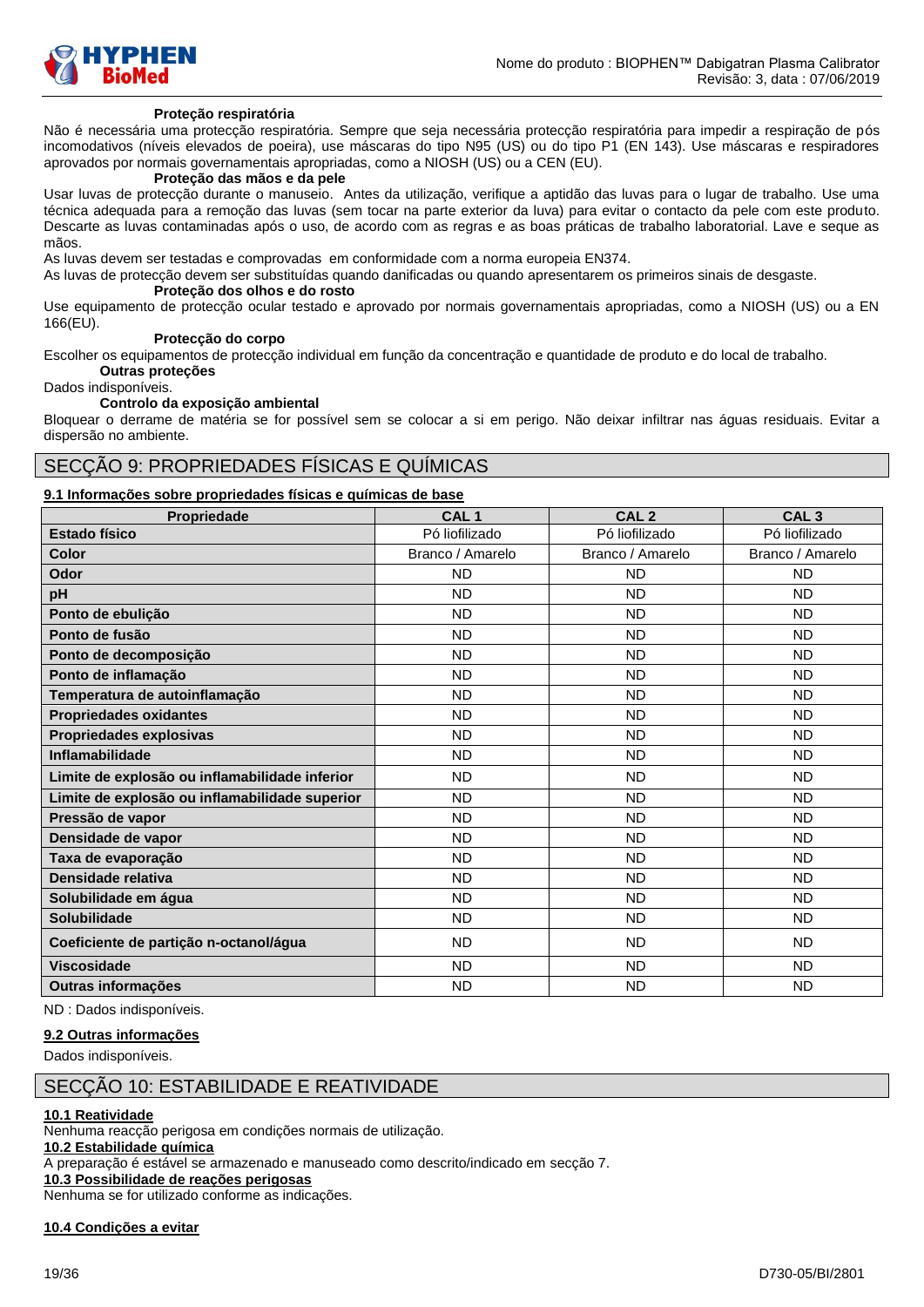

Nenhuma se for utilizado conforme as indicações. **10.5 Materiais incompatíveis** Nenhum conhecido. **10.6 Produtos de decomposição perigosos** Nenhuma se for utilizado conforme as indicações.

# SECÇÃO 11: INFORMAÇÃO TOXICOLÓGICA

### **11.1 Informações sobre os efeitos toxicológicos**

| <b>Efeitos</b>                            | CAL <sub>1</sub> | CAL <sub>2</sub> | CAL <sub>3</sub> |
|-------------------------------------------|------------------|------------------|------------------|
| Toxicidade aguda por via oral             | ND.              | ND.              | ND.              |
| Toxicidade aguda por via cutânea          | ND               | ND.              | <b>ND</b>        |
| Toxicidade aguda por via inalatória       | ND.              | ND.              | <b>ND</b>        |
| Corrosão/irritação cutânea                | ND.              | ND.              | <b>ND</b>        |
| Lesões oculares graves/irratação ocular   | ND.              | ND.              | <b>ND</b>        |
| Sensibilização cutânea, Sensibilização    | ND.              | ND.              | <b>ND</b>        |
| respiratória                              |                  |                  |                  |
| Mutagenicidade em células germinativas    | ND.              | ND.              | <b>ND</b>        |
| Carcinogenicidade                         | ND.              | ND.              | <b>ND</b>        |
| Toxicidade reprodutiva                    | ND.              | ND.              | <b>ND</b>        |
| Toxicidade para órgãos-alvo específicos : |                  |                  |                  |
| exposição única                           | ND.              | ND               | ND.              |
| exposição repetida                        |                  |                  |                  |
| Perigo de aspiração                       | ND.              | ND.              | <b>ND</b>        |

ND : Dados indisponíveis.

Nenhum componente contido no produto em concentrações ≥ 0,1% é considerado como potencialmente cancerígeno o comprovado como cancerígeno no homem.

# SECÇÃO 12: INFORMAÇÃO ECOLÓGICA

#### **12.1 Toxicidade**

| <b>Toxicidade</b>            | CAL <sub>1</sub> | CAL <sub>2</sub> | CAL <sub>3</sub> |
|------------------------------|------------------|------------------|------------------|
| <b>Toxicidade nos peixes</b> |                  |                  |                  |
| Aguda<br>Crónica             | <b>ND</b>        | <b>ND</b>        | <b>ND</b>        |
| Toxicidade nas dáfnias       |                  |                  |                  |
| Aguda                        | <b>ND</b>        | <b>ND</b>        | <b>ND</b>        |
| Crónica                      |                  |                  |                  |
| <b>Toxicidade nas algas</b>  |                  |                  |                  |
| Aguda                        | <b>ND</b>        | <b>ND</b>        | <b>ND</b>        |
| Crónica                      |                  |                  |                  |
| Toxicidade nas bactérias     |                  |                  |                  |
| Aguda<br>٠                   | ND               | ND               | ND.              |
| Crónica                      |                  |                  |                  |

ND : Dados indisponíveis.

**12.2 Persistência e degradabilidade**

### Dados indisponíveis.

**12.3 Potencial de bioacumulação**

Dados indisponíveis.

**12.4 Mobilidade no solo** Dados indisponíveis.

# **12.5 Resultados da avaliação PBT e vPvB**

| <b>Avaliacão</b>     | $\Delta I$<br>◡… | CAL.<br>$\sqrt{2}$ | rΛ |
|----------------------|------------------|--------------------|----|
| <b>Avaliação PBT</b> | ND               | ND                 | ND |
| Avaliação vPvB       | ND               | <b>ND</b>          | ND |

ND : Dados indisponíveis.

### **12.6 Outros efeitos adversos**

### Dados indisponíveis.

#### **12.7 Outras informações**

Não faça descargas do produto para o ambiente, sem uma supervisão apropriada

### SECÇÃO 13: CONSIDERAÇÕES RELATIVAS À ELIMINAÇÃO

### **13.1 Métodos de tratamento de resíduos**

### **Produto**

Encaminhar os resíduos para uma eliminação adequada em consulta com os serviços de saneamento e ambientais . A atribuição de um número de código de resíduo,deverá ser providenciada em acordo com a empresa de coleta de lixo regional.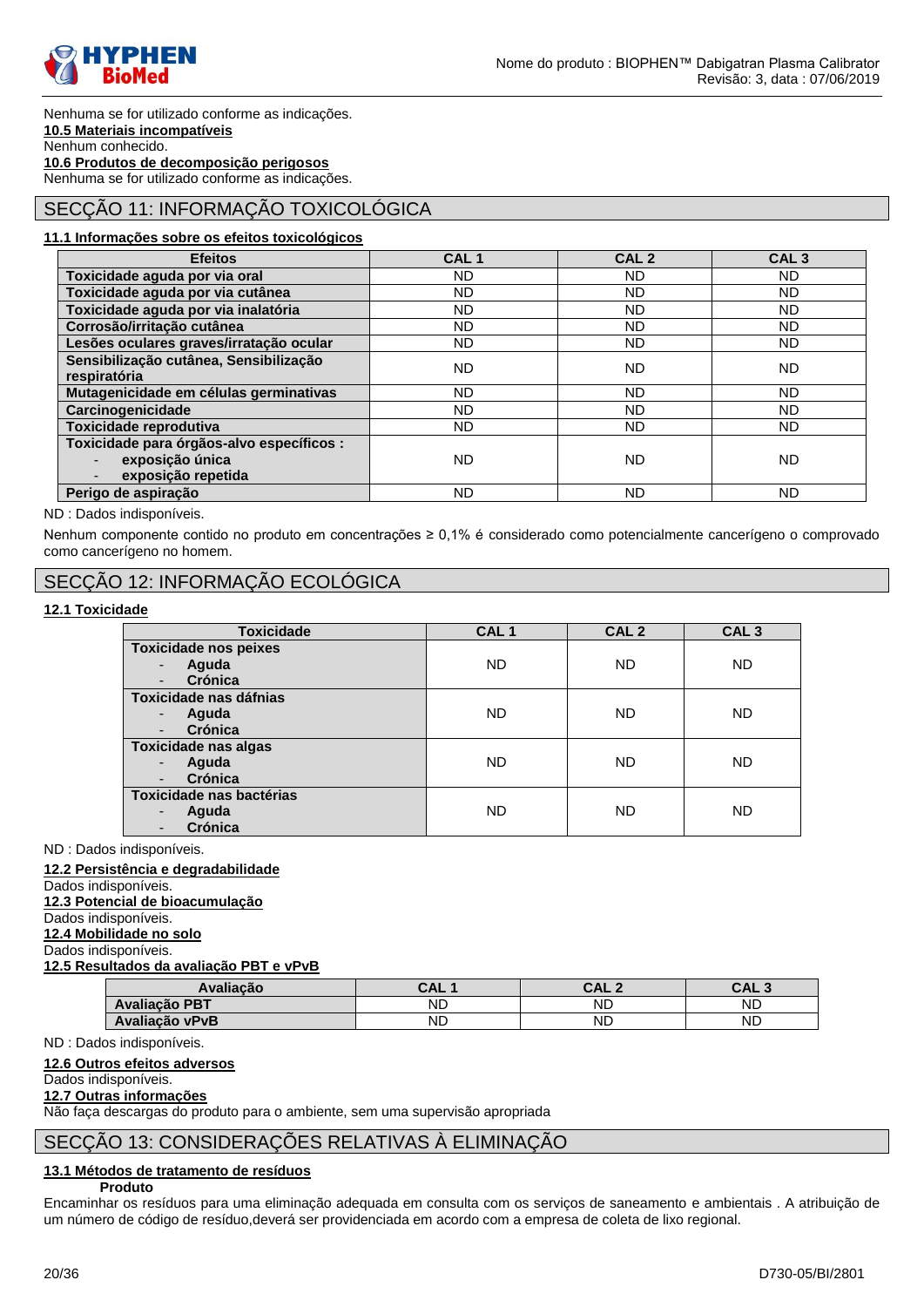

#### **Embalagem**

Esvaziar completamente a embalagem do seu conteúdo. Embalagens vazios e não completamente esvaziados dos seus conteúdos devem ser encaminhadas para uma eliminação adequada em acordo com a empresa de coleta de lixo regional.

### SECÇÃO 14: INFORMAÇÕES RELATIVAS AO TRANSPORTE

O produto não é uma mercadoria perigosa no sentido da Regulamentação do transporte de mercadorias perigosas (ADR, RID, IATA, IMDG).

# SECÇÃO 15: INFORMAÇÃO SOBRE REGULAMENTAÇÃO

#### **15.1 Regulamentação/legislação específica para a substância ou mistura em matéria de saúde, segurança e ambiente**

Esta ficha de dados está conforme os requisitos descritos no Regulamento (CE) N.º 1907/2006 (REACH) e 1272/2008 (CLP).

#### **15.2 Avaliação da segurança química**

Dados indisponíveis.

### SECÇÃO 16: OUTREAS INFORMACOES

#### **16.1 Referências bibliográficas importantes e fontes dos dados utilizados:**

Regulamento (CE) No. 1907/2006 (REACH), 1272/2008 (CLP) na última versão.

Prescrições para o transporte de acordo com ADR, RID, IMDG, IATA na versão respectiva actualmente em vigor.

As fontes de dados utilizadas para a avaliação e determinação de dados físicos, toxicológicos e ecotoxicológicos são indicadas nas secções respectivas.

As informações fornecidas baseiam-se no estado actual dos nossos conhecimentos e experiências. No entanto, nenhuma informação deve ser interpretada como uma garantia relativamente às propriedades nem fundamentam uma quaisquer relação contratual.

HYPHEN BioMed e respetivos agentes/distribuidores, bem como os contratantes OEM não devem ser responsabilizados por quaisquer danos resultantes do contacto com os produtos incluídos no kit.

### **16.2 Abreviaturas e acrónimos**

ADR: European Agreement concerning the International Carriage of Dangerous Goods by Road (Acordo Europeu relativo ao Transporte Internacional de Mercadorias Perigosas por Estrada)

CLP: Regulation on Classification, Labelling and Packaging of Substances and Mixtures (Regulamento (CE) n.º 1272/2008 relativo à Classificação, Rotulagem e Embalagem de substancias e misturas)

CMR : cancerogen mutagen reprotoxic (Carcinogénico, mutagénico ou tóxico para a reprodução)

IATA-DGR: = International Air Transport Association - Dangerous Goods Regulations ( Regulamento IATA-Carga Perigosa Aéreo) IMDG: International Maritime Dangerous Goods code (Código Marítimo Internacional para o Transporte de Mercadorias Perigosas) NIOSH: Instituto nacional para segurança e saúde profissional dos Estados Unidos.

PBT: Substância Persistente, Bioacumulável e Tóxica

REACH: Regulamento (CE) n.º 1907/2006 relativo ao Registo, Avaliação, Autorização e Restrição de Produtos Químicos

RID: Regulamento relativo ao Transporte Internacional Ferroviário de Mercadorias Perigosas

vPvB: very Persistent and very Bioaccumulative (Muito Persistente e muito Bioacumulável)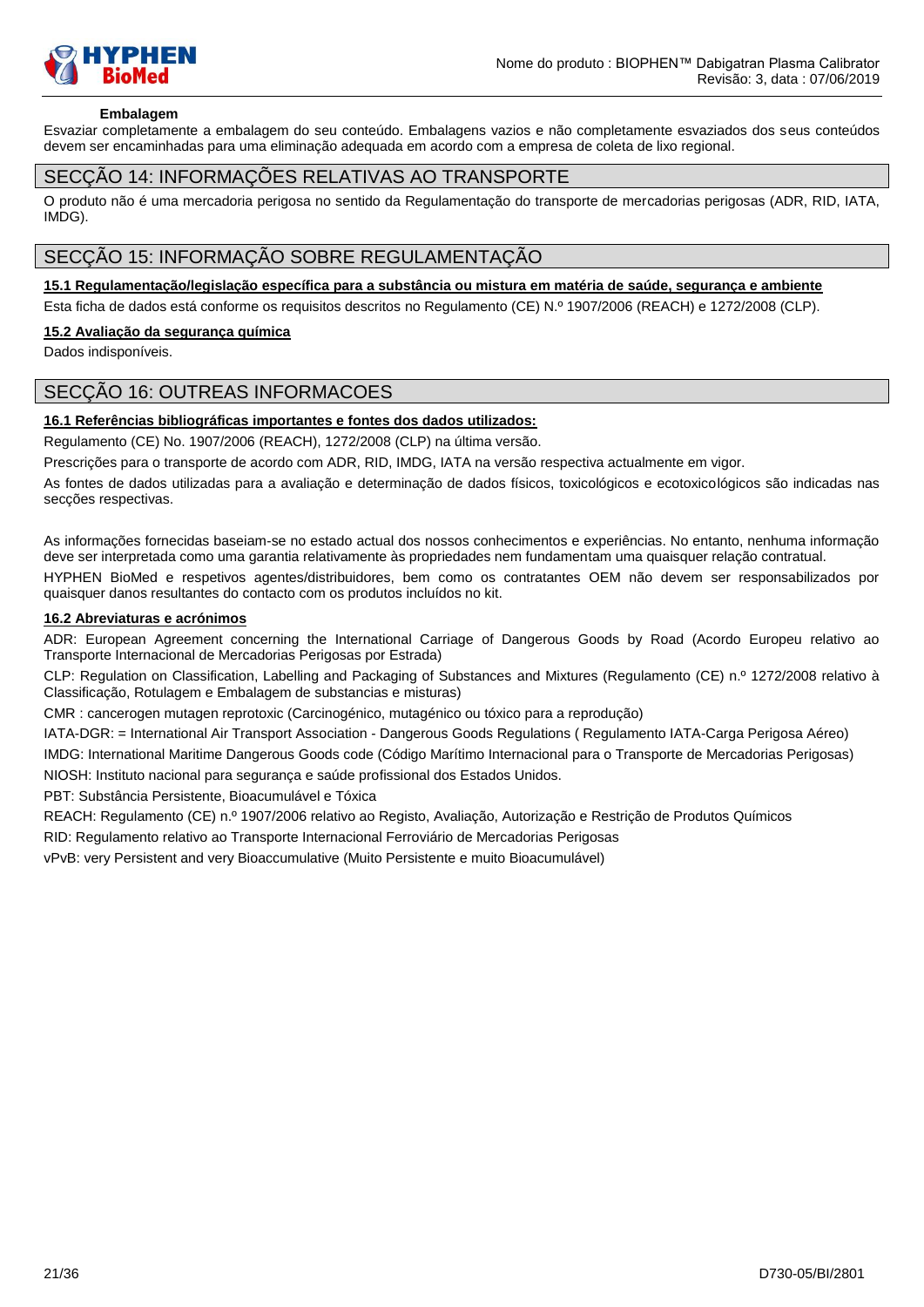

# **Scheda dati di sicurezza**

# <span id="page-21-0"></span>**ITALIANO**

# SEZIONE 1: IDENTIFICAZIONE DEL PRODOTTO E DELLA SOCIETÀ/IMPRESA

#### **1.1 Identificatore del prodotto**

| Nome commerciale                      | Codice prodotto: |
|---------------------------------------|------------------|
| BIOPHEN™ Dabigatran Plasma Calibrator | 222801           |

#### **1.2 Usi pertinenti identificati della sostanza o miscela e usi sconsigliati**

Dispositivo medico per uso in vitro

#### **1.3 Informazioni sul fornitore della scheda di dati di sicurezza**

| <b>Produttore:</b> | <b>HYPHEN BioMed</b>    |
|--------------------|-------------------------|
|                    | 155 rue d'Eragny        |
|                    | 95000 Neuville-sur-Oise |
|                    | France                  |
| Tel∴               | +33.1.34.40.65.10       |
| Fax:               | +33.1.34.48.72.36       |
| E-Mail:            | info@hyphen-biomed.com  |
|                    |                         |

#### **1.4 Numero telefonico di emergenza**

Tel.: +33.1.34.40.65.10 (solo disponibile durante gli orari d'ufficio) **Francia** Tel.: +33.1.45.42.59.59 (Centro di informazione Veleno francese)

Estero Adire le autorità competenti

### SEZIONE 2: IDENTIFICAZIONE DEI PERICOLI

### **2.1 Classificazione della sostanza o della miscela**

#### **Informazioni relative alla classificazione**

Questo prodotto non risponde ai criteri di classificazione in alcuna classe di pericolo in conformità del regolamento (CE) n. 1272/2008 relativo alla classificazione, all'etichettatura e all'imballaggio delle sostanze e delle miscele.

#### **2.2 Elementi dell'etichetta**

Il prodotto non è soggetto ad etichettatura secondo le direttive europee / la legislativa nazionale.

#### **2.3 Altri pericoli**

Nessuno

### SEZIONE 3: COMPOSIZIONE/INFORMAZIONE SUGLI INGREDIENTI

#### **3.1 Sostanze**

Non pertinente. Il prodotto non è una sostanza.

#### **3.2 Miscele**

#### **Ingredienti pericolosi**

Il prodotto non contiene delle sostanze pericolose da identificare ai sensi del Regolamento CE 1907/2006 (REACH), allegato II

#### **3.3 Altre informazioni**

#### Non iniettare ne ingerire.

Questo prodotto contiene materiali di origine umana testati al momento della donazione e risultato non reattivo per anticorpi anti-HIV, antigeni di superficie del virus dell'epatite B ed anticorpi anti-HCV. Questo materiale, come avviene per tutti i campioni di origine umana, deve essere trattato secondo adeguate procedure di laboratorio.

### SEZIONE 4: MISURE DI PRIMO SOCCORSO

### **4.1 Descrizione delle misure di pronto soccorso**

#### **Informazioni generali:**

Consultare un medico in caso di presenza di sintomi o di dubbio. Non somministrare (per la bocca) alcunchè a persone svenute. Non lasciare mai da solo la vittima.

#### **Inalazione**

IN CASO DI INALAZIONE: trasportare la persona all'aria fresca. Tenerla calda e calma. In caso di irritazione delle vie respiratorie, consultare il medico.

#### **Contatto con la pelle**

IN CASO DI CONTATTO CON LA PELLE: Lavare immediatamente con acqua e sapone. Togliersi di dosso immediatamente tutti gli indumenti contaminati . Lavarli prima del loro riutilizzo. In caso di irritazioni cutanee, consultare il medico.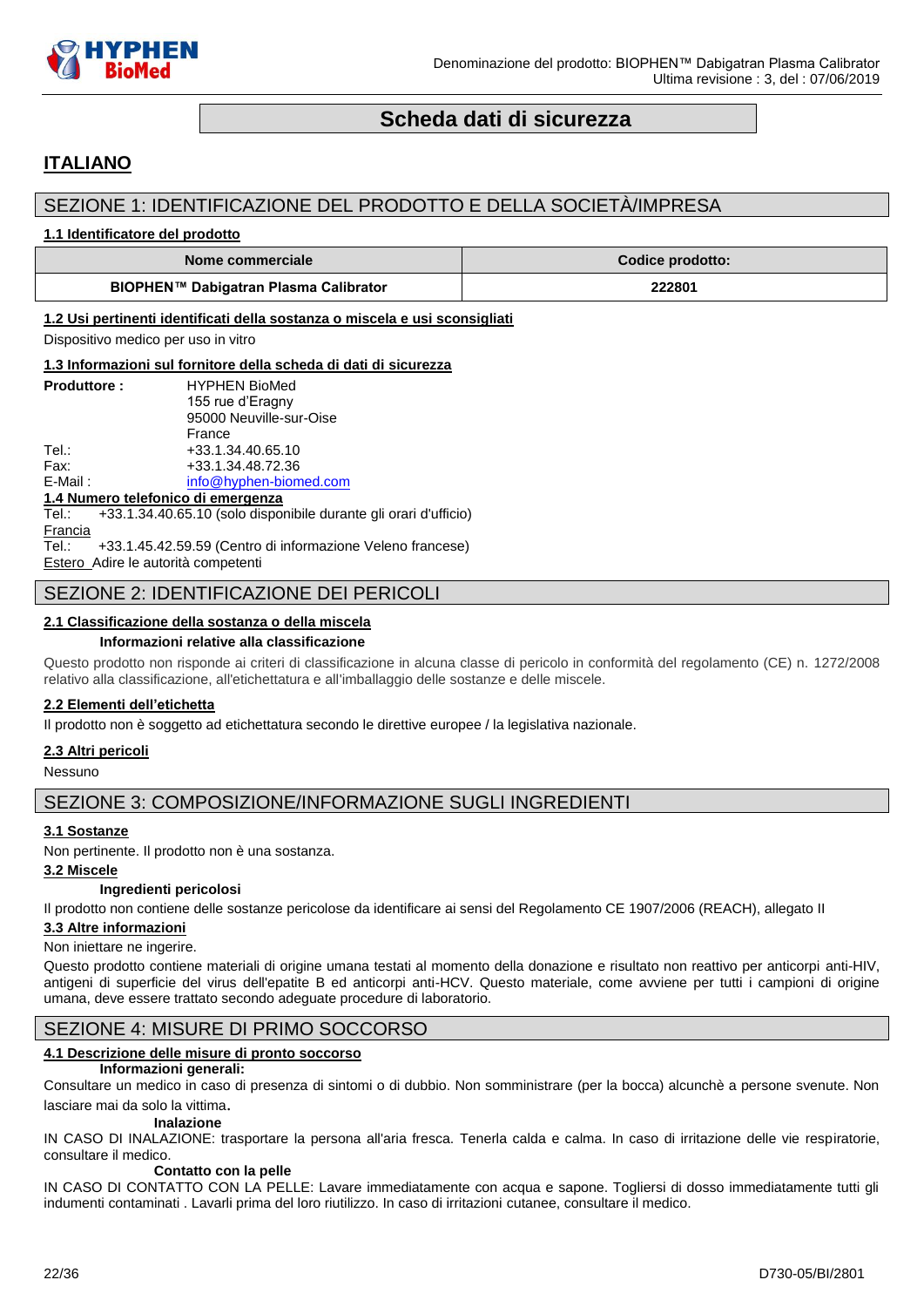

### **Contatto con gli occhi**

IN CASO DI CONTATTO CON GLI OCCHI: Sciacquare immediatamente a fondo per al meno 15 minuti sotto acqua corrente tenendo le palpebre aperte. Togliere le eventuali lenti a contatto se è agevole farlo. Continuare a sciacquare. Consultare un medico oculista.

# **Ingestione**

IN CASO DI INGESTIONE:, ricorrere immediatamente a visita medica. Non provocare il vomito. Non somministrare nulla per via orale a persona in grado di incoscienza.

#### **4.2 Principali sintomi ed effetti, sia acuti e che ritardati**

Nessun dato disponibile.

**4.3 Indicazione dell'eventuale necessità di consultare immediatamente un medico oppure di trattamenti speciali** Nessun dato disponibile.

# SEZIONE 5: MISURE ANTINCENDIO

### **5.1 Mezzi di estinzione**

#### **Mezzi di estinzione consigliati**

Questo prodotto non è di per sé combustibile. Adattare le misure antincendio alle condizioni d'incendio circostanti.

**Mezzi di estinzione da evitare**

#### Getto d'acqua pieno.

#### **5.2 Misure antincendio particolari**

In caso di incendio, possono essere rilasciate le seguenti sostanze : biossido di carbonio (CO<sub>2</sub>), monossido di carbonio (CO)

### **5.3 Raccomandazioni per gli addetti all'estinzione degli incendi**

In caso d'incendio: Usare autorespiratori e indumenti di protezione.

Impedire l'entrata dell'acqua contaminata usata per lo spegnimento nelle fognature o nelle acque. Non inalare i gas risultanti da una esplosione o i gas di combustione.

### SEZIONE 6: MISURE IN CASO DI RILASCIO ACCIDENTALE

#### **6.1 Precauzioni personali, dispositivi di protezione e procedure in caso di emergenza**

Procedere come specificato nelle sezioni 7 e 8. Evitare il contatto con la pelle, gli occhi e gli indumenti. Evitare la dispersione di polveri. Non respirare i gas/la nebbia/i vapori.

### **6.2 Precauzioni ambientali**

Bloccare le perdite / impedire la propagazione se è possibile senza pericolo. Non immettere nelle acque reflue. Non disperdere nell'ambiente.

#### **6.3 Metodi e materiali per il contenimento e per la bonifica**

Non imballare il prodotto recuperato nei contenitori originali per un eventuale riutilizzo. Recuperare il prodotto fuoriuscito con materiale assorbente. Pulire e disinfettare le superfici e gli arredi contaminati attenendosi alle norme relative alla protezione dell'ambiente pertinenti. Porlo in un contenitore idoneo, chiuso da destinare allo smaltimento.

### SEZIONE 7: MANIPOLAZIONE E IMMAGAZZINAMENTO

#### **7.1 Precauzioni per la manipolazione sicura**

#### **Precauzioni per la manipolazione sicura**

Adottare misure di protezione e di prevenzione idonee al fine di evitare o ridurre al minimo il rischio inerente alla manipolazione del prodotto. Se l'attuale stato dell'arte nel campo tecnico lo consente, concepire i processi lavorativi in modo da prevenire il rilascio di sostanze pericolose / contatto con la pelle.

#### **Precauzioni generali e di igiene**

Non mangiare né bere, né fumare durante l'impiego. Conservare lontano da alimenti o mangimi e da bevande. Lavarsi le mani prima di mangiare e al termine della giornata lavorativa. Non respirare i vapori. Evitare il contatto con gli occhi e la pelle con piccoli pezzi. Cambiare immediatamente gli indumenti sporchi o imbevuti.

#### **Considerazioni sulla protezione antincendio e antiesplosione**

Non sono richieste delle misure particolari.

**7.2 Condizioni per l'immagazzinamento sicuro, comprese eventuali incompatibilità**

**Misure/provvedimenti tecnici e condizioni di immagazzinamento**

Conservare il recipiente ermeticamente chiuso in luogo fresco, sufficientemente aerato.

**Materiali incompatibili**

Nessun dato disponibile.

### **Temperatura di immagazzinamento raccomandata**

Valore : 2 - 8 ° C

### **Requisiti dei magazzini e recipienti**

Chiudere bene i recipienti dopo l'uso, conservali in posizione diritta (non capovolgere!) per impedire qualsiasi dispersione accidentale. **7.3 Usi finali specifici**

A parte gli usi descritti nella sezione 1.2 non sono contemplati altri usi specifici.

### SEZIONE 8: CONTROLLO DELL'ESPOSIZIONE/PROTEZIONE INDIVIDUALE

#### **8.1 Parametri di controllo**

#### **Valori limite di esposizione professionale**

Nessun valore limite di esposizione conosciuto.

**Valori Limite Biologici** Nessun dato disponibile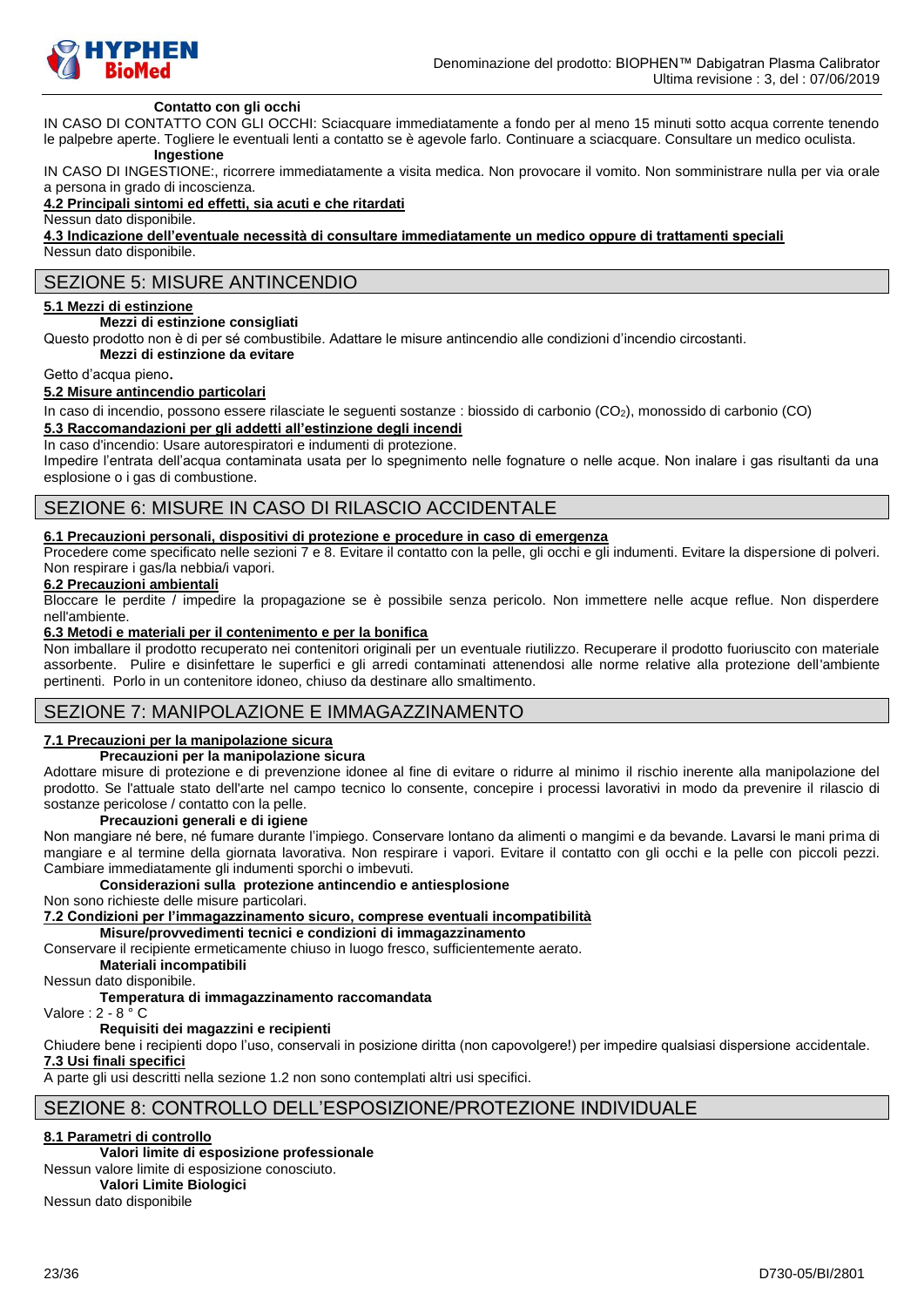

# **8.2 Controllo dell'esposizione ambientale**

### **Controlli tecnici idonei**

L'utilizzo di misure tecniche e metodi di lavoro adeguati dovrebbe sempre avere la priorità rispetto ai dispositivi di protezione individuale. Adottare misure di prevenzione ai sensi della buona prassi igienica.

#### **Misure di protezione individuale**

Usare solo indumenti di protezione individuale a norma delle disposizioni in vigore.

#### **Protezione respiratoria**

Non è necessario portare dispositivi di protezione delle vie respiratorie. Usare filtri antipolvere e respiratori con filtro antipolvere di classe N95 (stati uniti) / del tipo P1 (EN143) per proteggere dalla particelle solide in caso di formazione di polvere. Utilizzare respiratori e componenti testati e approvati dai competenti organismi di normazione, quali il NIOSH (USA) il CEN (UE).

#### **Protezione delle mani/della pelle**

Indossare guanti protettivi idonei durante la manipolazione. Prima di usare i guanti, verificare la loro idoneità al lavoro specifico. Usare una tecnica adeguata per la rimozione dei guanti (senza toccare la superficie esterna del guanto) per evitare il contatto della pelle con questo prodotto. Smaltire i guanti contaminati dopo l'uso in accordo con lanormativa vigente e le buone pratiche di laboratorio. Lavare e asciugare le mani.

I guanti di protezione selezionati devono essere testate e approvate a norma EN374.

Sostituire e eliminare subito guanti deteriorati o lesionati.

### **Protezione per gli occhi/facciale**

Utilizzare dispositivi per la protezione degli occhi testati eapprovati secondo i requisiti di adeguate norme tecnichecome NIOSH (USA) o EN 166 (UE).

#### **Protezione fisica**

Il tipo di attrezzatura di protezione deve essere selezionato infunzione della concentrazione e la quantità di prodottoal posto di lavoro. **Altre misure di protezione**

Nessun dato disponibile.

#### **Controllo dell'esposizione ambientale**

Bloccare le perdite / impedire la propagazione se è possibile senza pericolo. Non immettere nelle acque reflue. Non disperdere nell'ambiente.

# SEZIONE 9: PROPRIETÀ FISICHE E CHIMICHE

### **9.1 Informazioni sulle proprietà fisiche e chimiche fondamentali**

| Proprietà                                           | CAL <sub>1</sub>     | CAL <sub>2</sub>     | CAL <sub>3</sub>     |
|-----------------------------------------------------|----------------------|----------------------|----------------------|
| <b>Stato fisico</b>                                 | Polvere liofilizzata | Polvere liofilizzata | Polvere liofilizzata |
| <b>Colore</b>                                       | Bianco / Giallo      | Bianco / Giallo      | Bianco / Giallo      |
| <b>Odore</b>                                        | <b>ND</b>            | <b>ND</b>            | <b>ND</b>            |
| Valore pH                                           | <b>ND</b>            | <b>ND</b>            | ND                   |
| Punto di ebollizione                                | <b>ND</b>            | <b>ND</b>            | <b>ND</b>            |
| Punto di fusione                                    | <b>ND</b>            | <b>ND</b>            | <b>ND</b>            |
| Punto di decomposizione                             | <b>ND</b>            | <b>ND</b>            | <b>ND</b>            |
| Punto di infiammabilità                             | <b>ND</b>            | <b>ND</b>            | ND                   |
| Temperatura di autoaccensione                       | <b>ND</b>            | <b>ND</b>            | <b>ND</b>            |
| Proprietà ossidanti                                 | <b>ND</b>            | <b>ND</b>            | <b>ND</b>            |
| Proprietà esplosive                                 | <b>ND</b>            | <b>ND</b>            | <b>ND</b>            |
| Infiammabilità (solidi, gas)                        | <b>ND</b>            | <b>ND</b>            | <b>ND</b>            |
| Limiti inferiore di infiammabilità o di esplosività | <b>ND</b>            | <b>ND</b>            | <b>ND</b>            |
| Limiti superiore di infiammabilità o di esplosività | <b>ND</b>            | <b>ND</b>            | <b>ND</b>            |
| Pressione di vapore                                 | <b>ND</b>            | <b>ND</b>            | ND                   |
| Densità relativa di vapore                          | <b>ND</b>            | <b>ND</b>            | <b>ND</b>            |
| Tasso di evaporazione                               | <b>ND</b>            | <b>ND</b>            | ND                   |
| Densità relativa                                    | <b>ND</b>            | <b>ND</b>            | <b>ND</b>            |
| <b>Idrosolubilità</b>                               | <b>ND</b>            | <b>ND</b>            | <b>ND</b>            |
| Altre proprietà solubili                            | <b>ND</b>            | <b>ND</b>            | <b>ND</b>            |
| Coeff. di ripartizione n-ottanolo/acqua             | <b>ND</b>            | <b>ND</b>            | ND                   |
| <b>Viscosità</b>                                    | <b>ND</b>            | <b>ND</b>            | <b>ND</b>            |
| Altre informazioni                                  | <b>ND</b>            | <b>ND</b>            | <b>ND</b>            |

ND : Nessun dato disponibile.

#### **9.2 Altre informazioni**

Nessun dato disponibile

### SEZIONE 10: STABILITÀ E REATTIVITÀ

#### **10.1 Reattività**

Nessuna reazione pericolosa se manipolato e immagazzinato secondo le disposizioni. **10.2 Stabilità chimica** Il preparato è stabile se manipolato e stoccato nelle condizioni raccomandate (vedi sez.7). **10.3 Possibilità di reazioni pericolose** Nessuna se usato secondo le norme. **10.4 Condizioni da evitare**

Nessuna se usato secondo le norme.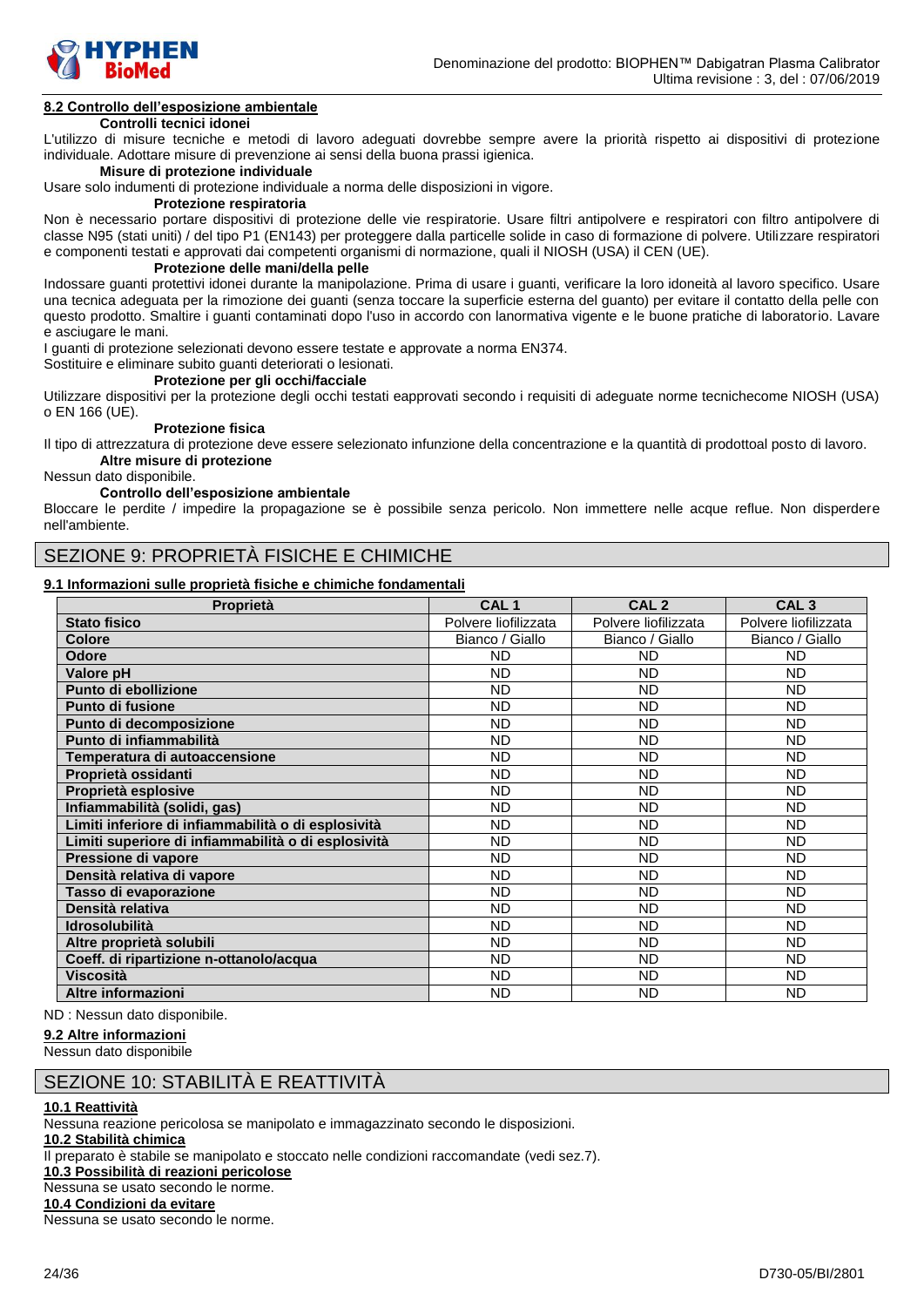

# **10.5 Materiali incompatibili**

#### Nessun dato disponibile. **10.6 Prodotti di decomposizione pericolosi**

Nessuna se usato secondo le norme.

# SEZIONE 11: INFORMAZIONI TOSSICOLOGICHE

#### **11.1 INFORMAZIONI sugli effetti tossicologici**

| <b>Effetti</b>                           | CAL <sub>1</sub> | CAL <sub>2</sub> | CAL <sub>3</sub> |
|------------------------------------------|------------------|------------------|------------------|
| Tossicità acuta per via orale            | ND.              | ND.              | ND.              |
| Tossicità acuta per via cutanea          | ND.              | ND.              | ND.              |
| Tossicità acuta per inalazione           | ND.              | <b>ND</b>        | <b>ND</b>        |
| Corrosione/irritazione della pelle       | ND.              | <b>ND</b>        | ND.              |
| Gravi danni oculari/irritazione oculare  | ND.              | ND.              | <b>ND</b>        |
| Sensibilizzazione della pelle, delle vie | <b>ND</b>        | <b>ND</b>        | ND.              |
| respiratorie                             |                  |                  |                  |
| Mutagenicità sulle cellule germinali     | ND.              | <b>ND</b>        | ND.              |
| Cancerogenicità                          | <b>ND</b>        | <b>ND</b>        | <b>ND</b>        |
| Tossicità per la riproduzione            | ND               | ND.              | ND.              |
| Tossicità specifica per organi bersaglio |                  |                  |                  |
| esposizione singola                      | <b>ND</b>        | <b>ND</b>        | ND               |
| esposizione ripetuta                     |                  |                  |                  |
| Pericolo in caso di aspirazione          | <b>ND</b>        | <b>ND</b>        | <b>ND</b>        |

#### ND : Nessun dato disponibile.

Nessun componente presente nel prodotto in concentrazione ≥ 0,1 % è riconosciuto come potenzialmente cancerogeno o accertato come cancerogeno per l'uomo.

### SEZIONE 12: INFORMAZIONI ECOLOGICHE

#### **12.1 Tossicità**

| <b>Tossicità</b>                           | CAL <sub>1</sub> | CAL <sub>2</sub> | CAL <sub>3</sub> |
|--------------------------------------------|------------------|------------------|------------------|
| Tossicità su pesci                         |                  |                  |                  |
| Acuta<br>$\overline{\phantom{a}}$          | ND.              | <b>ND</b>        | <b>ND</b>        |
| <b>Cronica</b><br>٠                        |                  |                  |                  |
| Tossicità su dafnie                        |                  |                  |                  |
| Acuta<br>$\blacksquare$                    | ND.              | <b>ND</b>        | <b>ND</b>        |
| <b>Cronica</b><br>$\overline{\phantom{a}}$ |                  |                  |                  |
| Tossicità su alghe                         |                  |                  |                  |
| Acuta<br>$\blacksquare$                    | ND.              | <b>ND</b>        | <b>ND</b>        |
| Cronica<br>$\overline{\phantom{a}}$        |                  |                  |                  |
| Tossicità sui batteri                      |                  |                  |                  |
| Acuta<br>$\blacksquare$                    | ND.              | <b>ND</b>        | <b>ND</b>        |
| Cronica<br>٠                               |                  |                  |                  |

ND : Nessun dato disponibile.

#### **12.2 Persistenza e degradabilità**

# Nessun dato disponibile.

# **12.3 Potenziale bioaccumulativo**

### Nessun dato disponibile.

**12.4 Mobilità nel suolo**

Nessun dato disponibile.

### **12.5 Risultati della valutazione PBT e vPvB**

| Val<br>utazione               | CAI       | C NI J<br>UAL. | CAL<br>$\sqrt{2}$ |
|-------------------------------|-----------|----------------|-------------------|
| <b>Valutazione</b><br>$.$ PBT | <b>ND</b> | <b>ND</b>      | ND                |
| Valutazione vPvB              | ND        | <b>ND</b>      | <b>ND</b>         |

#### ND : Nessun dato disponibile.

### **12.6 Altri effetti avversi**

Nessun dato disponibile.

#### **12.7 Altre informazioni**

Non far pervenire il prodotto NELL'AMBIENTE in modo incontrollato.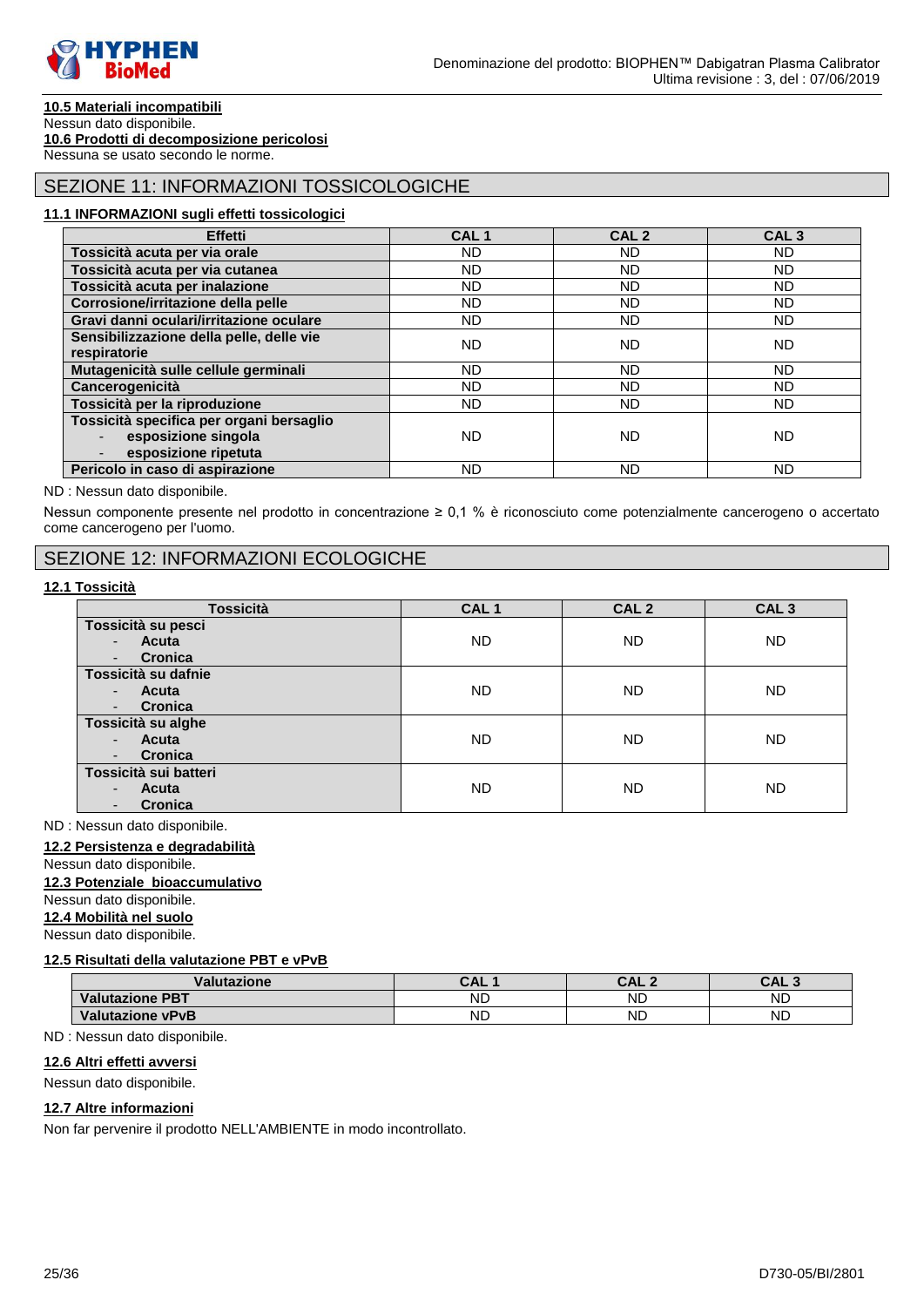

# SEZIONE 13: CONSIDERAZIONI SULLO SMALTIMENTO

### **13.1 Metodi di trattamento dei rifiuti**

#### **Prodotto**

Conferire rifiuti (non riciclabili / eccedenze) allo smaltimento conformemente alle specifiche nazionali e sopo consultazione dei servizi per la gestione ambientale. Assegnare il codice di rifiuto appropriato rivolgendosi alle autorità competenti / allo smaltitore regionale.

#### **Imballaggio**

Svuotare completamente l'imballo Conferire imballaggi vuoti e imballaggi con residui del contenuto ad un adeguato smaltimento rivolgendosi alle autorità competenti / allo smaltitore regionale.

### SEZIONE 14: INFORMAZIONI SUL TRASPORTO

Il prodotto non è una merce pericolosa ai sensi dei Regolamenti in materia di trasporto di merci pericolose (ADR, RID, IATA, IMDG).

### SEZIONE 15: INFORMAZIONI SULLA REGOLAMENTAZIONE

#### **15.1 Norme e legislazione relativa alla salute, sicurezza e l'ambiente specifiche per la sostanza o la miscela**

La presente scheda dati di sicurezza soddisfa i requisiti stabiliti nel Regolamento (CE) n. 1907/2006 (REACH) e 1272/2008 (CLP).

### **15.2 Valutazione della sicurezza chimica**

Nessun dato disponibile.

### SEZIONE 16: ALTRE INFORMAZIONI

### **16.1 Principali riferimenti bibliografici e fonti di dati**

Regolamento (CE) 1907/2006 (REACH), Regolamento 1272/2008 (CLP) nella rispettiva versione modificata e aggiornata attualmente in vigore.

Norme sul trasporto secondo ADR, RID, IMDG, IATA nella versione rispettiva attualmente in vigore.

Le fonti di dati utilizzate per la determinazione dei dati fisici, tossicologici ed ecotossicologici sono indicate nei capitoli rispettivi.

Le informazioni qui contenute si basano sul livello attuale delle nostre conoscenze ed esperienze. I dati riportati in alto non rappresentano tuttavia alcuna garanzia delle caratteristiche del prodotto e non costituiscono alcun rapporto giuridico contrattuale.

HYPHEN BioMed e i suoi rappresentanti/distributori o partner OEM declinano ogni responsabilità per qualsiasi danno consecutivo al contatto con un reagente contenuto nel kit.

#### **16.2 Abbreviazioni e acronimi**

ADR: European Agreement concerning the International Carriage of Dangerous Goods by Road (Accordo europeo sul trasporto internazionale di merci pericolose su strada)

CLP: Regulation on Classification, Labelling and Packaging of Substances and Mixtures (Regolamento relativo alla classificazione, all'etichettatura e all'imballaggio delle sostanze e delle miscele; regolamento (CE) n. 1272/2008)

CMR : cancerogen mutagen reprotoxic (Cancerogene, mutagene e tossiche per la riproduzione)

IATA-DGR: International Air Transport Association - Dangerous Goods Regulations (Regolamento sul trasporto di merci pericolose della IATA (Associazione per il trasporto aereo internazionale))

IMDG: International Maritime Dangerous Goods (Code) (Codice marittimo internazionale per le merci pericolose)

NIOSH: Istituto federale statunitense responsabile per la ricerca nel settore degli infortuni e delle malattie nei luoghi di lavoro PBT: Sostanza persistente (P), bioaccumulabile (B) e tossica (T)

REACH: Registrazione, valutazione, autorizzazione e restrizione delle sostanze chimiche Regolamento (CE) n. 1907/2006

RID: Regolamenti sul trasporto internazionale di merci pericolose su ferrovia

vPvB: very Persistent and very Bioaccumulative (molto persistente e molto bioaccumulabile)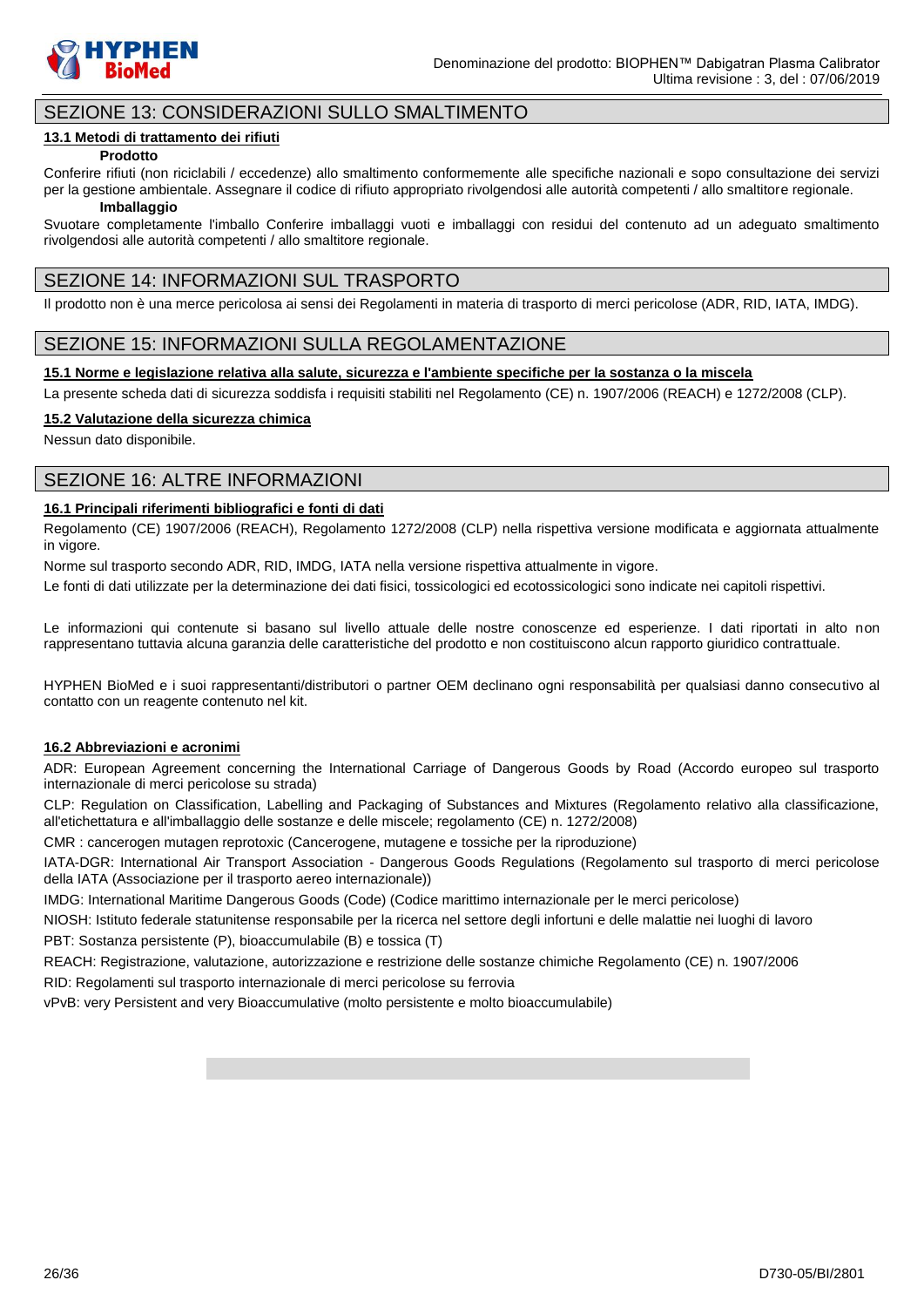

# **SICHERHEITSDATENBLATT**

# <span id="page-26-0"></span>**DEUTSCH**

# ABSCHNITT 1: BEZEICHNUNG DES PRODUKTS UND DES UNTERNEHMENS

#### **1.1 Produktidentifikator:**

| Artikelbezeichnung                    | ArtikeInummer ∣ |
|---------------------------------------|-----------------|
| BIOPHEN™ Dabigatran Plasma Calibrator | 222801          |

**1.2 Relevante identifizierte Verwendungen des Stoffs und Verwendungen, von denen abgeraten wird**

Medizinprodukt zur In-vitro-Verwendung

**1.3 Einzelheiten zum Hersteller und Lieferant, der das Sicherheitsdatenblatt bereitstellt Hersteller :** HYPHEN BioMed 155 rue d'Eragny 95000 Neuville-sur-Oise France Tel: +33.1.34.40.65.10 Fax: +33.1.34.48.72.36 E-Mail: [info@hyphen-biomed.com](mailto:info@hyphen-biomed.com) **1.4 Notrufnummer** Tel: +33.1.34.40.65.10 (Diese Nummer ist nur zu Bürozeiten besetzt) **Frankreich** 

Tel.: +33.1.45.42.59.59 (Giftinformationszentrale in Frankreich)

**Ausland** Sich an die zuständige(n) Behörde(n) wenden

### ABSCHNITT 2: MÖGLICHE GEFAHREN

### **2.1 Einstufung des Stoffs oder Gemischs**

#### **Hinweise zur Einstufung**

Dieses Produkt erfüllt nicht die in der Verordnung (EG) 1272/2008 - auch CLP-Verordnung genannt - definierten Kriterien zur Einstufung und Kennzeichnung.

#### **2.2 Kennzeichnungselemente**

Gemäß EG-Richtlinien bzw. geltender nationaler Gesetzgebung ist für dieses Produkt keine Kennzeichnung erforderlich.

#### **2.3 Sonstige Gefahren**

Keine

ABSCHNITT 3: ZUSAMMENSETZUNG / ANGABEN ZU BESTANDTEILEN

### **3.1 Stoffe**

Nicht zutreffend. Das Produkt ist kein Stoff.

#### **3.2 Gemische**

#### **Gefährliche Inhaltsstoffe**

Das Produkt enthält keine gefährlichen Stoffe, die gemäß der Verordnung (EG) 1907/2006, Anhang II.

#### **3.3 Sonstige Angaben**

Nicht injizieren oder einnehmen.

Das Produkt enthält Material menschlicher Herkunft welches zum Zeitpunkt der Spende untersucht wurde und für nicht reaktiv befunden wurde gegenüber Antikörper gegen HIV, Hepatitis-B-Oberflächenantigenen und Hepatitis-C-Virus (HCV). Wie bei allen Proben menschlichen Ursprungs sollte dieses Produkt unter Verwendung geeigneter Labortechniken gehandhabt werden.

### ABSCHNITT 4: ERSTE-HILFE-MAßNAHMEN

### **4.1 Beschreibung der Erste-Hilfe-Maßnahmen**

### **Allgemeine Hinweise:**

Bei Auftreten von Symptomen oder in Zweifelsfällen Arzt hinzuziehen. Niemals einer bewusstlosen Person etwas durch den Mund verabreichen. Betroffene Person betreuen bzw. nicht unbeobachtet lassen.

#### **Nach Einatmen**

BEI EINTAMEN: Die Person an die frische Luft bringen. Betroffenen in Ruhelage bringen und warm halten. Bei Reizung der Atemwege Arzt hinzuziehen.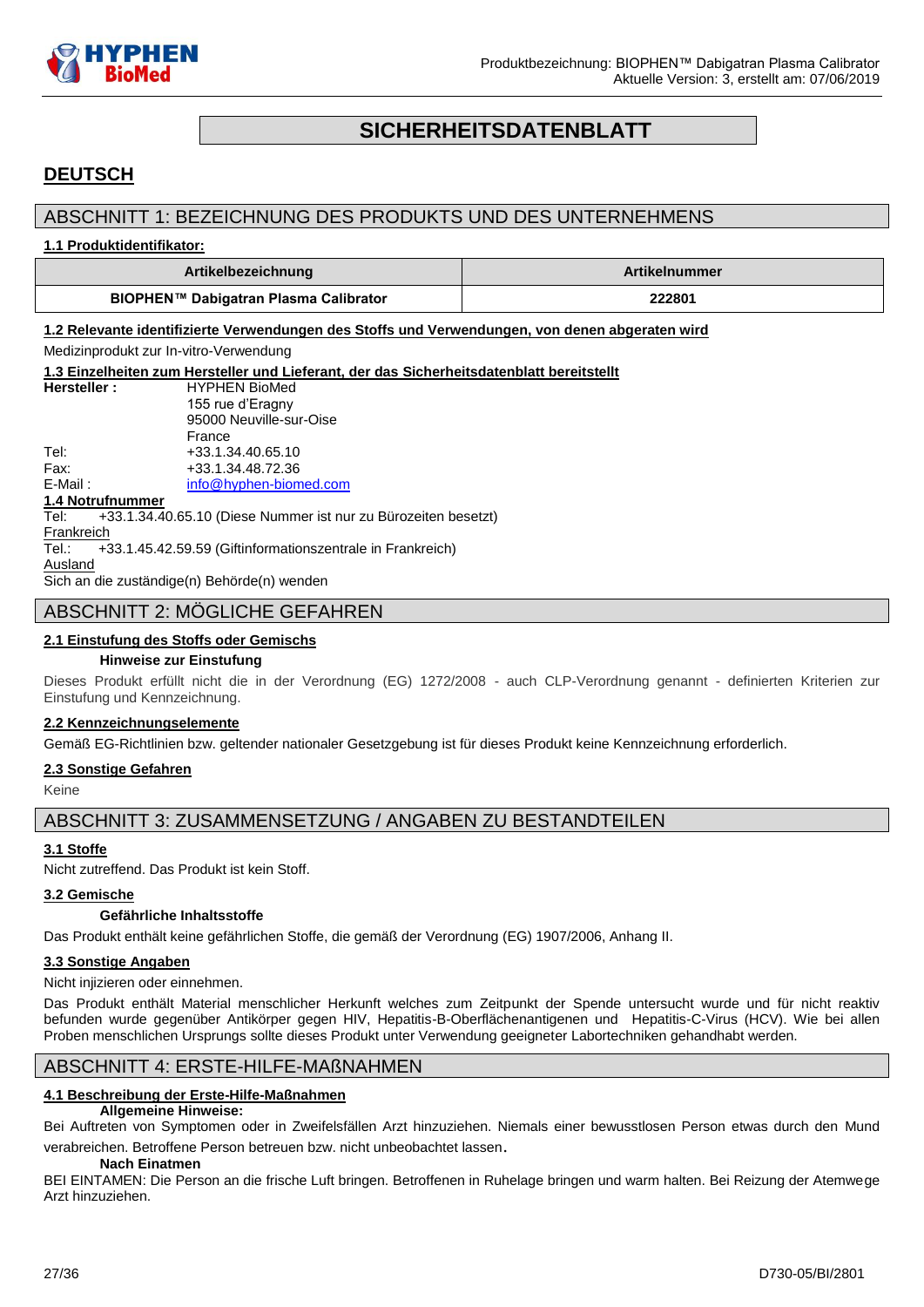

#### **Nach Hautkontakt**

BEI KONTAKT MIT DER HAUT: Sofort mit viel Wasser und Seife waschen. Alle beschmutzten, getränkten Kleidungsstücke sofort ausziehen. Vor erneutem Tragen gründlich waschen. Bei Hautreaktionen Arzt hinzuziehen.

### **Nach Augenkontakt**

BEI KONTAKT MIT DEN AUGEN: Sofort unter fließendem Wasser bei gespreiztem Lid unter Schutz des unverletzten Auges mind. 15 min spülen. Eventuell Vorhandene Kontaktlinsen nach Möglichkeit entfernen. Weiter ausspülen. Augenarzt aufsuchen.

#### **Nach Verschlucken**

BEI VERSCHLUCKEN, sofort Arzt hinzuziehen. Kein Erbrechen einleiten. Nichts über den Mund verabreichen, wenn die Person bewusstlos ist.

**4.2 Wichtige akute und verzögert auftretende Symptome und Wirkungen**

#### Keine Angaben verfügbar.

**4.3 Hinweise auf ärztliche Soforthilfe oder Spezialbehandlung**

Keine Angaben verfügbar.

### ABSCHNITT 5: MAßNAHMEN ZUR BRANDBEKÄMPFUNG BRAND

#### **5.1 Löschmittel**

#### **Geeignete Löschmittel**

Das Produkt selbst ist nicht brennbar. Löschmaßnahmen auf Umgebungsbrand abstimmen.

**Ungeeignete Löschmittel**

Wasservollstrahl

#### **5.2 Besondere Maßnahmen zur Brandbekämpfung**

Im Brandfall kann freigesetzt werden: Kohlendioxid (CO<sub>2</sub>), Kohlenmonoxid (CO)

**5.3 Hinweise für die Brandbekämpfung**

Bei Brand: Umluftunabhängigen Atemschutz und Schutzkleidung tragen.

Löschwasser darf nicht in die Kanalisation oder Gewässer gelangen. Explosions- und Brandgase nicht einatmen.

### ABSCHNITT 6: MAßNAHMEN BEI UNBEABSICHTIGTER FREISETZUNG

#### **6.1 Personenbezogene Vorsichtsmaßnahmen, Schutzausrüstung und in Notfällen anzuwendende Verfahren**

Vorgehen wie in Abschnitt 7 und 8 beschrieben. Berührung mit Haut, Augen und Kleidung vermeiden. Staubbildung vermeiden. Dampf/Nebel/Gas nicht einatmen.

#### **6.2 Umweltschutzmaßnahmen**

Verbreitung und Abfließen von freigesetzten Material verhindern, wenn gefahrlos möglich. Nicht ins Abwasser gelangen lassen. Freisetzung in die Umgebung verhindern.

### **6.3 Methoden und Material für Rückhaltung und Reinigung**

Verschüttetes Produkt nicht in seinen Originalbehälter zum Zweck einer Wiederverwendung zurück gießen. Verschüttetes Produkt mit saugfähigem Material aufnehmen. Verschmutzte Oberflächen und Gegenstände unter Einhaltung aller Umwelt relevanter Rechtsvorschriften besonders gründlich reinigen. In geeigneten, geschlossenen Behältern aufbewahren und der Entsorgung zuführen.

### ABSCHNITT 7: HANDHABUNG UND LAGERUNG

#### **7.1 Schutzmaßnahmen zur sicheren Handhabung**

**Hinweise zur sicheren Handhabung**

Das Risiko beim Umgang mit dem Produkt ist durch Anwendung von Schutz- und.Vorbeugungsmaßnahmen auf ein Mindestmaß zu verringern. Arbeitsverfahren, sofern nach dem Stand der Technik möglich, so gestalten, dass gefährliche Stoffe nicht frei werden können bzw. ein Hautkontakt ausgeschlossen werden kann.

### **Allgemeine Schutz- und Hygienemaßnahmen**

Bei der Arbeit nicht essen, trinken oder rauchen. Nahrungsmittel, Getränke und Futtermittel fernhalten. Vor den Pausen und bei Arbeitsende Hände und Haut waschen. Dämpfe nicht Einatmen. Augen- und Hautkontakt mit Scherben vermeiden. Beschmutzte, getränkte Kleidung sofort ausziehen

#### **Hinweise zum Brandschutz/Explosionsschutz**

Keine besondere Maßnahmen erforderlich.

**7.2 Bedingungen zur sicheren Lagerung unter Berücksichtigung von Unverträglichkeiten**

**Technische Maßnahmen und Lagerbedingungen**

Behälter dicht geschlossen halten und an einem kühlen, gut gelüfteten Ort aufbewahren.

**Unverträgliche Materialien**

Es sind keine Angaben vorhanden.

**Empfohlene Lagertemperatur**

Wert :  $2 - 8^\circ$  C

### **Anforderungen an Lagerräume und Behälter**

Einmal geöffnete Behälter sind sorgfältig wieder zu verschließen und müssen aufrecht stehen um Leckagen zu vermeiden.

### **7.3 Spezifische Endanwendungen**

Außer den in Abschnitt 1.2 genannten Verwendungen sind keine weiteren spezifischen Verwendungen vorgesehen.

# ABSCHNITT 8: BEGRENZUNG UND ÜBERWACHUNG DER EXPOSITION / PERSÖNLICHE **SCHUTZAUSRÜSTUNGEN**

# **8.1 Zu überwachende Parameter**

### **Grenzwerte für die Exposition am Arbeitsplatz**

Keine zu überwachende Grenzwerte bekannt.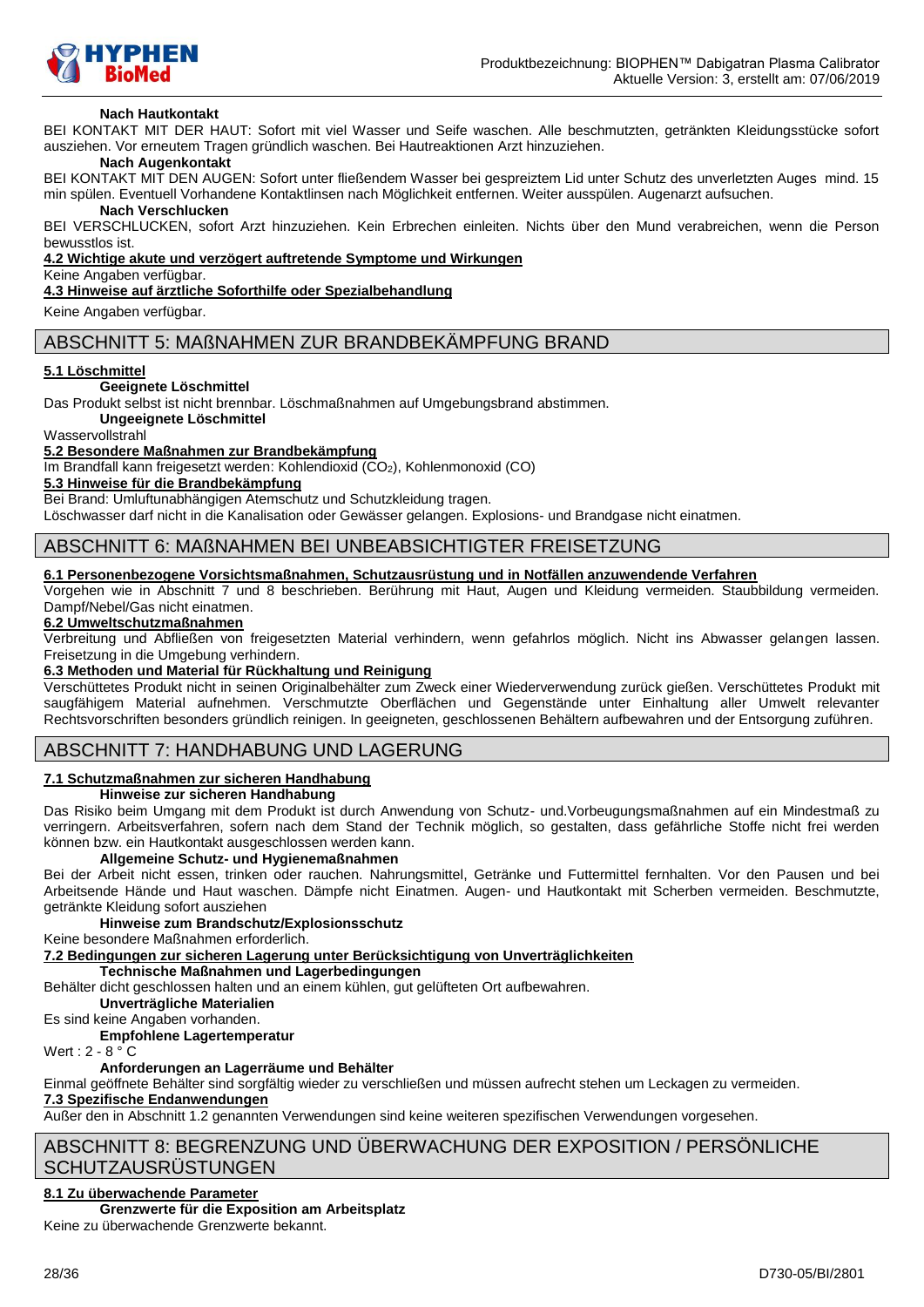

### **Biologische Grenzwerte**

### Keine Angaben verfügbar

# **8.2 Begrenzung und Überwachung der Exposition**

**Geeignete technische Steuerungseinrichtungen**

Technische Maßnahmen und die Anwendung geeigneter Arbeitsverfahren haben Vorrang vor dem Einsatz persönlicher Schutzausrüstung. Vorkehrungen im Sinne der guten Industriehygiene Praxis treffen.

### **Persönliche Schutzausrüstung**

Bei der Handhabung der Produkte ausschließlich den geltenden Vorschriften entsprechende Schutzkleidung tragen.

#### **Atemschutz**

Atemschutz nicht erforderlich. Zum Schutz Staubbildung, Staubmaske Typ N95 (US) oder eine Atemschutzmaske mit Filtertyp P1(EN 143) verwenden. Verwendete Atemschutzgeräte müssen nach entsprechenden staatlichen Standards wie NIOHS (US) oder CEN (EU) geprüft und zugelassen sein.

#### **Hand-/Hautschutz**

Bei der Handhabung Schutzhandschuhe verwenden. Handschuhe vor dem Tragen auf ihre arbeitsplatzspezifische Eignung prüfen. Geeignete Methode zum Ausziehen der Schutzhandschuhe anwenden, um einen Hautkontakt mit dem Produkt zu vermeiden (z.B. Ausziehen, ohne die kontaminierte Außenfläche mit bloßer Hand zu berühren). Kontaminierten Handschuhe sind nachdem Tragen unter Beachtung der gesetzlichen Bestimmungen und im Sinne der guten Laborpraxis ordnungsgemäß zu entsorgen. Hände waschen und trocken.

Die einzusetzenden Schutzhandschuhe müssen nach EN374 geprüft und zugelassen sein.

Schutzhandschuhe müssen bei Beschädigung oder ersten Abnutzungserscheinungen sofort ersetzt werden.

# **Augen-/Gesichtsschutz**

Zum Augenschutz ausschließlich Ausrüstungen tragen, welche gemäß geltender Normen, wie NIOSH (US) oder EN 166 (EU), geprüft und zugelassen sind.

#### **Körperschutz**

Die Art der Schutzausrüstung muss je nach Konzentration und Menge des Produktes am Arbeitsplatz ausgewählt werden.

**Sonstige Schutzmaßnahmen**

### Keine Angaben verfügbar

#### **Begrenzung und Überwachung der Umweltexposition**

Verbreitung und Abfließen von freigesetzten Material verhindern, wenn gefahrlos möglich. Nicht ins Abwasser gelangen lassen. Freisetzung in die Umgebung verhindern.

### ABSCHNITT 9: PHYSIKALISCHE UND CHEMISCHE EIGENSCHAFTEN

#### **9.1 Angaben zu den grundlegenden physikalischen und chemischen Eigenschaften**

| Eigenschaft                              | CAL <sub>1</sub>       | CAL <sub>2</sub>       | CAL <sub>3</sub>       |
|------------------------------------------|------------------------|------------------------|------------------------|
| <b>Form</b>                              | Lyophilisiertes Pulver | Lyophilisiertes Pulver | Lyophilisiertes Pulver |
| <b>Farbe</b>                             | Weiß / Gelb            | Weiß / Gelb            | Weiß / Gelb            |
| Geruch                                   | <b>ND</b>              | <b>ND</b>              | <b>ND</b>              |
| pH-Wert                                  | <b>ND</b>              | <b>ND</b>              | <b>ND</b>              |
| <b>Siedepunkt</b>                        | <b>ND</b>              | <b>ND</b>              | <b>ND</b>              |
| <b>Schmelzpunkt</b>                      | <b>ND</b>              | <b>ND</b>              | <b>ND</b>              |
| Zersetzungspunkt                         | <b>ND</b>              | <b>ND</b>              | <b>ND</b>              |
| <b>Flammpunkt</b>                        | <b>ND</b>              | <b>ND</b>              | ND.                    |
| Selbstentzündungstemperatur              | <b>ND</b>              | <b>ND</b>              | <b>ND</b>              |
| <b>Oxidierende Eigenschaften</b>         | <b>ND</b>              | <b>ND</b>              | <b>ND</b>              |
| <b>Explosive Eigenschaften</b>           | <b>ND</b>              | <b>ND</b>              | <b>ND</b>              |
| Entzündbarkeit (fest, gasförmig)         | <b>ND</b>              | <b>ND</b>              | <b>ND</b>              |
| Untere Entzündbarkeit / Explosionsgrenze | <b>ND</b>              | <b>ND</b>              | <b>ND</b>              |
| Obere Entzündbarkeit / Explosionsgrenze  | <b>ND</b>              | <b>ND</b>              | ND.                    |
| <b>Dampfdruck</b>                        | <b>ND</b>              | <b>ND</b>              | ND.                    |
| <b>Relative Dampfdichte</b>              | <b>ND</b>              | <b>ND</b>              | <b>ND</b>              |
| Verdampfungsgeschwindigkeit              | <b>ND</b>              | <b>ND</b>              | <b>ND</b>              |
| <b>Relative Dichte</b>                   | <b>ND</b>              | <b>ND</b>              | <b>ND</b>              |
| Wasserlöslichkeit                        | <b>ND</b>              | <b>ND</b>              | <b>ND</b>              |
| Weitere Löslichkeitseigenschaften        | <b>ND</b>              | <b>ND</b>              | ND.                    |
| Verteilungskoeffizient n-Oktanol/Wasser  | <b>ND</b>              | <b>ND</b>              | ND.                    |
| <b>Viskosität</b>                        | <b>ND</b>              | <b>ND</b>              | <b>ND</b>              |
| <b>Sonstige Angaben</b>                  | <b>ND</b>              | <b>ND</b>              | <b>ND</b>              |

ND : Keine Angaben verfügbar.

#### **9.2 Sonstige Angaben**

Keine Angaben verfügbar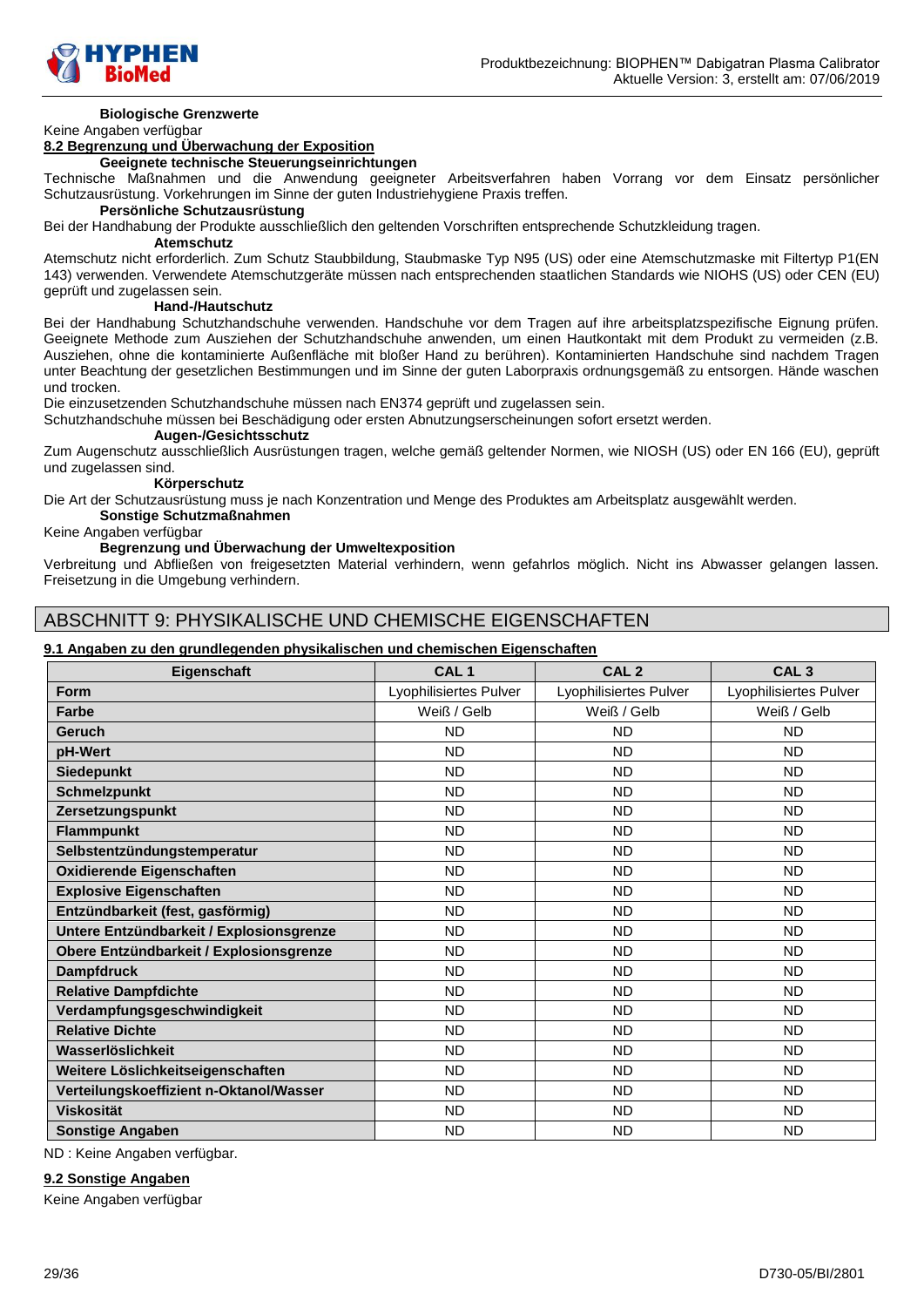

# ABSCHNITT 10: STABILITÄT /-REAKTIVITÄT

#### **10.1 Reaktivität**

Keine gefährlichen Reaktionen, wenn die Vorschriften/Hinweise für den Umgang beachtet werden.

**10.2 Chemische Stabilität**

Das Präparat ist stabil, wenn es, wie im Abschnitt 7 empfohlen, gehandhabt und gelagert wird.

**10.3 Möglichkeit gefährlicher Reaktionen**

Keine bei bestimmungsgemäßer Verwendung.

**10.4 Zu vermeidende Bedingungen**

Keine bei bestimmungsgemäßer Verwendung.

**10.5 Unverträgliche Materialien**

Keine Daten verfügbar

**10.6 Gefährliche Zersetzungsprodukte**

Keine bei bestimmungsgemäßer Verwendung.

# ABSCHNITT 11: TOXIKOLOGISCHE ANGABEN

### **11.1 ANGABENzu toxikologischen Wirkungen**

| Wirkungen                                                                                             | CAL <sub>1</sub> | CAL <sub>2</sub> | CAL <sub>3</sub> |
|-------------------------------------------------------------------------------------------------------|------------------|------------------|------------------|
| akuter oraler Toxizität                                                                               | ND               | ND               | <b>ND</b>        |
| akuter dermaler Toxizität                                                                             | <b>ND</b>        | <b>ND</b>        | <b>ND</b>        |
| akuter inhalativer Toxizität                                                                          | <b>ND</b>        | <b>ND</b>        | ND               |
| Ätz-/Reizwirkung auf die Haut                                                                         | <b>ND</b>        | ND               | <b>ND</b>        |
| Augenschädigung/Augenreizung                                                                          | <b>ND</b>        | <b>ND</b>        | <b>ND</b>        |
| Sensibilisierung der Haut, der Atemwege                                                               | ND               | <b>ND</b>        | <b>ND</b>        |
| Keimzellmutagenität                                                                                   | <b>ND</b>        | <b>ND</b>        | <b>ND</b>        |
| Karzinogenität                                                                                        | ND               | <b>ND</b>        | ND               |
| Reproduktionstoxizität                                                                                | <b>ND</b>        | <b>ND</b>        | ND               |
| spezifische Zielorgan-Toxizität :<br>einmalige Exposition<br>$\blacksquare$<br>wiederholte Exposition | ND               | ND               | <b>ND</b>        |
| Aspirationsgefahr                                                                                     | ND               | ND               | ND               |

#### ND : Keine Angaben verfügbar.

Kein Bestandteil, der in diesem Produkt in einer Konzentration ≥ 0,1% enthalten ist, gilt als möglicherweise oder nachgewiesen krebserregend beim Menschen.

# ABSCHNITT 12: UMWELTBEZOGENE ANGABEN

### **12.1 Toxizität**

| <b>Toxizität</b>                         | CAL <sub>1</sub> | CAL <sub>2</sub> | CAL <sub>3</sub> |
|------------------------------------------|------------------|------------------|------------------|
| <b>Fischtoxizität</b>                    |                  |                  |                  |
| <b>Akute</b><br>-                        | <b>ND</b>        | <b>ND</b>        | <b>ND</b>        |
| <b>Chronische</b><br>-                   |                  |                  |                  |
| <b>Daphnientoxizität</b>                 |                  |                  |                  |
| <b>Akute</b><br>$\overline{a}$           | <b>ND</b>        | <b>ND</b>        | <b>ND</b>        |
| <b>Chronische</b><br>٠                   |                  |                  |                  |
| Algentoxizität                           |                  |                  |                  |
| <b>Akute</b><br>$\overline{\phantom{0}}$ | <b>ND</b>        | <b>ND</b>        | <b>ND</b>        |
| <b>Chronische</b><br>-                   |                  |                  |                  |
| <b>Bakterientoxizität</b>                |                  |                  |                  |
| <b>Akute</b><br>$\overline{\phantom{0}}$ | <b>ND</b>        | <b>ND</b>        | <b>ND</b>        |
| <b>Chronische</b><br>٠                   |                  |                  |                  |

ND : Keine Angaben verfügbar.

### **12.2 Persistenz und Abbaubarkeit**

Keine Angaben verfügbar.

### **12.3 Bioakkumulationspotenzial**

Keine Angaben verfügbar.

### **12.4 Mobilität im Boden**

Keine Angaben verfügbar.

### **12.5 Ergebnisse der PBT- und vPvB-Beurteilung**

| <b>Beurteilung</b>     | CAL       | CAL.<br>$\sqrt{2}$ | <b>CAL</b> |
|------------------------|-----------|--------------------|------------|
| <b>PBT-Beurteilung</b> | ND        | ΝD                 | <b>ND</b>  |
| vPvB-Beurteilung       | <b>ND</b> | ND                 | <b>ND</b>  |

ND : Keine Angaben verfügbar.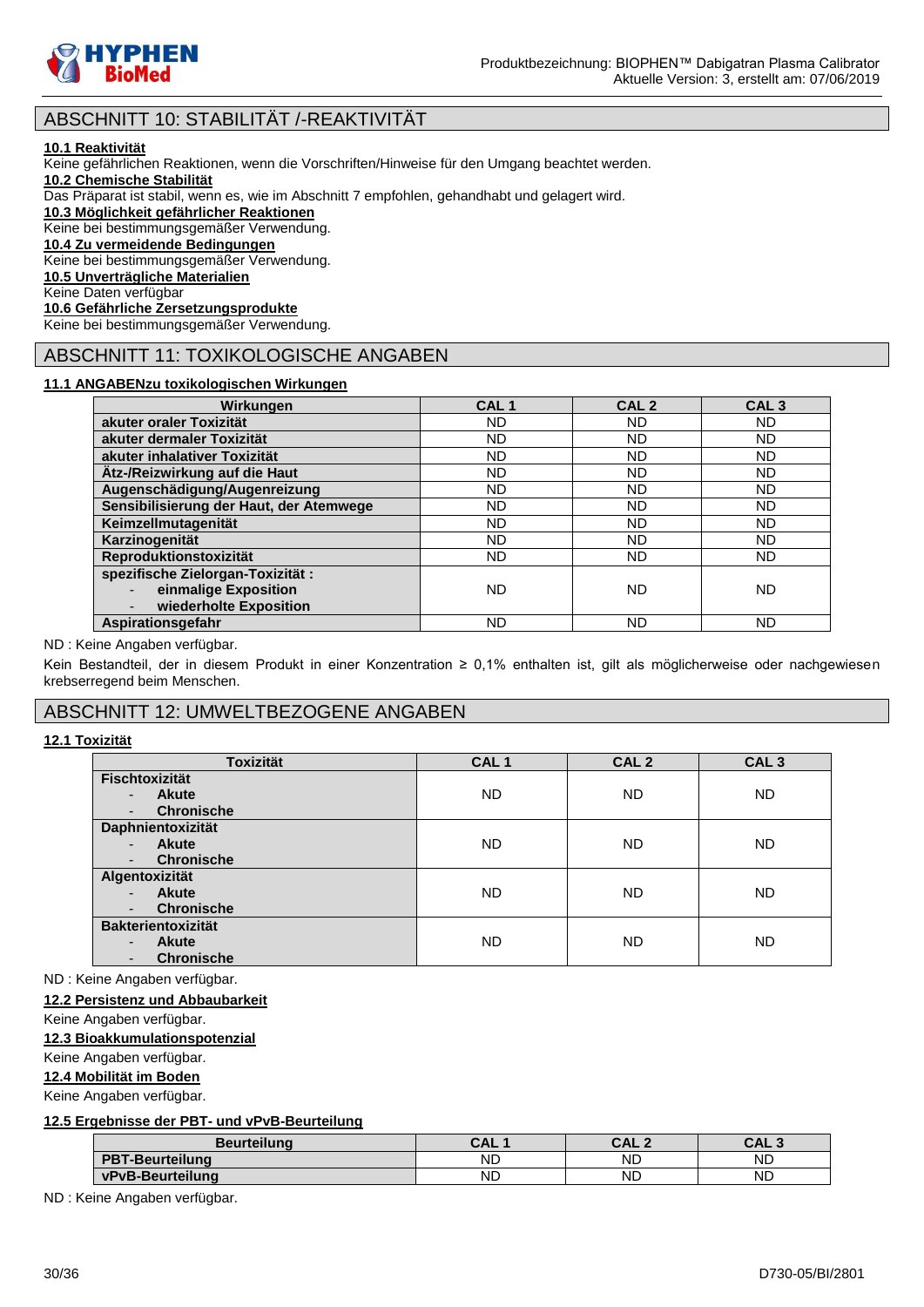

### **12.6 Andere schädliche Wirkungen**

### Keine Angaben verfügbar.

**12.7 Sonstige Angaben**

Produkt nicht unkontrolliert in dieUMWELTgelangen lassen.

### ABSCHNITT 13: HINWEISE ZUR ENTSORGUNG

### **13.1 Verfahren der Abfallbehandlung**

#### **Produkt**

Abfälle gemäß nationalen Vorschriften und in Absprache mit den Umweltschutzdiensten einer Entsorgung zuführen. Die Zuordnung einer Abfallnummer ist in Absprache mit dem regionalen Entsorger vorzunehmen.

#### **Verpackung**

Verpackungen restentleeren. Leere und nicht restentleerte Verpackungen, die noch Produktreste enthalten, sind in Absprache mit dem regionalen Entsorger einer ordnungsgemäßen Entsorgung zuführen.

### ABSCHNITT 14: ANGABEN ZUR TRANSPORT

Das Produkt ist kein Gefahrgut im Sinne der Transportvorschriften (ADR, RID, IATA, IMDG).

### ABSCHNITT 15: RECHTSVORSCHRIFTEN

#### **15.1 Vorschriften zu Sicherheit, Gesundheits- und Umweltschutz / spezifische Rechtsvorschriften für den Stoff oder das Gemisch**

Dieses Sicherheitsdatenblatt entspricht den Anforderungen der Verordnung (EG) Nr. 1907/2006 (REACH) und 1272/2008 (CLP).

### **15.2 Stoffsicherheitsbeurteilung**

Keine Informationen verfügbar.

# ABSCHNITT 16: SONSTIGE ANGABEN

### **16.1 Datenquellen, die zur Erstellung des Datenblattes verwendet wurden**

Verordnung (EG) Nr. 1907/2006 (REACH), 1272/2008 (CLP) in der jeweils gültigen Fassung.

Transportvorschriften gemäß ADR, RID, IMDG, IATA in der jeweils gültigen Fassung.

Datenquellen, die zur Ermittlung von physikalischen, toxikologischen und ökotoxikologischen Daten benutzt wurden, sind direkt in den jeweiligen Abschnitten angegeben.

Die Angaben stützen sich auf den heutigen Stand unserer Kenntnisse und Erfahrungen. Die Angaben haben nicht die Bedeutung von Eigenschaftszusicherungen und begründen kein vertragliches Rechtsverhältnis.

HYPHEN BioMed, deren Vertreter/Vertriebspartner bzw. OEM-Partner haften nicht für Schäden, die unmittelbar bzw. mittelbar auf den Kontakt mit einer Reagenz aus der Packung/Set zurück zu führen sind.

### **16.2 Abkürzungen und Akronyme**

ADR: European Agreement concerning the International Carriage of Dangerous Goods by Road (EuropäischesÜbereinkommen über die internationale Beförderung gefährlicher Güter auf der Straße)

CLP: Regulation on Classification, Labelling and Packaging of Substances and Mixtures (EG Verordnung über die Einstufung, Kennzeichnung und Verpackung von Stoffen und Gemischen)

CMR : cancerogen mutagen reprotoxic (krebserregende, erbgutverändernde und fruchtbarkeitsgefährdende Stoffe)

IATA-DGR: = International Air Transport Association - Dangerous Goods Regulations ( IATA-Gefahrgutvorschriften im Luftverkehr)

IMDG: International Maritime Dangerous Goods code (Regelung für den Gefahrguttransport in der internationalen Seeschifffahrt)

NIOSH: Nationales Institut für Arbeitssicherheit und Gesundheit (USA)

PBT: persistent (P), bioakkumulierend (B) und toxisch (T)

REACH: EU-Verordnung zur Registrierung, Bewertung, Zulassung und Beschränkung chemischer Stoffe

RID: Regelung zur internationalen Beförderung gefährlicher Güter im Schienenverkehr im Schienenverkehr

vPvB: 0 very Persistent and very Bioaccumulative (sehr persistent und sehr bioakkumulierbar)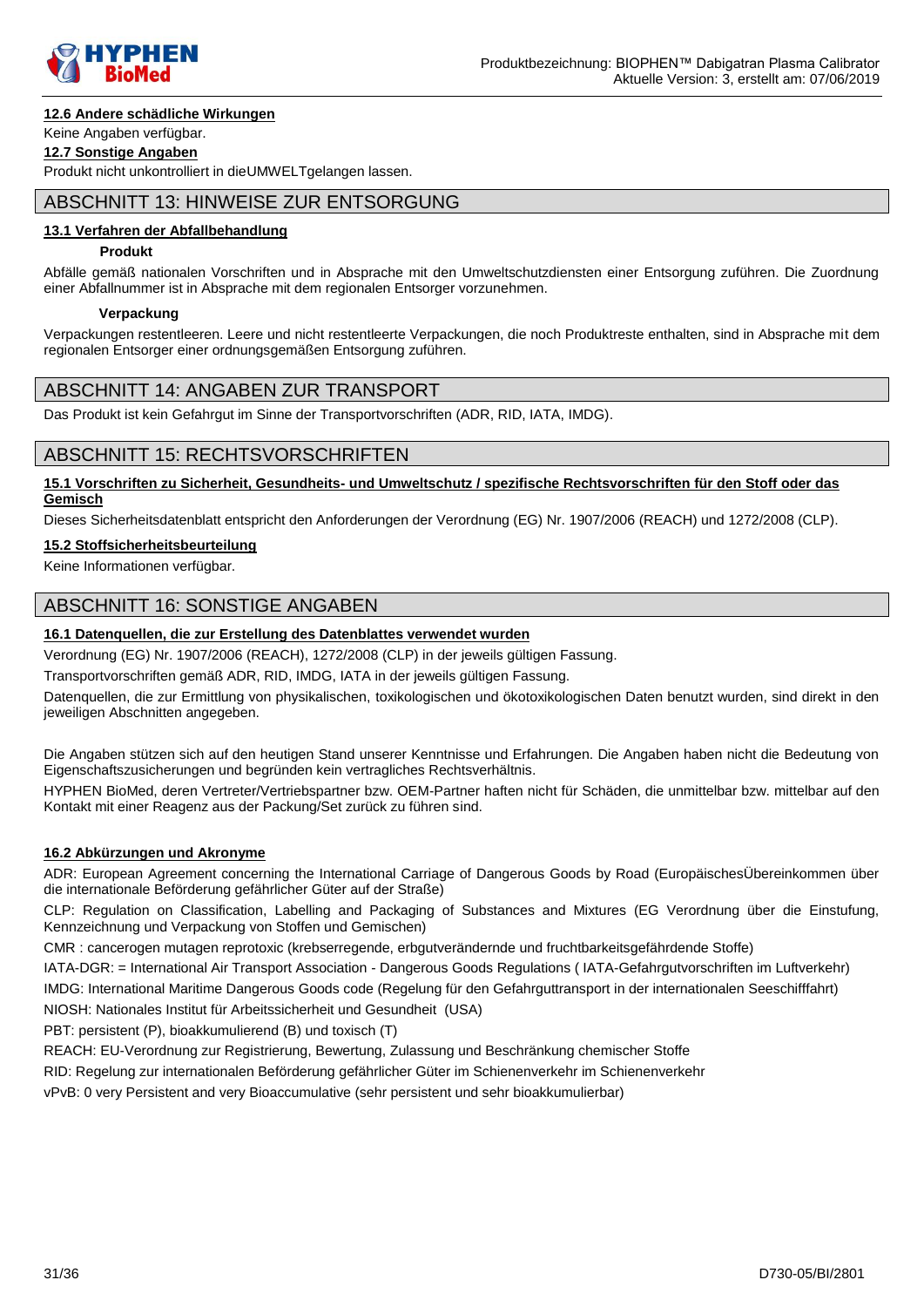

# **ПАСПОРТ БЕЗОПАСНОСТИ МАТЕРИАЛА**

# <span id="page-31-0"></span>**РУССКИЙ**

# РАЗДЕЛ 1: ИДЕНТИФИКАЦИЯ ПРОДУКЦИИ И СВЕДЕНИЯ О ПРОИЗВОДИТЕЛЕ

#### **1.1 Идентификатор продукта**

| Название                              | Номер продукта |  |
|---------------------------------------|----------------|--|
| BIOPHEN™ Dabigatran Plasma Calibrator | 222801         |  |

**1.2 Соответствующие установленные области применения вещества или смеси и рекомендуемые ограничения**  Медицинское изделие для лабораторных целей

**1.3 Подробные сведения об изготовителе и о поставщике паспорта безопасности**

|               | <b>HYPHEN BioMed</b>    |
|---------------|-------------------------|
|               | 155 rue d'Eragny        |
|               | 95000 Neuville-sur-Oise |
|               | Франция                 |
| Тел.:         | +33.1.34.40.65.10       |
| Факс:         | +33.1.34.48.72.36       |
| Адрес E-mail: | info@hyphen-biomed.com  |

#### **1.4 Номер телефона экстренной службы**

Тел.: +33.1.34.40.65.10 (этот номер отвечает только в рабочее время)

Франция

Тел.: +33.1.45.42.59.59 (информационный центр по ядовитым веществам во Франции)

За рубежом

Обратиться в компетентный(е) орган(ы).

### РАЗДЕЛ 2: ИДЕНТИФИКАЦИЯ ОПАСНОСТЕЙ

#### **2.1 Классификация вещества или смеси**

#### **Информация о классификации**

Этот продукт не выполняет определенные в Постановлении (EС) 1272/2008, – которое называют также Регламентом CLP, критерии по классификации и маркировке.

#### **2.2 Элементы маркировки**

Согласно директивам ЕС или, соотв., действующему национальному законодательству данный продукт не нуждается в маркировке.

#### **2.3 Другие опасности**

нет

РАЗДЕЛ 3: СОСТАВ / ИНФОРМАЦИЯ О КОМПОНЕНТАХ

#### **3.1 Вещества**

Не применимо, так как продукт не является веществом.

#### **3.2 Смеси Опасные ингредиенты**

Данный продукт не содержит веществ, подлежащих упоминанию согласно Регламенту ЕС 1907/2006 (REACH), Приложение II. **3.3 Дополнительная информация**

Не использовать для инъекций или приема внутрь.

Продукт содержит материал человеческого происхождения, который был исследован на момент донорства и который был установлен как не реакционноспособный по отношению к антителам против ВИЧ, поверхностным антигенам гепатита B и вирусу гепатита C (HCV). Как и в отношении всех проб человеческого происхождения, необходимо обращаться с данным продуктом применяя подходящие лабораторные методы.

### РАЗДЕЛ 4: МЕРЫ ПЕРВОЙ ПОМОЩИ

# **4.1 Описание мер первой помощи**

#### **Общая информация**

При возникновении cимпотомов или в случае сомнений обратиться к врачу. Строго запрещается вводить что-либо через рот человеку, находящемуся без сознания. Обеспечить уход за пострадавшим человеком или, соотв., не оставлять его без присмотра.

#### **После вдыхания**

ПРИ ВДЫХАНИИ: поместить человека на свежий воздух. Привести пострадавшего человека в положение покоя и держать его в тепле. При раздражении дыхательных путей вызвать врача.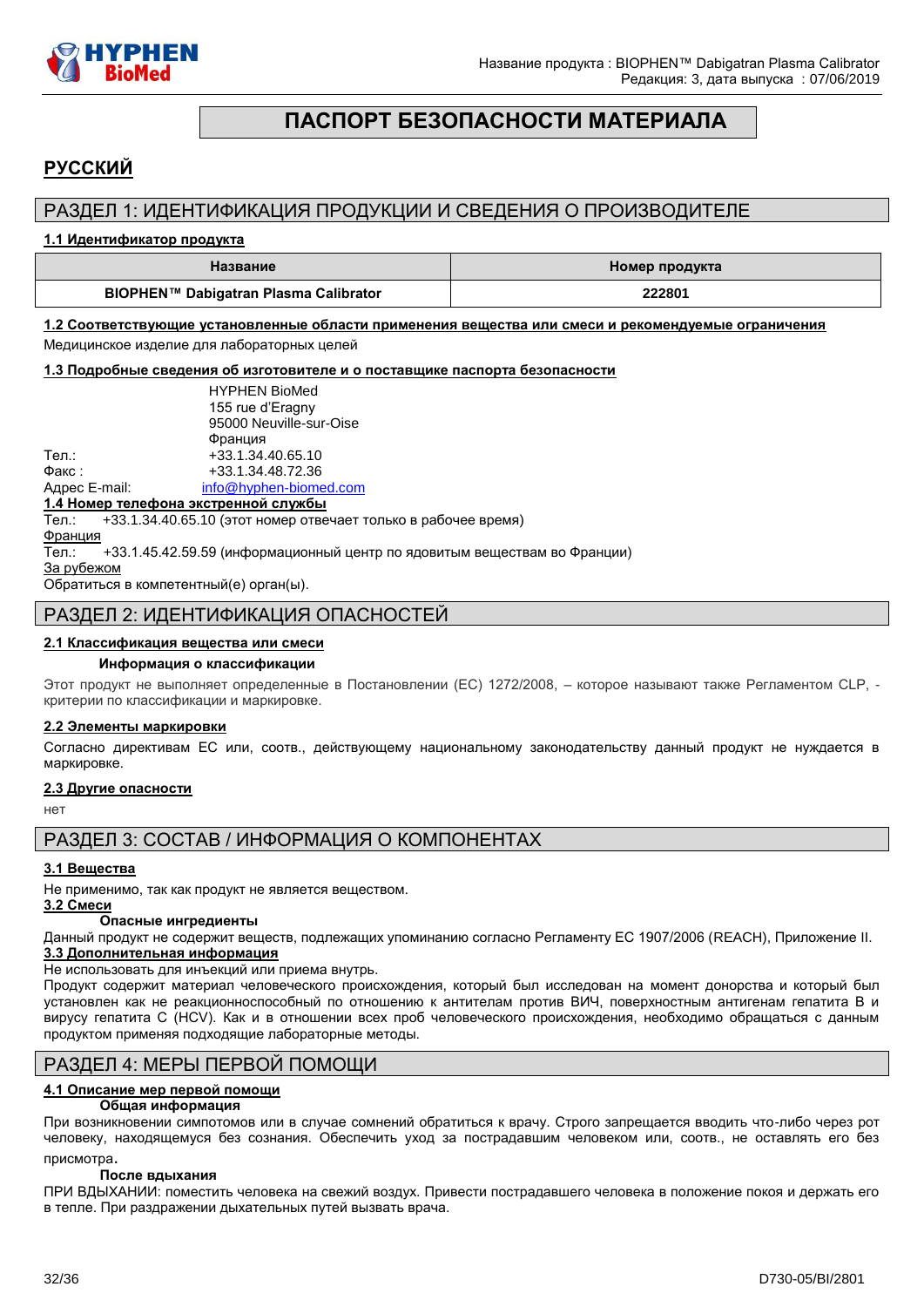

#### **После контакта с кожей**

ПРИ КОНТАКТЕ С КОЖЕЙ: немедленно смыть обильным количеством воды с мылом. Немедленно снять все загрязненные, пропитанные предметы одежды. Тщательно постирать, прежде чем одевать их опять. При появлении кожных реакций обратиться к врачу.

#### **После контакта с глазами**

ПРИ КОНТАКТЕ С ГЛАЗАМИ: немедленно промывать проточной водой в течение как минимум 15 минут, отведя веко и защитив неповрежденный глаз. По возможности удалить возможно имеющиеся контактные линзы. Продолжить промывание. Обратиться к глазному врачу.

#### **После проглатывания**

ПРИ ПРОГЛАТЫВАНИИ, hемедленно вызвать врача. Не вызывать рвоту. Строго запрещается вводить что-либо через рот человеку, находящемуся без сознания.

#### **4.2 Наиболее важные симптомы и воздействия, как острые, так и замедленные**

Данные отсутствуют.

**4.3 Указание на необходимость немедленной медицинской помощи и специального лечения**

Данные отсутствуют.

### РАЗДЕЛ 5: МЕРЫ ПРОТИВОПОЖАРНОЙ ЗАЩИТЫ

#### **5.1 Огнетушащие средства**

#### **Приемлемые огнетушащие средства**

Сам продукт является негорючим; выбирать огнетушащие меры с учетом прилегающей зоны.

**Неприемлемые огнетушащие средства**

Сплошная водная струя

**5.2 Особые факторы риска, источником которых является вещество или смесь**

В случае возникновения пожара может иметь место выброс следующих веществ: диоксид углерода (CO2); моноксид углерода (CO)

#### **5.3 Рекомендации для пожарных**

При пожаре: носить изолирующий противогаз / респиратор и защитную одежду.

Не допускать проникновение воды для тушения пожара в канализацию или в водоемы. Не вдыхать газы, образовавшиеся в результате взрыва или пожара.

# РАЗДЕЛ 6: МЕРЫ ПРИ САМОПРОИЗВОЛЬНОМ ВЫБРОСЕ

#### **6.1 Меры предосторожности для персонала, защитное снаряжение и чрезвычайные меры**

Ознакомиться с мерами защиты, перечисленными в разделах 7 и 8. Избегать контакта с кожей, глазами и одеждой. Избегать образование пыли. Не вдыхать пар/туман/газ.

#### **6.2 Меры по обеспечению защиты окружающей среды**

Предупреждать распространение и сток вышедшего наружу материала, если это возможно без возникновения опасности. Не допускать попадания в сточные воды. Предупредить выброс в окружающую среду.

#### **6.3 Методы и материалы для локализации и очистки**

Не вливать пролитый продукт обратно в его оригинальную тару в целях повторного использования. Подобрать пролитый продукт гигроскопичным материалом. Особенно тщательно очистить загрязненные поверхности и предметы с соблюдением всех правовых предписаний, касающихся защиты окружающей среды. Хранить продукт в подходящих, закрытых емкостях и направлять в них на удаление в качестве отходов.

### РАЗДЕЛ 7: МЕРЫ ПРЕДОСТОРОЖНОСТИ, ПРИНИМАЕМЫЕ ПРИ ОБРАЩЕНИИ И ХРАНЕНИИ

### **7.1 Меры предосторожности для обеспечения безопасного обращения**

#### **Рекомендации по обеспечению безопасного обращения**

Снизить до минимума риск при обращении с продуктом за счет принятия мер по обеспечению защиты и профилактики. Если это допускает уровень техники, спланировать методы работы так, чтобы не могли высвобождаться опасные вещества или, соотв., чтобы был исключен контакт с кожей.

#### **Общие меры по обеспечению защиты и гигиены**

Во время работы не принимать пищу, не пить и не курить. Держать продукт вдали от продовольствия, напитков и корма для животных. Мыть руки и кожу перед перерывами и после окончания работы. Не вдыхать пары. Избегать контакта с глазами и кожей. Немедленно снимать загрязненную или пропитавшуюся одежду.

#### **Рекомендации по защите от возгорания и взрыва**

Специальные меры не требуются.

#### **7.2 Условия для безопасного хранения с учетом любых несовместимостей**

**Технические меры и условия хранения**

Держать емкости плотно закрытыми и хранить их в прохладном, хорошо проветриваемом месте.

**Несовместимые материалы**

Данные отсутствуют.

#### **Рекомендованная температура хранения**

Значение: 2 - 8°C

#### **Требования в отношении складских помещений и тары**

Вскрытые емкости необходимо тщательно закупоривать и хранить в вертикальном виде во избежание утечки.

### **7.3 Специфические случаи конечного применения**

За исключением указанных в пункте 1.2 случаев применения не предусмотрены другие специфические случаи применения.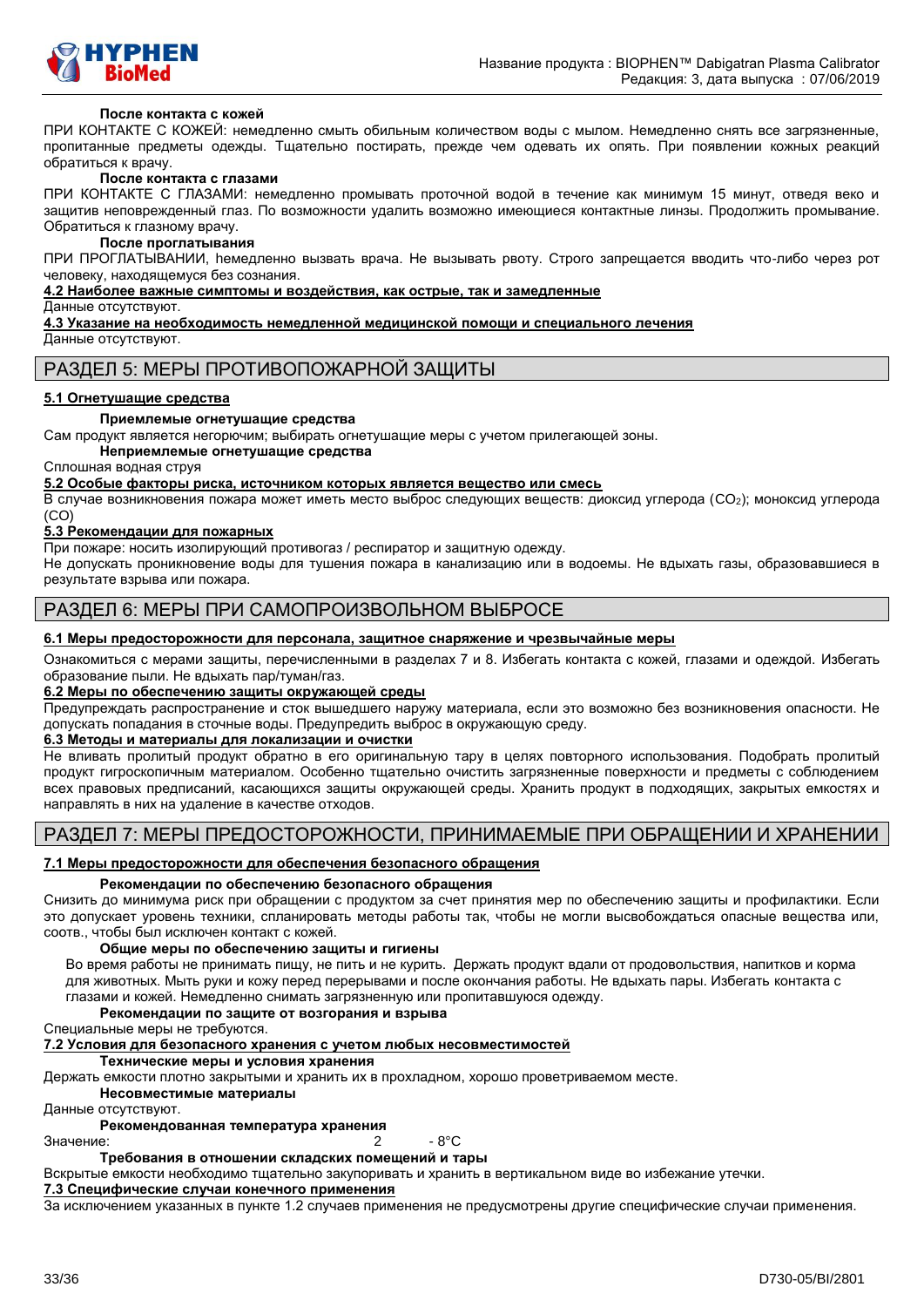

# РАЗДЕЛ 8: СРЕДСТВА КОНТРОЛЯ ЗА ОПАСНЫМ ВОЗДЕЙСТВИЕМ И СРЕДСТВА ИНДИВИДУАЛЬНОЙ ЗАЩИТЫ

#### **8.1 Параметры контроля**

#### **Предельные значения для воздействия на рабочем месте**

Отсутствуют параметры для мониторинга.

**Биологические предельные значения**

#### Данные отсутствуют

#### **8.2 Контроль за воздействием**

### **Надлежащие инженерно-технические средства контроля**

Технические меры и применение подходящих методов работы имеют приоритет по отношению к использованию средств индивидуальной защиты. Принять меры в соответствии с передовыми способами обеспечения промышленной гигиены на практике.

#### **Средства индивидуальной защиты**

При обращении с продуктами носить исключительно защитную одежду, соответствующую действующим предписаниям. **Защита органов дыхания**

Не требуется защищать органы дыхания. Для защиты от образующейся пыли носить пылезащитную маску типа N95 (США) или респиратор с фильтром типа P1 (EN 143). Используемые дыхательные маски должны быть проверены и допущены согласно соответствующим государственным стандартам , например, NIOHS (США) или CEN (EС).

#### **Защита рук**

В процессе обращения использовать защитные перчатки. Перед тем как носить перчатки, поверить их на их пригодность с учетом специфики рабочего места. Применять подходящий способ для того, чтобы снимать защитные перчатки в целях предупреждения контакта продукта с кожей (напр., снимать без соприкосновения голой руки с загрязненной наружной поверхностью перчаток). После использования надлежащим образом удалять загрязненные перчатки с соблюдением предписаний закона и в соответствии с передовыми методами работы в лабораториях. Помыть и просущить руки. Используемые защитные перчатки должны быть проверены и допущены согласно стандарту EN374.

При повреждении или появлении первых признаков износа необходимо немедленно заменить защитные перчатки.

#### **Защита глаз / лица**

Для защиты глаз носить исключительно средства, которые проверены и допущены согласно действующим стандартам, напр., NIOSH (США) или EN 166 (EС).

#### **Защита тела**

Тип защитного снаряжения необходимо подбирать в зависимости от концентрации и объема продукта на рабочем месте.

#### **Дополнительная информация**

Данные отсутствуют

#### **Контроль за экологическим воздействием**

Предупреждать распространение и сток вышедшего наружу материала, если это возможно без возникновения опасности. Не допускать попадания в сточные воды. Предупредить выброс в окружающую среду.

### РАЗДЕЛ 9: ФИЗИКО-ХИМИЧЕСКИЕ СВОЙСТВА

#### **9.1 Информация об основных физико-химических свойствах**

| Свойство                                            | Cal 1                        | Cal <sub>2</sub>             | Cal <sub>3</sub>             |
|-----------------------------------------------------|------------------------------|------------------------------|------------------------------|
| Внешний вид                                         | Лиофилизированный<br>порошок | Лиофилизированный<br>порошок | Лиофилизированный<br>порошок |
| цвет                                                | Белый / Желтый               | Белый / Желтый               | Белый / Желтый               |
| Запах                                               | <b>ND</b>                    | <b>ND</b>                    | <b>ND</b>                    |
| Значение рН                                         | <b>ND</b>                    | <b>ND</b>                    | <b>ND</b>                    |
| Точка кипения                                       | <b>ND</b>                    | <b>ND</b>                    | <b>ND</b>                    |
| Точка плавления                                     | <b>ND</b>                    | <b>ND</b>                    | <b>ND</b>                    |
| Точка разложения                                    | <b>ND</b>                    | <b>ND</b>                    | <b>ND</b>                    |
| Температура вспышки                                 | <b>ND</b>                    | <b>ND</b>                    | <b>ND</b>                    |
| Температура самовоспламенения                       | <b>ND</b>                    | <b>ND</b>                    | <b>ND</b>                    |
| Окислительные свойства                              | <b>ND</b>                    | <b>ND</b>                    | <b>ND</b>                    |
| Взрывчатые свойства                                 | <b>ND</b>                    | <b>ND</b>                    | <b>ND</b>                    |
| Воспламеняемость                                    | <b>ND</b>                    | <b>ND</b>                    | <b>ND</b>                    |
| Нижний предел воспламеняемости или взрываемости     | <b>ND</b>                    | <b>ND</b>                    | <b>ND</b>                    |
| Верхний предел воспламеняемости или<br>взрываемости | <b>ND</b>                    | <b>ND</b>                    | <b>ND</b>                    |
| Давление пара                                       | <b>ND</b>                    | <b>ND</b>                    | <b>ND</b>                    |
| Плотность пара                                      | <b>ND</b>                    | <b>ND</b>                    | <b>ND</b>                    |
| Скорость испарения                                  | <b>ND</b>                    | <b>ND</b>                    | <b>ND</b>                    |
| Относительная плотность                             | <b>ND</b>                    | <b>ND</b>                    | <b>ND</b>                    |
| Растворимость в воде                                | <b>ND</b>                    | <b>ND</b>                    | <b>ND</b>                    |
| Растворимость                                       | <b>ND</b>                    | <b>ND</b>                    | <b>ND</b>                    |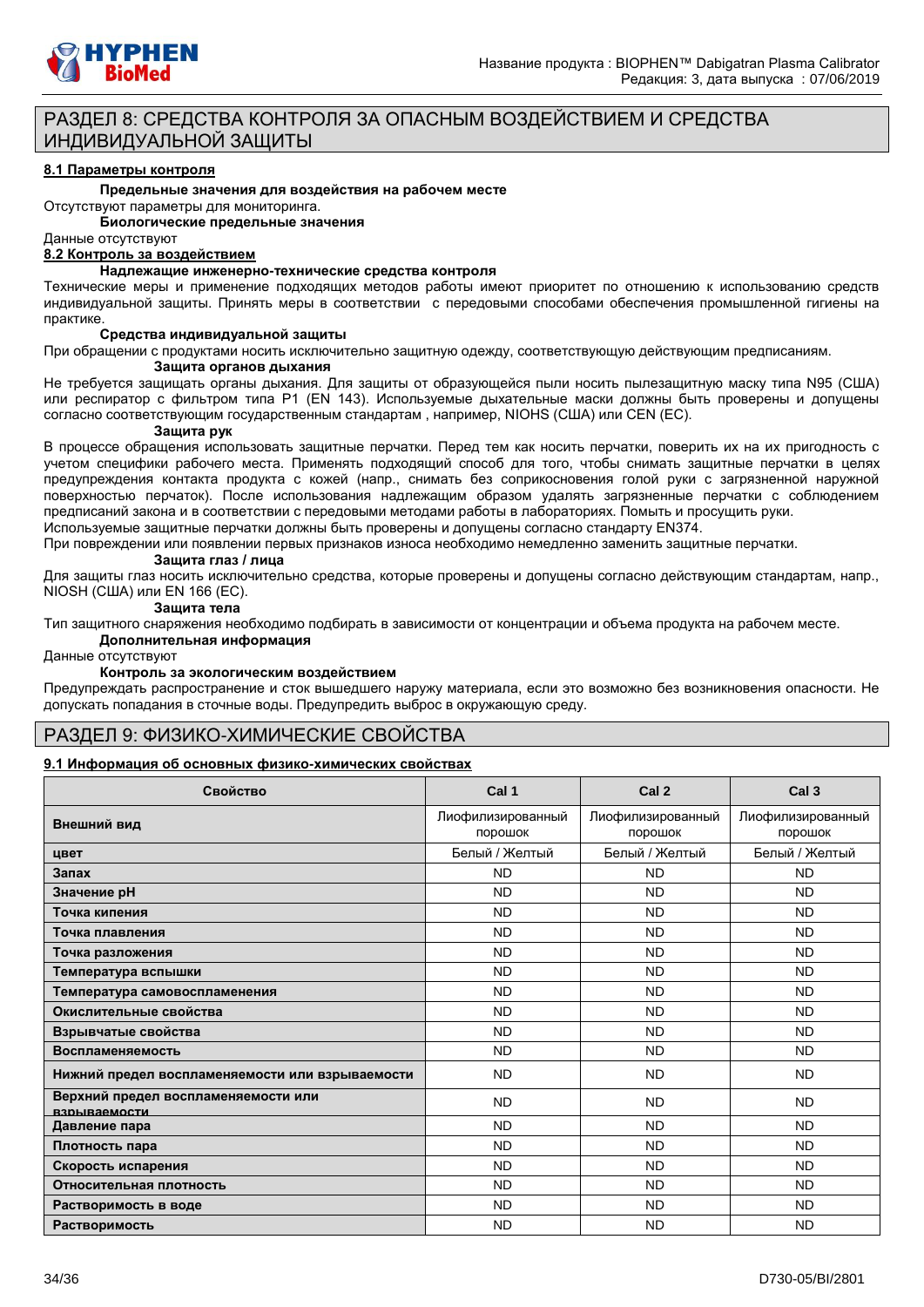

| Свойство                                  | Cal 1     | Cal <sub>2</sub> | Cal <sub>3</sub> |
|-------------------------------------------|-----------|------------------|------------------|
| Коэффициент распределения: n-октанол/вода | <b>ND</b> | <b>ND</b>        | <b>ND</b>        |
| Вязкость                                  | <b>ND</b> | <b>ND</b>        | <b>ND</b>        |
| Дополнительная информация                 | <b>ND</b> | <b>ND</b>        | <b>ND</b>        |

ND : Данные отсутствуют.

# **9.2 Прочие сведения**

Данные отсутствуют

# РАЗДЕЛ 10: СТАБИЛЬНОСТЬ И РЕАКЦИОННАЯ СПОСОБНОСТЬ

#### **10.1 Реакционная способность**

Без опасных реакций, если соблюдаются предписания/указания по обращению.

#### **10.2 Химическая устойчивость**

Препарат стабильный, если с ним обращаются и хранят его так. как рекомендовано в разделе 7.

#### **10.3 Возможность опасных реакций**

Отсутствует при условии применения в соответствии с назначением.

**10.4 Условия, которых следует избегать**

Отсутствует при условии применения в соответствии с назначением.

### **10.5 Несовместимые материалы**

Неизвестны.

#### **10.6 Опасные продукты разложения**

Отсутствует при условии применения в соответствии с назначением.

# РАЗДЕЛ 11: ИНФОРМАЦИЯ О ТОКСИЧНОСТИ

#### **11.1 Информация о токсикологическом воздействии**

| Воздействие                                                                         | Cal 1     | Cal <sub>2</sub> | Cal <sub>3</sub> |
|-------------------------------------------------------------------------------------|-----------|------------------|------------------|
| Острая оральная токсичность                                                         | ND.       | ND               | ND.              |
| Острая кожная токсичность                                                           | ND.       | ND.              | ND.              |
| Острая ингаляционная токсичность                                                    | ND.       | <b>ND</b>        | ND.              |
| Разъедание/раздражение кожи                                                         | ND.       | <b>ND</b>        | <b>ND</b>        |
| Серьезное повреждение/раздражение глаз                                              | ND.       | ND.              | ND.              |
| Респираторная или кожная сенсибилизация                                             | ND.       | ND.              | ND.              |
| Мутагенность половых клеток                                                         | ND.       | ND               | ND               |
| Репродуктивная токсичность                                                          | ND.       | <b>ND</b>        | <b>ND</b>        |
| Канцерогенность                                                                     | ND.       | ND.              | ND.              |
| Специфическая токсичность для отдельного органа мишени<br>при однократном действии  | <b>ND</b> | <b>ND</b>        | <b>ND</b>        |
| Специфическая токсичность для отдельного органа мишени<br>при многократном действии | ND        | ND.              | ND.              |
| Опасность развития аспирационных состояний                                          | <b>ND</b> | ND               | <b>ND</b>        |

ND : Данные отсутствуют.

Ни один из компонентов, содержащихся в данном продукте с концентрацией ≥ 0,1%, считается обладающим потенциальным или доказанным канцерогенным воздействием на человека.

# РАЗДЕЛ 12: ИНФОРМАЦИЯ О ВОЗДЕЙСТВИИ НА ОКРУЖАЮЩУЮ СРЕДУ

#### **12.1 Токсичность**

| Гоксичность                | Cal 1 | Cal 2     | Cal 3 |
|----------------------------|-------|-----------|-------|
| Токсичность для рыб        | ND    | <b>ND</b> | ND    |
| Токсичность для дафний     | ND    | <b>ND</b> | ND    |
| Токсичность для водорослей | ND    | <b>ND</b> | ND    |
| Токсичность для бактерий   | ND    | <b>ND</b> | ND    |

ND : Данные отсутствуют.

#### **12.2 Стойкость и разлагаемость**

Данные отсутствуют. **12.3 Потенциал биоаккумуляции** Данные отсутствуют. **12.4 Мобильность в почве** Данные отсутствуют.